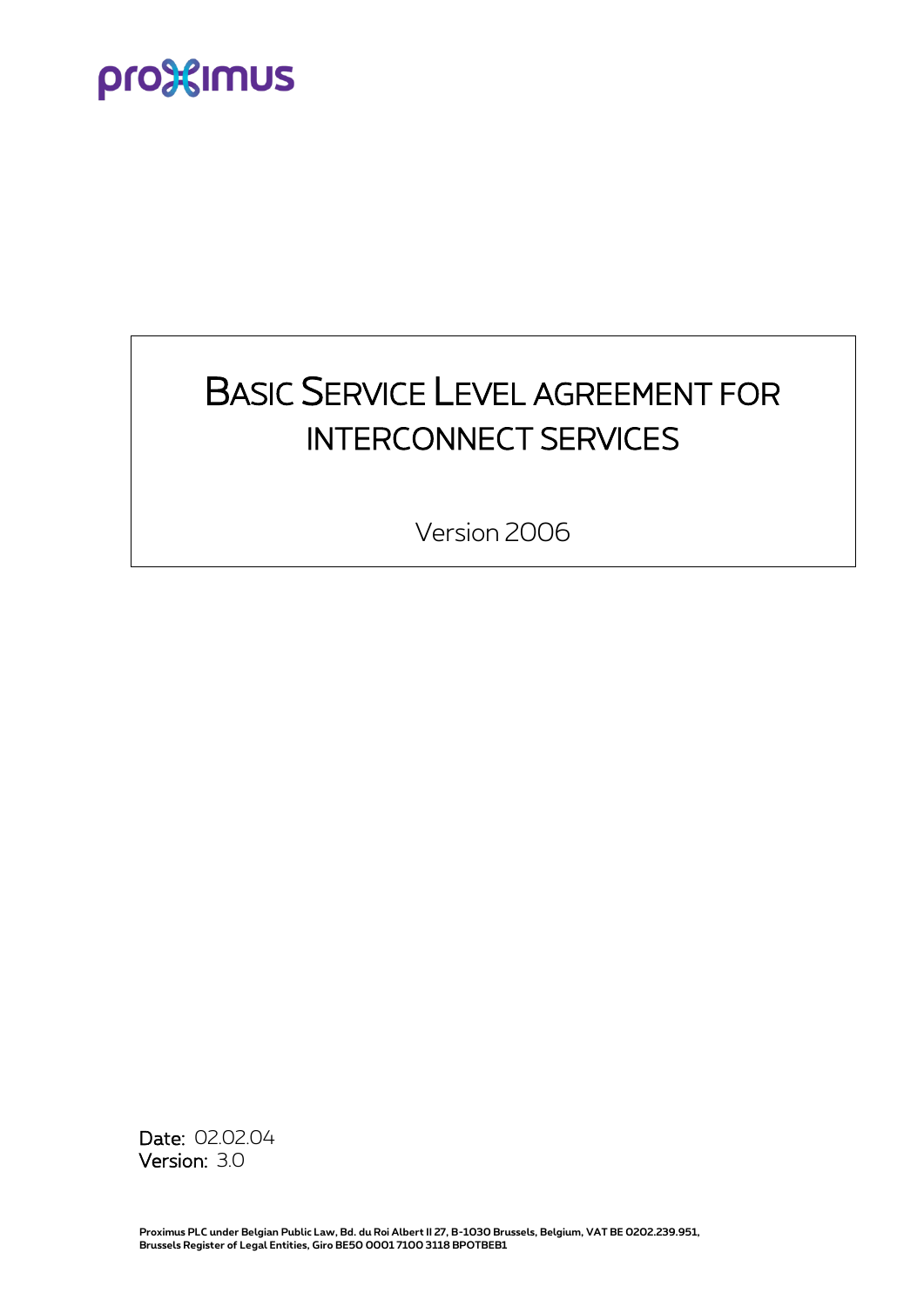# Table of Contents of the documents.

| PART <sub>1</sub> |  |
|-------------------|--|
| 1.1               |  |
| 1.2               |  |
| 1.2.1             |  |
| 1.2.2             |  |
| 1.2.3             |  |
| 1.3               |  |
| 1.3.1             |  |
| 1.3.2             |  |
| 1.3.3             |  |
| PART <sub>2</sub> |  |
| 2.1               |  |
| 2.1.1             |  |
| 2.1.2             |  |
| 2.1.3             |  |
| $2.2^{\circ}$     |  |
| 2.3               |  |
| 2.3.1             |  |
| 2.3.2             |  |
| 2.3.3             |  |
| PART <sub>3</sub> |  |
|                   |  |
| 3.1               |  |
| 3.2               |  |
| 3.2.1             |  |
| 3.2.2             |  |
| 3.2.3             |  |
| 3.3               |  |
| 3.3.1<br>3.3.2    |  |
| 3.3.3             |  |
| 3.3.4             |  |
| 3.4               |  |
| 3.4.1             |  |
| 3.4.2             |  |
| 3.4.3             |  |
| 3.4.4             |  |
| 3.4.5             |  |
| 3.4.6             |  |
| 3.4.7             |  |
| 3.4.8             |  |
| 3.4.9             |  |
| 3.4.10            |  |
| 3.4.11            |  |
| 3.4.12            |  |
| 35                |  |
| 3.5.1             |  |
| 3.6               |  |
| 3.6.1             |  |
| 3.6.2             |  |
| 3.6.3             |  |
| 3.6.4             |  |
| 3.6.5             |  |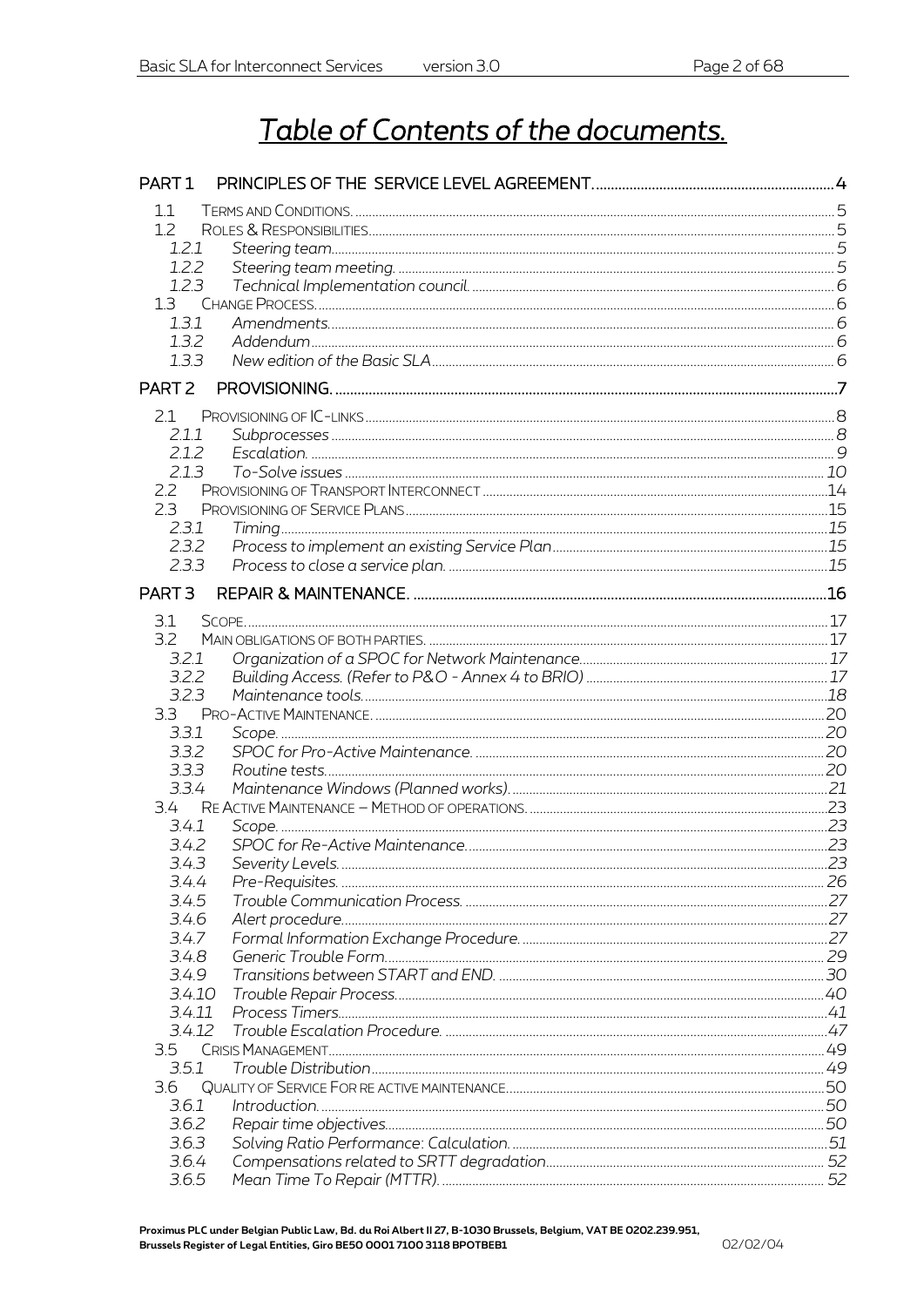| 3.6.6             |               |  |
|-------------------|---------------|--|
| 3.6.7             |               |  |
| 3.6.8             |               |  |
| PART <sub>4</sub> |               |  |
| 41                |               |  |
| 4.1.1             |               |  |
| 4.1.2             |               |  |
| $4.2^{\circ}$     |               |  |
| 4.3               |               |  |
| 4.4               |               |  |
| 4.5               |               |  |
| 4.6               |               |  |
| 47                |               |  |
| 4.7.1             |               |  |
| 472               |               |  |
| 473               |               |  |
|                   |               |  |
| 4.8.1             |               |  |
| 4.8.2             |               |  |
|                   |               |  |
| 4.9.1             |               |  |
| 492               |               |  |
|                   |               |  |
|                   | 4.10.1 SCOPE: |  |
|                   |               |  |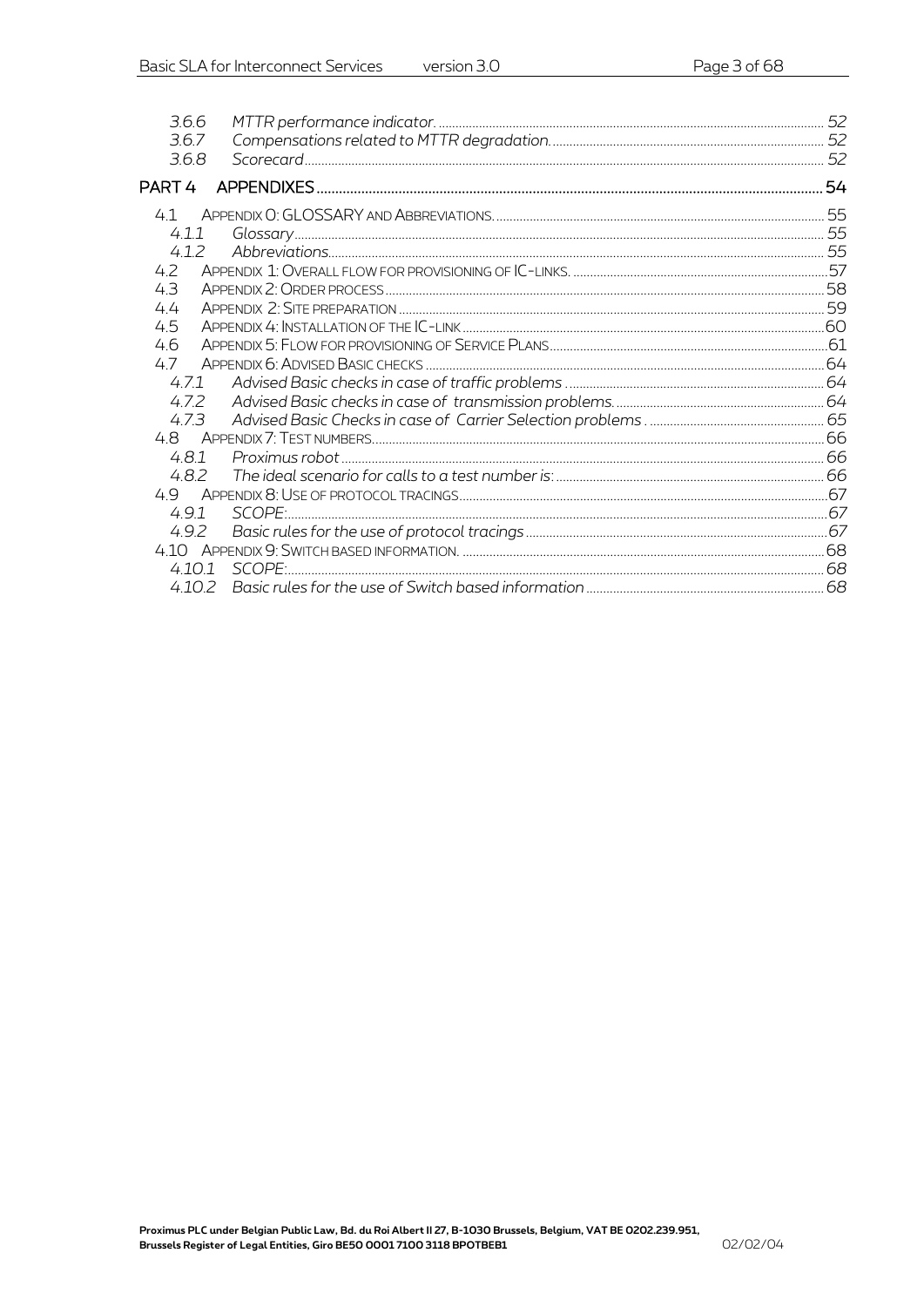# *PART 1 PRINCIPLES OF THE SERVICE LEVEL AGREEMENT.*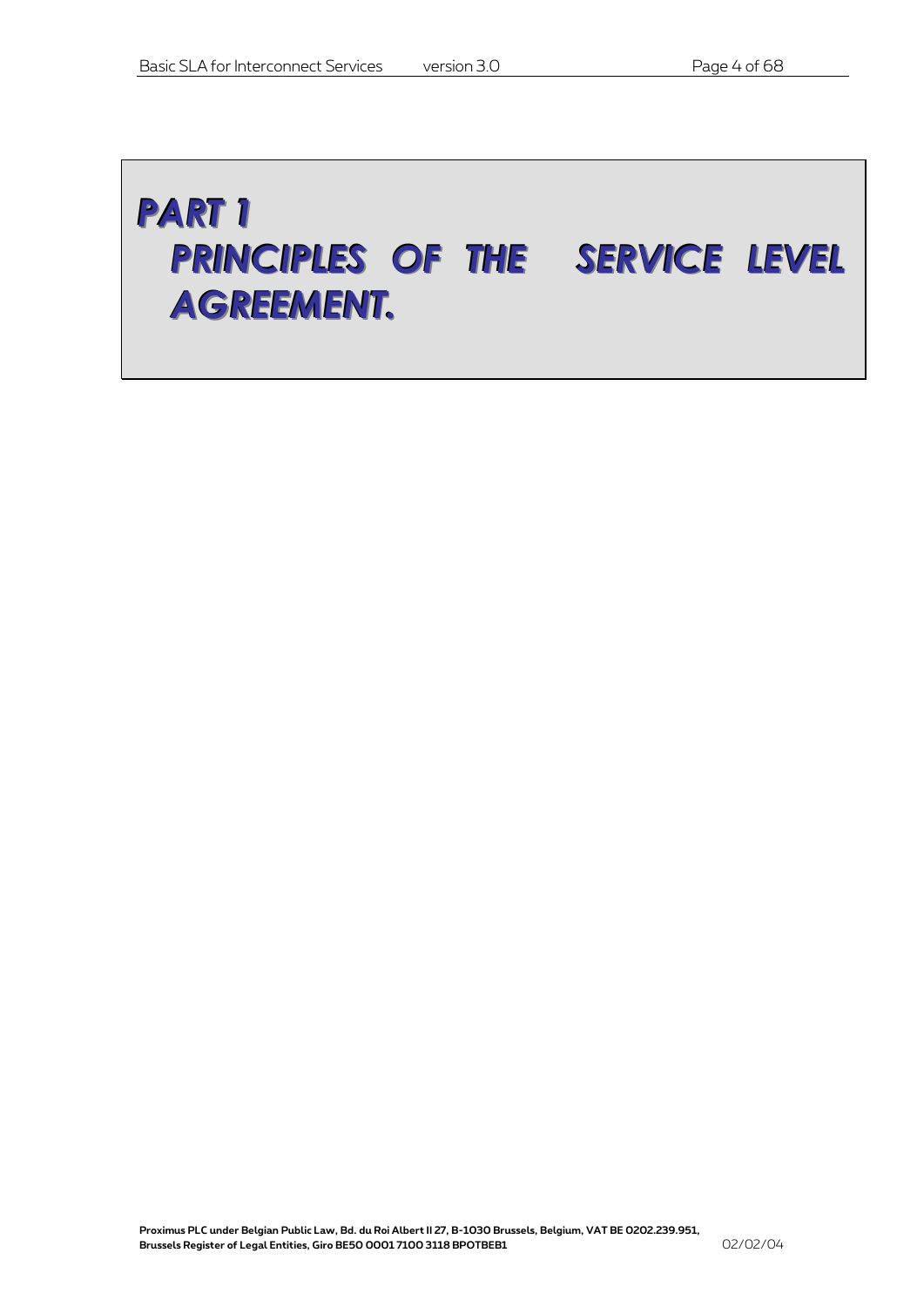# *1.1 TERMS AND CONDITIONS.*

- 1. This SLA version is valid until the approval of a new SLA version inserted in the Interconnection Agreement by way of formal Amendment. The SLA can be ended on request of one of the Parties three months after the notification of such request to the other Party by registered mail addressed to the SPOC<sup>1</sup> of the other Party.
- 2. This version of the SLA supersedes all previous versions entirely.
- 3. The SLA only covers Interconnect Services under the IC-agreement between OLO and Proximus.
- 4. Both Parties can agree to implement a higher level of Service after agreeing on specific operational and commercial conditions.
- 5. This SLA is binding for Proximus and OLO. Both Parties agree to respect the content of this document
- 6. Both Parties agree that all efforts should be taken to avoid compensations.
- 7. Compensations under this SLA can only be applied if the responsibility of the penalized Party is unambiguously clear and only for those issues were explicitly an amount is mentioned in this SLA. In that respect, the present SLA is not applicable in situations of force majeure including without limitation, natural disasters, fire and strikes or in case the timers are delayed due to the other Party.
- 8. Both Parties agree that the Interconnect SLA should be able to evolve according to changed or new business requirements, without the need to terminate the existing SLA. New requirements will be communicated to the other Party in a proposal for evolution at least three months before they can be integrated in the existing SLA. Those requirements can be integrated in an addendum to be inserted in the Interconnection Agreement by way of a formal Amendment.
- 9. A number of references to BRIO or P&O are made inside the SLA document.

To increase the usability of the document the referred text is added to the SLA. This is only for information as the actual text of BRIO and P&O has priority over the SLA. The font style for this text references is italic.

## *1.2 ROLES & RESPONSIBILITIES*

#### *1.2.1 Steering team.*

#### *1.2.1.1 Members.*

The members must represent Proximus or the "Platform Telecom Operators & Service Providers".

Each party of the steering team is free to select his delegation and change this without notice to the other party.

A member can be added representing the BIPT to advise or consult the meeting.

#### *1.2.1.2 Chair.*

#### *1.2.1.3 Secretary.*

If the chair is of one delegation then the secretary is of the other.

#### *1.2.1.4 Communication*

All communication to the steering team will be done in parallel to the chair and secretary.

#### *1.2.2 Steering team meeting.*

#### *1.2.2.1 Role*

l

The role of the steering team meeting is to evaluate the actual SLA and to prepare the new version of the next year. They are the owners of the change process for the interconnect SLA. All parties of the steering team will use their best efforts to edit a new version every year.

#### *1.2.2.2 Frequency.*

A recurrent meeting will be held in the last week of every quarter.

<sup>&</sup>lt;sup>1</sup> The SPOC of a Party is defined in P&O §3.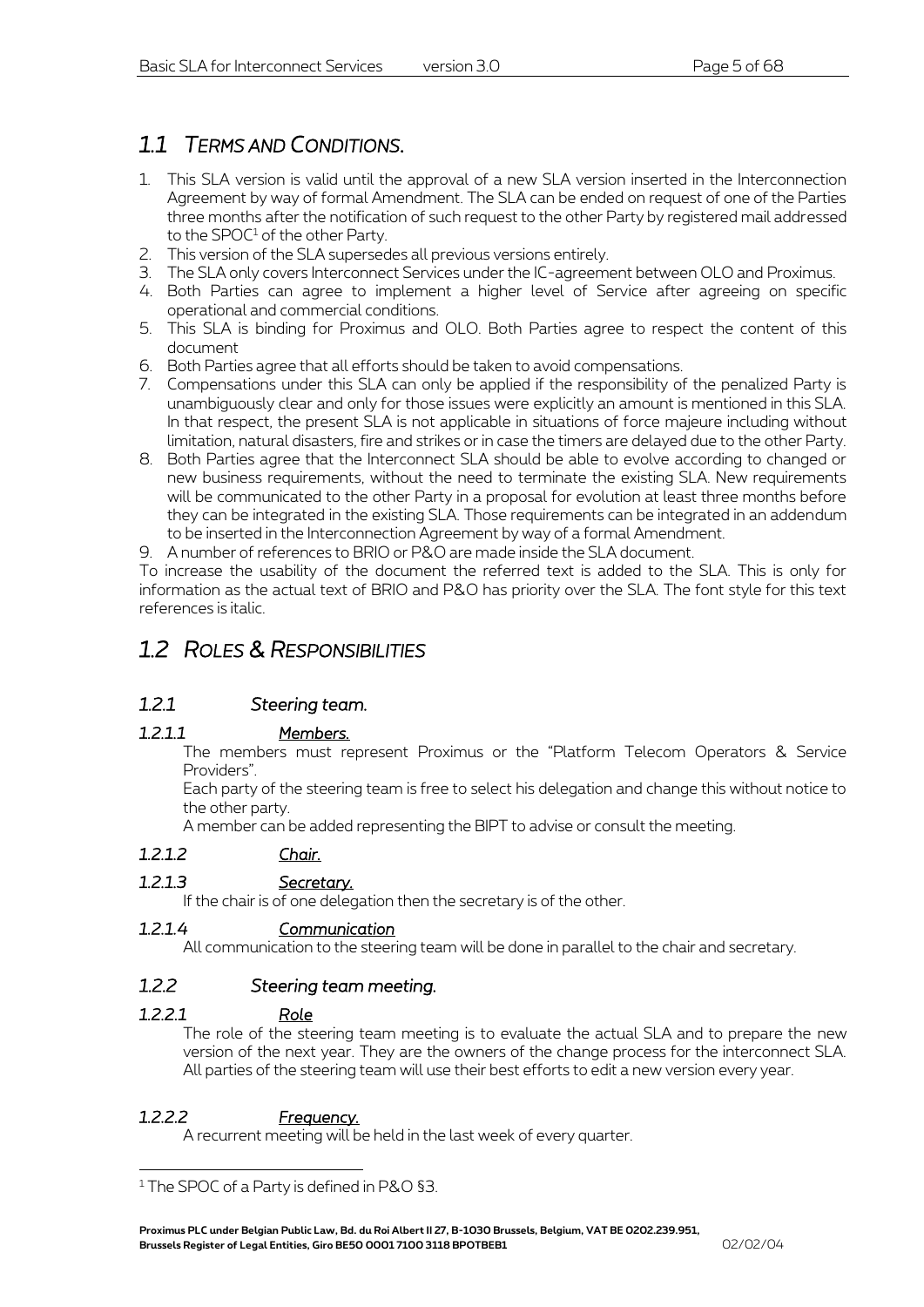On demand of one party of the steering team an extra steering team meeting will be organized. The requesting party of the steering team informs the chair and secretary about the demand by forwarding an amendment to the actual SLA mentioning the urgency. The chair will organize this extra meeting ASAP and within the two weeks following the request. This extra meeting will only be asked in case the requesting party is of the opinion that the issue cannot be postponed until the next recurrent meeting of the steering team.

#### *1.2.2.3 Venue.*

Each party of the steering team in alternation will choose the venue.

#### *1.2.3 Technical Implementation council.*

The OLO specific subjects related to the SLA will be discussed at the TIC meeting with each operator individually.

### *1.3 CHANGE PROCESS.*

The change process is completely owned by the SLA steering team.

#### *1.3.1 Amendments.*

Both, Proximus and the "Platform Telecom Operators & Service Providers" can ask for an amendment of the existing basic SLA. Therefore the party whishing such amendment will formally notify to the other party the text which it wants to be added, modified or deleted.

The amendment will be identified as: Amendment<date> (e.g.: amendment 01/10/03).

Each amendment will we put on the agenda of the next steering team meeting, this meeting can approve, disapprove or postpone the text of the amendment. The amendment can only be postponed after an agreement has been reached on a planning for the discussion of the proposed amendment.

#### *1.3.2 Addendum*

If the steering team approves the text of an amendment it will be added as addendum to the SLA and inserted in the Interconnection Agreement by way of formal Amendment to the said Interconnection Agreement.

The steering team will also determine whether the addendum has a business or major operational impact of the organization If this is the case a formal acceptance process (refer to [1.3.3.2\)](#page-5-0) will be organized.

The addendum will be identified as addendum <date of the steering team meeting> Each addendum contains the target date for activation and if required, the transition rules.

#### *1.3.3 New edition of the Basic SLA*

#### *1.3.3.1 Negotiation process.*

The SLA steering team should prepare a new edition of the SLA.

#### <span id="page-5-0"></span>*1.3.3.2 Acceptance process.*

Proximus will organize the Acceptance process.

As inside the SLA steering team the Other Licensed Operator's are represented by the "Platform Telecom Operators & Service Providers" every Other Licensed Operator should formally accept each new edition individually.

Proximus will organize the Acceptance process, as soon as the final draft of the new edition of the SLA is approved by the steering team.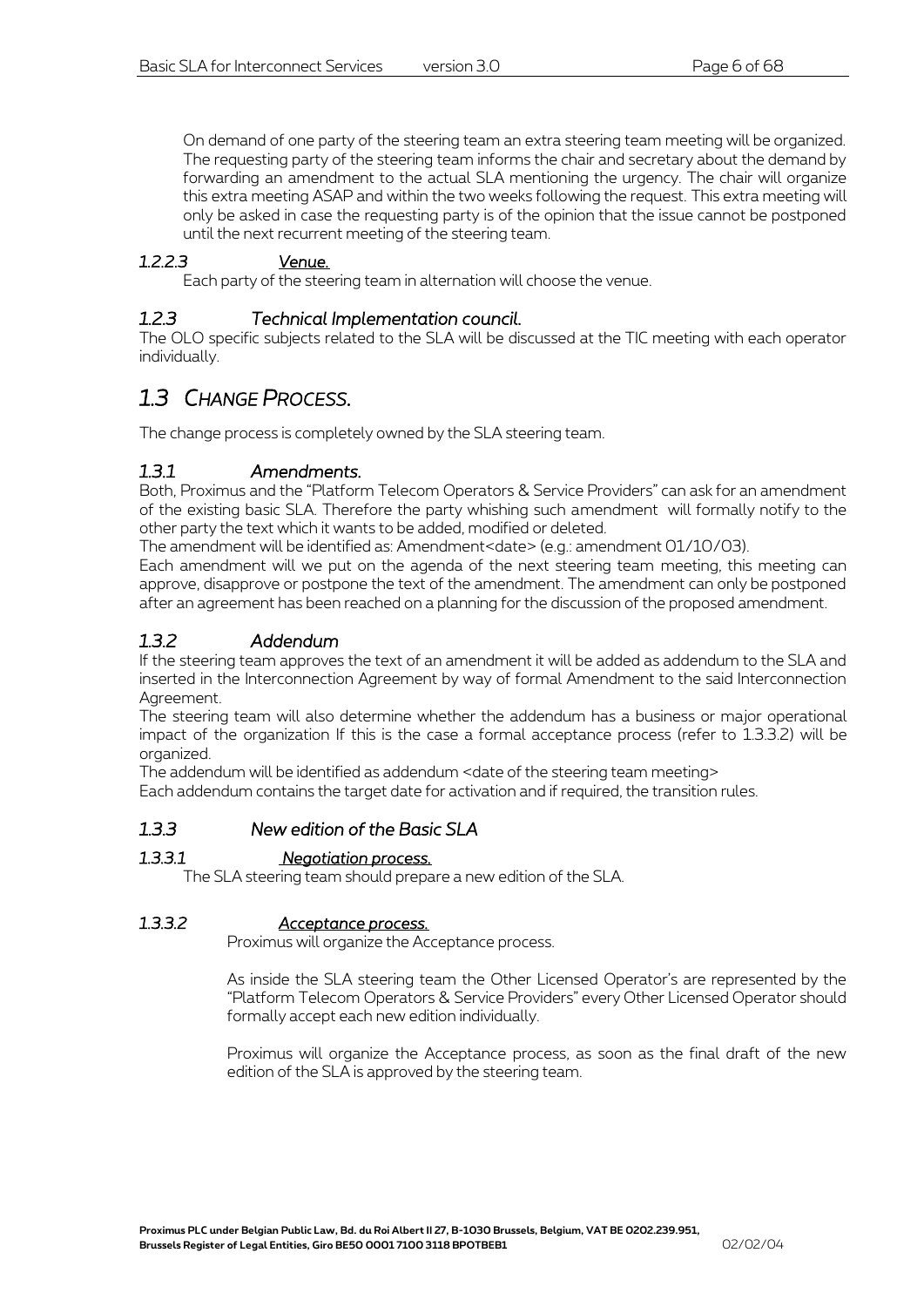# *PART 2 PROVISIONING.*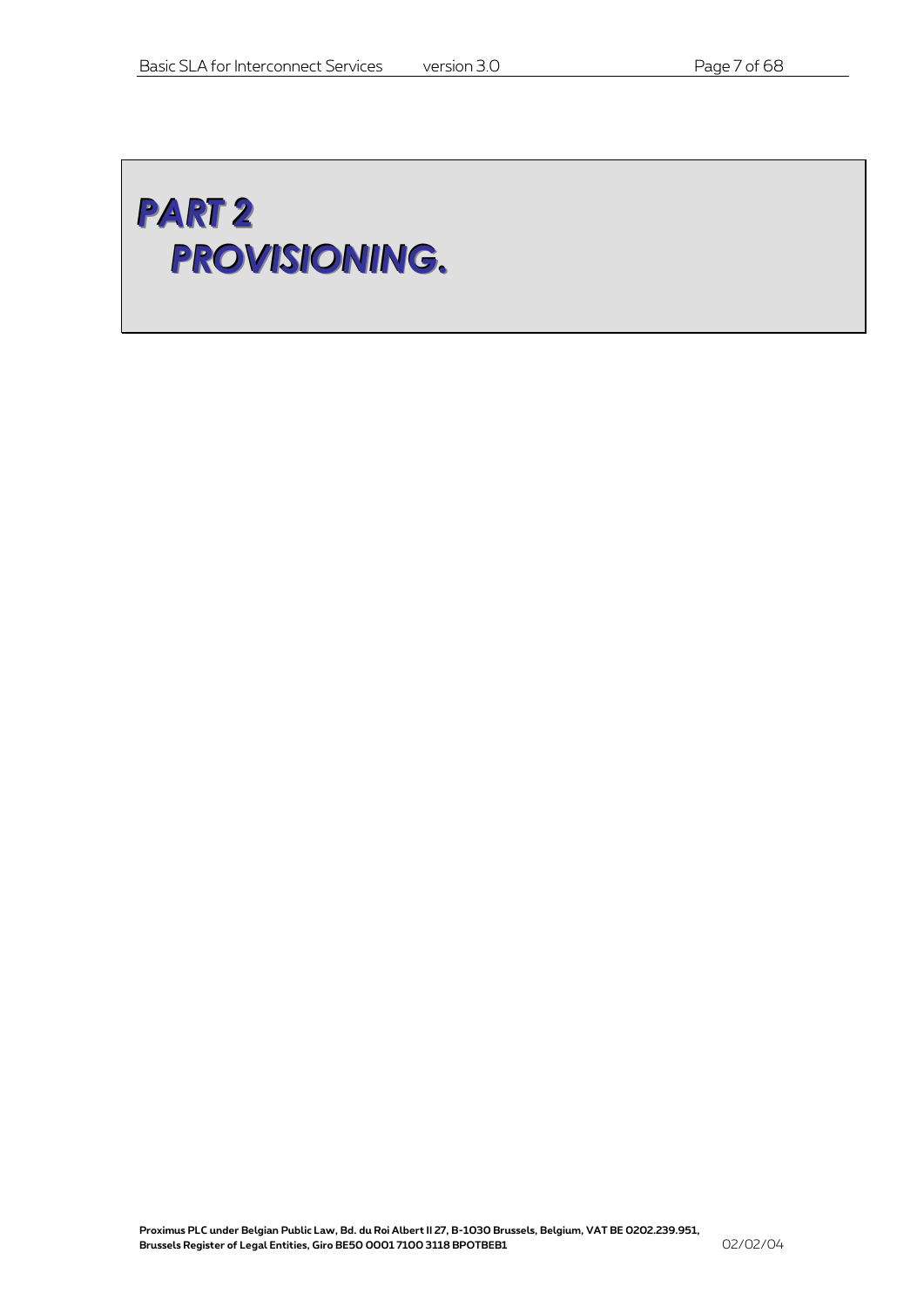# *2.1 PROVISIONING OF IC-LINKS*

This section describes the total process for the provisioning of IC-links as described in Service Plans 001 and 003. This process is applicable for Proximus- and OLO-sited IC-links. A complete flowchart of the actions and decisions that need to be taken starting from the ordering until the installation of an E1-link can be found in Appendix 1. The overall action flow can be divided in three main sub-processes: the Order Process, the Site Preparation and the Installation of the IC-links.

The total duration of the process for the provisioning of IC-links is specified in the P&O-document. Hereunder we will provide a more detailed overview of the specific actions to be taken during the Process for provisioning IC-links. If the Parties have agreed a RFS-date which is planned more than 4 months after the ordering date, then all intermediary timers as of RFB will be applicable.

All Parties shall use their best effort to have an E1-link in service at the agreed RFS-date, even if one or both of the Parties did not succeed to respect all timers in the sub-processes.

#### *2.1.1 Subprocesses*

#### *2.1.1.1 Order process*

A detailed overview of the Order Process is inserted under Appendix 2. The Order Process starts with the receipt of the Firm Order, and is preceded by the procedures, for which the terms and conditions are described in annex 4 of the BRIO: the P&O-document. The Order Process ends with the Order Acceptance.

After the receipt of the Firm Order, the receiving Party can decide whether that clarification of the Firm Order is needed and organise a meeting. In this case both Parties have a maximum of 15 Working Days to agree on an acceptable Firm Order (in case the order is an Initial Order: see P&O document §9.2). In case a part of the total Firm order is not accepted a 'TO-Solve issue 1<sup>'2</sup> will occur.

After the notification of the Firm Order a Field Survey can be requested in case a new site needs to be built. If it was not possible for the requesting Party to have a complete Field Survey, a 'To-Solve issue 2' will occur. The field survey will take place within 10 Working Days after the receipt of the firm order. Maximum 5 Working Days after the Field Survey or after the receipt of the additional information, the RFS-dates should be communicated and the orders will be accepted (=order acceptance).

The time between firm order and RFS is specified in the P&O document.

#### *2.1.1.2 Site Preparation*

l

A detailed overview of the process for Site Preparation is inserted in Appendix 3.

A Site survey can be requested if needed. This survey should be done within ten Working Days (for extensions) or within a maximum of 2 months (in case new infrastructure is required) following the Order Acceptance and at the latest 2 months before RFS. In case a complete Site Survey was not possible within the here above mentioned timeframe a 'To-Solve issue 3' will occur.

After the Order Acceptance, or if applicable after the site survey, both Parties need to agree on a RFB or RFO date and confirm the RFS date. The RFB or RFO must be scheduled at the latest at 'RFS-2 months'. In case where problems are identified to establish a RFB or RFO date, a 'To-Solve issue 4' will occur.

<sup>2</sup> 'To-Solve'-issues have been detected in the process and can give cause for escalation. All these issues with the appropriate scenario for escalation will be defined under point 3.3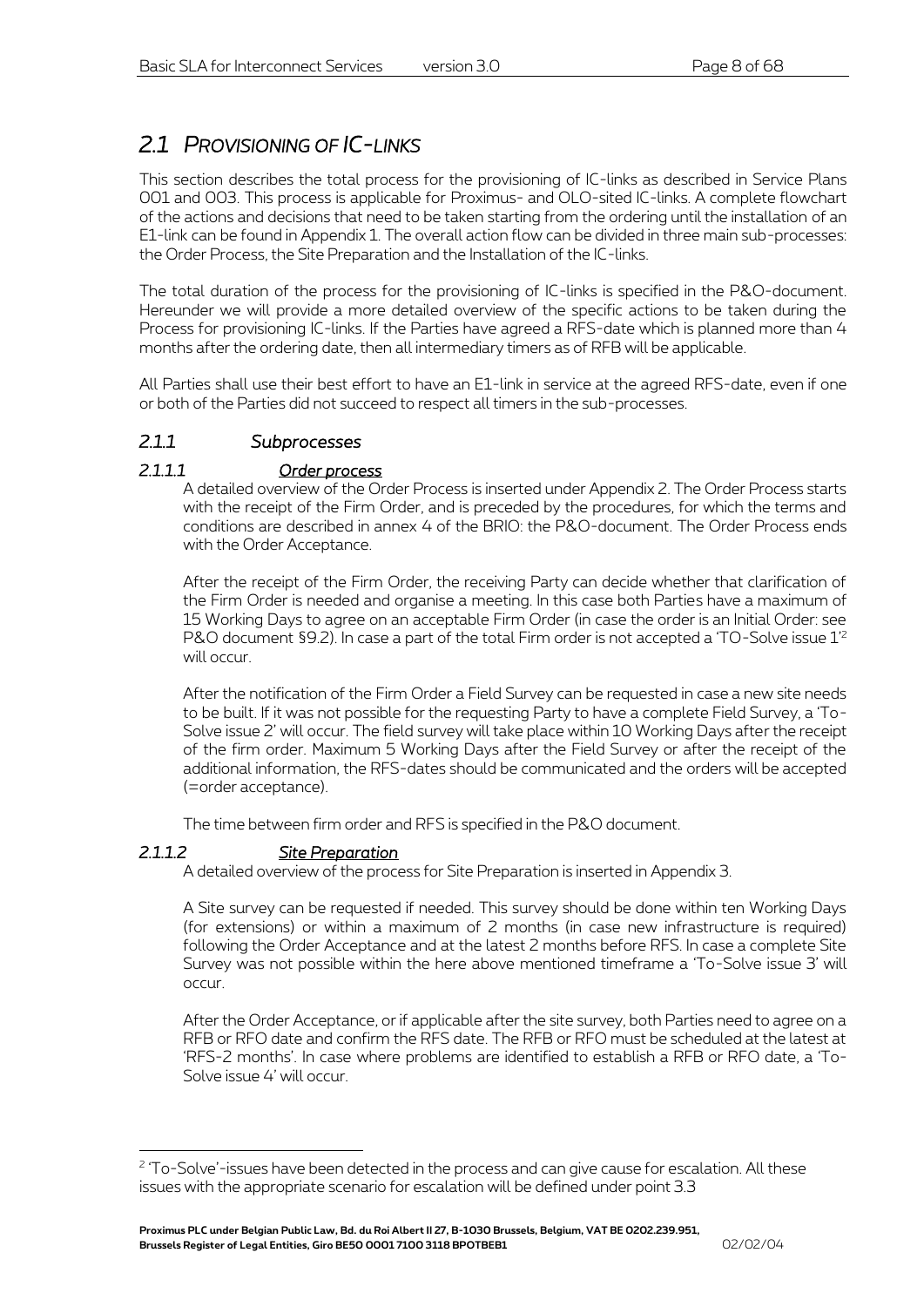If RFB or RFO was successful, the installation should be ready to start the test procedure 20 Working Days before RFS. In case an RFB or RFO is missed or has to be changed, a 'To-Solve issue 5' will occur. An installation is 'ready for test' if both Parties have completed the realisation of their transmission path.

#### *2.1.1.3 Installation of IC-links*

A detailed overview of the process for Installation of IC-links is inserted in Appendix 4.

Transmission and switching tests have to be performed during a 15 Working Days period preceding the RFS. If these tests are successful, the E1-link(s) will be brought into service at the latest on the RFS date. In case problems occur during the test phase, a 'To-Solve issue 6' can be initiated.

#### 2.1.1.3.1 E2E Transmission tests.

Proximus will take the lead (for both OIT and BIT).

Proximus will send a standard mail to OLO during the 4<sup>th</sup> week preceding the RFS to propose a date on which transmission tests can take place and a contact point. The OLO SPOC has to confirm the proposal. On the agreed date, Proximus will then contact OLO to perform the tests.

If the OLO does not reply on the test schedule, proposed by Proximus, before the end of the week preceding the transmission tests, it is assumed that these tests are not needed.

The transmission test is a continuity check in 2 consecutive steps:

- a. OLO installs a loop on the IC-link termination point in the OLO Network, close to the OLO switch if required and Proximus checks the continuity with a test pattern. If OK then step b) may be skipped.
- b. OLO installs a loop on OLO-side of the POI of the OLO and Proximus checks the continuity with a test pattern.

If test b) is successful, but test a) is not, than this is an indication that the fault is in the OLO Network. If test b) is not successful, than no localisation of the fault can be done.

In case the fault cannot be exactly located, both Parties will try to solve this with internal tests by having a 24 hour double check in their respective networks. If still no solution has been found Proximus and OLO have to agree mutually on a date to visit the POI. An appointment is made for a visit and the transmission problems should be resolved within 5 Working Days, and in each case before the end of week 2 before RFS. The other Party must be informed if timing could not be kept due to transmission problem.

#### 2.1.1.3.2 E2E Switch tests.

The OLO will take the lead. (for both OIT and BIT)

After the transmission tests, OLO has to contact Proximus during the second week before the RFS, to agree on a date (in week 1 before RFS) for the switching test and the activation of the circuits. On the agreed date, OLO has to contact Proximus for the following tests:

- Tx and Rx correspondence test;
- PCM system identification test;
- PCM system continuity test;

#### 2.1.1.3.3 In service.

When the E2E switch tests have been finalized with a positive result the IC links are no longer under construction but in service.

#### *2.1.2 Escalation.*

Two escalation levels are foreseen if the above described formal communication is not correctly applied by one of the Parties.

#### *2.1.2.1 Escalation Level 1*

The fact that a Party decides to a Level 1 escalation implies that the communication between the Parties will be held at a more formal level and thus, that traces of the communications are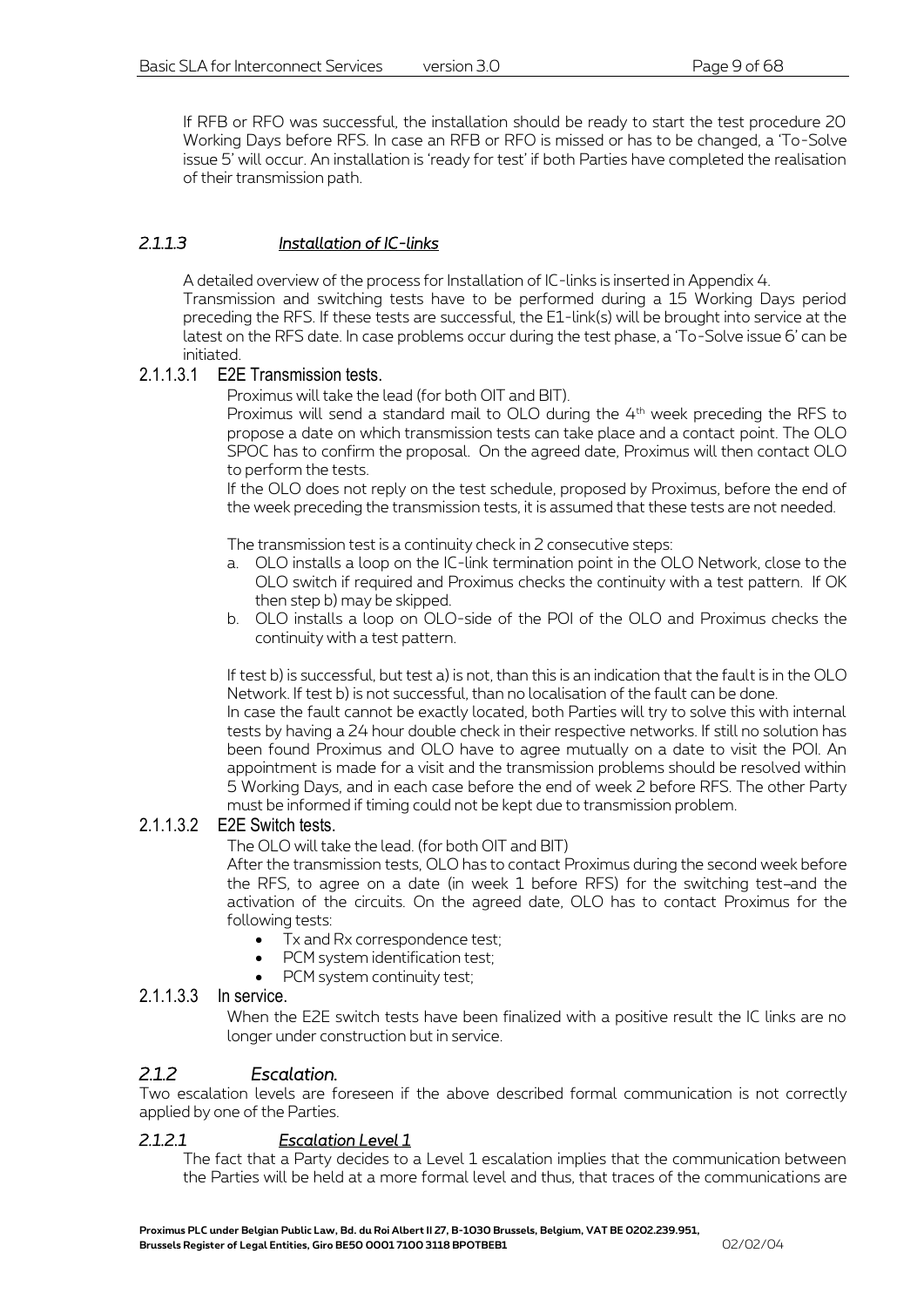kept. These traces will be either e-mails or faxes or via a commonly agreed method of interoperator communication.

In case no escalation has been done within the foreseen delay, the other Party can not be held responsible for the issue on which no escalation has been done in case where faults or delays occur.

The fact that a Party chooses to switch to a Level 1 escalation is an official sign to the other Party that the identified problems need to be solved within a reasonable timing by the people involved. A Level 1 escalation does not require involving extra people.

The requested Party needs to react in an appropriate manner to the Level 1 escalation within the following timeframes:

| Time before RFS                                 | Time to respond and to<br>react |
|-------------------------------------------------|---------------------------------|
| More than 2 months                              | 5 Working Days                  |
| Between 2 months and 1   3 Working Days<br>week |                                 |
| Less than 1 week                                | 1 Working Day                   |

In case a Party does not react in a relevant manner to the Level 1 escalation within the defined timing, the escalation will become automatically a Level 2 escalation.

#### *2.1.2.2 Escalation Level 2*

If no solution to the problem has been reached within escalation Level 1, an escalation to Level 2 might be required. Escalation Level 2 can imply the discussion of the issue during an Interconnection Coordination Group meeting, depending on the specific 'To-Solve' point. Communication at this escalation level will always be formalized in writing (Minutes of meeting, letter…).

#### *2.1.3 To-Solve issues*

#### *2.1.3.1 To-Solve issue 1: An order or a part of the order is not accepted*

In case the receiving Party does not accept the order, or a part of the order, the requesting Party can escalate this issue on the following manner:

#### 2.1.3.1.1 Escalation Level 1

At escalation Level 1 a co-ordination meeting will be scheduled to discuss the order and to provide additional information. This Level can be initiated if the order is not accepted due to lack of technical information or inconsistencies in the information.

#### 2.1.3.1.2 Escalation Level 2

If after a Level 1 escalation the complete order is still not accepted a Level 2 escalation can take place. With a Level 2 escalation the issue will be discussed during an Interconnection Coordination Group meeting.

#### *2.1.3.2 To-Solve issue 2: No complete Field Survey was possible*

Before the Order Acceptance a Field Survey can be requested. If the complete Field Survey can not be performed within the foreseen delay escalation is possible.

#### 2.1.3.2.1 Escalation Level 1

Escalation to Level 1 can be done if:

- no date could be set to perform the Field Survey within the foreseen delays
- a Party was not present at the scheduled date
- crucial information could not be provided

#### 2.1.3.2.2 Escalation Level 2

Escalation to Level 2 is possible if:

 The appropriate Parties were not present at the scheduled moment to inspect the site.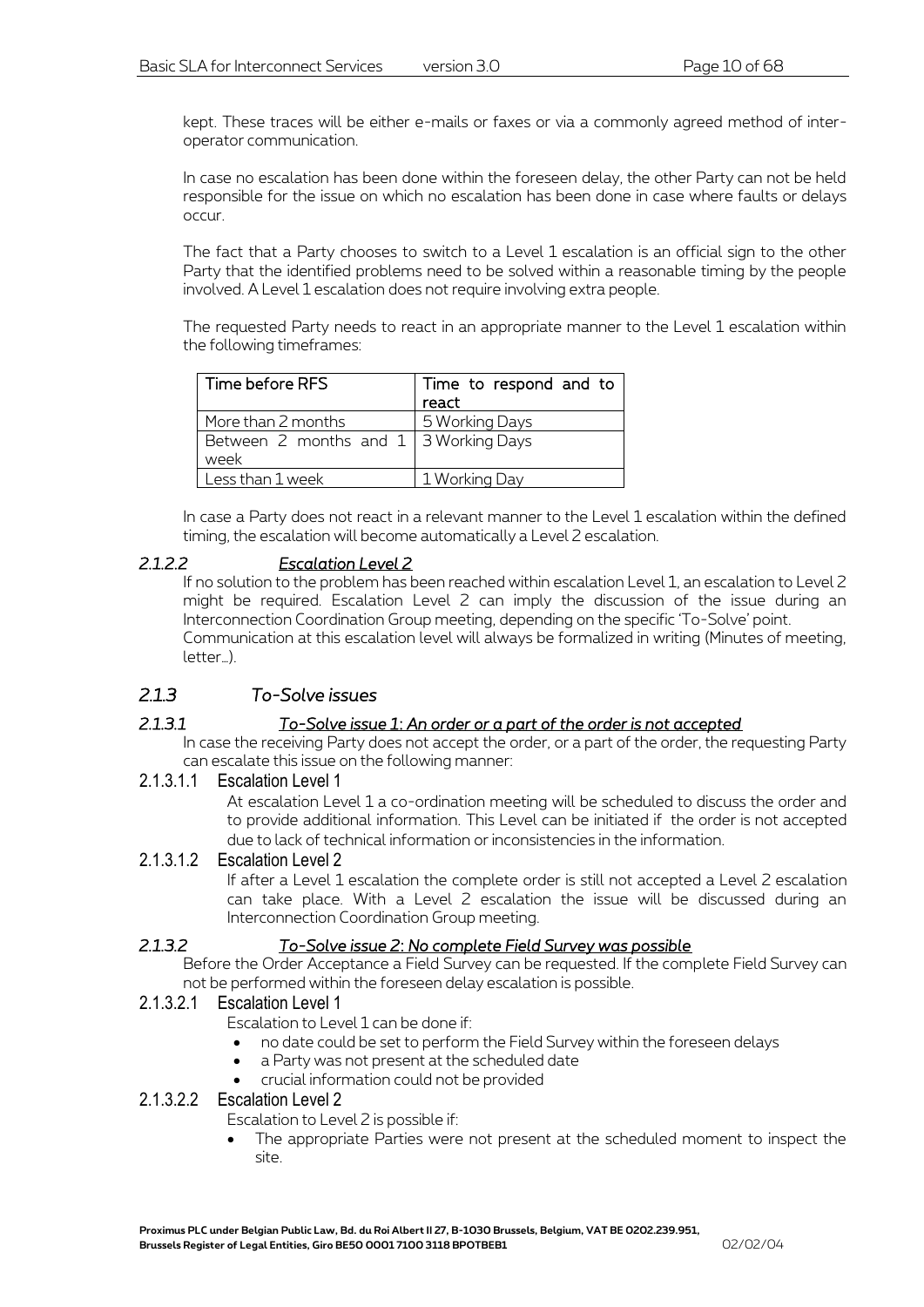The relevant information was not available and a new site survey has to be scheduled. The issue and eventual penalties will be set on the agenda of an Interconnection Coordination Group meeting.

#### *2.1.3.3 To-Solve issue 3: No complete Site Survey was possible*

After the Order Acceptance a Site Survey can be requested. If the complete Site Survey can not be performed within the foreseen delay, escalation is possible.

#### 2.1.3.3.1 Escalation Level 1

Escalation to Level 1 can be done if:

- no date could be set to perform the site survey within the foreseen delays
- a Party was not present at the scheduled date
- crucial information could not be provided

#### 2.1.3.3.2 Escalation Level 2

Escalation to Level 2 is possible if:

- The appropriate Parties were not present at the scheduled moment to inspect the site.
- The relevant information was not available and a new site survey has to be scheduled. The issue and eventual penalties will be set on the agenda of an Interconnection Coordination Group meeting.

#### *2.1.3.4 To-Solve issue 4: Problems with RFB/RFO communication*

During the process for site preparation a RFB/RFO date needs to be communicated within 5 Working Days after the site survey. This RFB/RFO date needs to be fixed at a date no later than 2 months before the RFS date.

#### 2.1.3.4.1 Escalation Level 1

Parties can decide to start up an escalation of Level 1 because:

- No RFB/RFO is communicated within 5 Working Days after the site survey
- An RFB/RFO date is communicated within 5 Working Days if this date is scheduled later than 2 months before RFS. By escalating Parties will try to achieve a date at the latest 2 months before RFS.

#### 2.1.3.4.2 Escalation Level 2

No Level 2 escalation is foreseen for this To-Solve issue 4. The actual penalisation for not complying with the agreed rules to exchange information on RFB/RFO will be reflected in the compensation set for a shift RFS. An indication of fault for shift RFS will be given.

#### *2.1.3.5 To-Solve issue 5: Change of RFB/RFO date*

During the installation and preparation of the site some events can take place so that the RFB/RFO cannot be respected. The following escalation levels are possible for the identified events.

#### 2.1.3.5.1 Escalation Level 1

Escalations to Level 1 are possible in case:

- The RFB/RFO date is changed after the RFB/RFO communication
- The site is not RFB/RFO on the date the installation should start. Via the Level 1 escalation a new date can be scheduled
	- The site was not accessible at the date installation should have started.

#### 2.1.3.5.2 Escalation Level 2

Escalation to Level 2 can be initiated for the following cases:

- The RFB/RFO date is changed after the RFB/RFO communication and the new date is scheduled in less than 2 months before RFS. The actual penalisation for not complying with the agreed rules to schedule RFB/RFO will be reflected in the compensation set for a shift RFS. An indication of fault for shift RFS will be given.
- The site is not RFB/RFO on the date that the installation should start. The actual penalisation for not complying with the agreed rules to schedule RFB/RFO will be reflected in the compensation set for a shift RFS. An indication of fault for shift RFS will be given.
- The site was not accessible at the date that installation should have started. The penalisation for not complying with the agreed rules to schedule RFB/RFO will be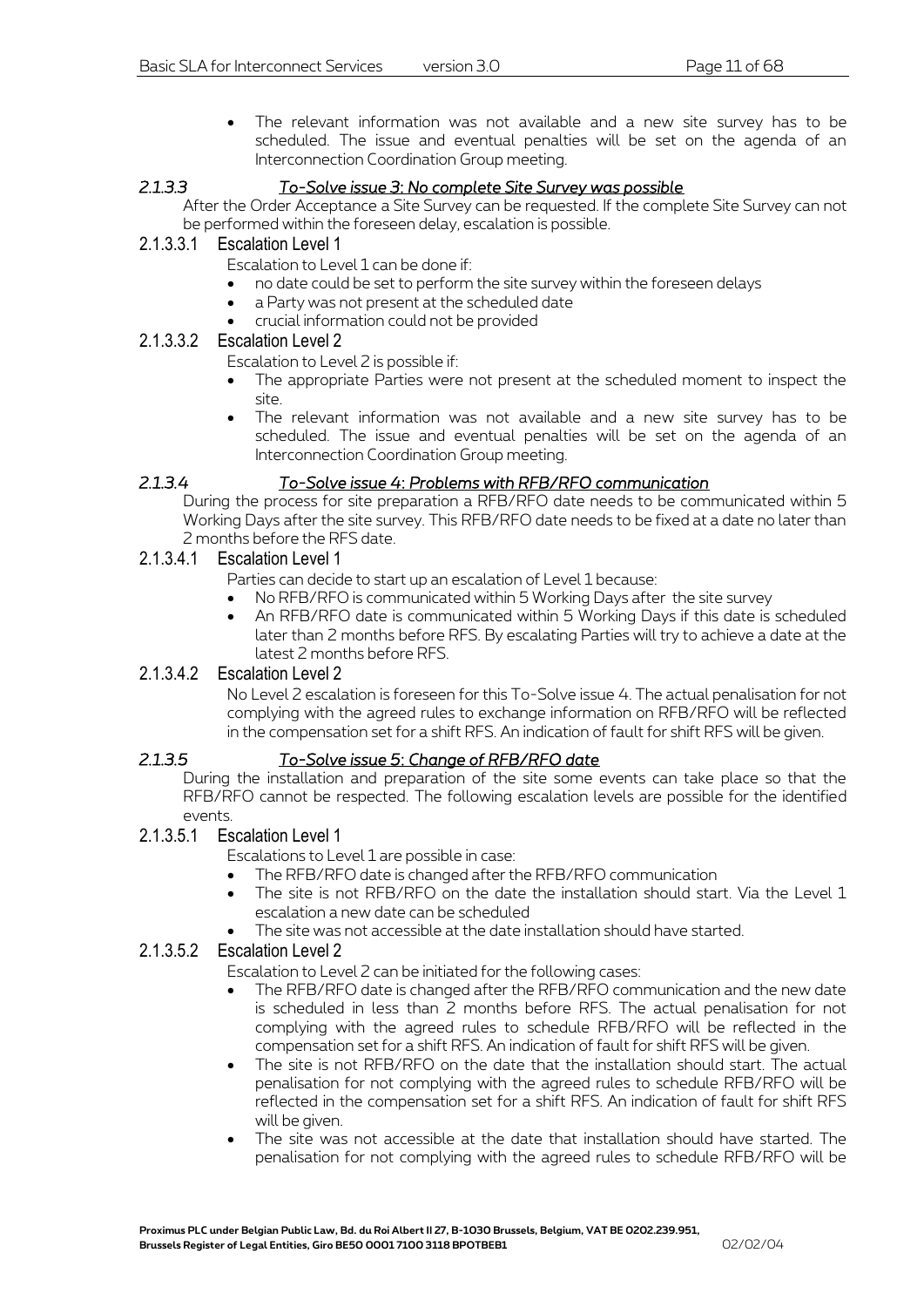reflected in the compensation set for a shift RFS. An indication of fault for shift RFS will be given.

#### *2.1.3.6 To-Solve issue 6: Problems during test*

During the process for installation of the IC-links transmission and switching tests will be performed. If during these tests problems occur which threaten the foreseen RFS-date, escalations of these issues are possible.

#### 2.1.3.6.1 Escalation Level 1

The following scenario's have been identified that can give cause to a Level 1 escalation if:

- OLO has not provided a SPOC or SPOC is not available
- A transmission test has been scheduled but this test did not start at the agreed date.
- Internal tests, performed within 24 hours after unsuccessful end-to-end transmission tests, were not conclusive and no suitable date for both Parties was found to further investigate transmission problems on the POI within 5 Working Days. Via Level 1 escalation a date will be looked for within the shortest delays.
- Transmission problems are not solved at RFS-5 Working Days.
- No appointment for switching test is made 5 Working Days before RFS. Via Level 1 escalation a date will be looked for within the shortest delays.
- A switching test has been scheduled but did not start at the agreed date.
- Problem could not be fixed for switching or second switching test was unsuccessful.

#### 2.1.3.6.2 Escalation Level 2

The following scenario's have been identified which can give cause to a Level 2 escalation if:

- A transmission test has been scheduled but this test did not start at the agreed date. An indication of fault for shift RFS will be given.
- Internal tests were not conclusive and no suitable date for both Parties was found to further investigate transmission problems on the POI within 5 Working Days. An indication of fault for shift RFS will be given.
- Transmission problems are not solved at RFS-5 Working Days. Both Parties need to deeper investigate the problem.
- No appointment for switching test is made 5 Working Days before RFS. An indication of fault for shift RFS will be given if no appointment can be set up within the shortest delays.
- A switching test has been scheduled but did not start at the agreed date. An indication of fault for shift RFS will be given
- A problem could not be fixed for switching or second switching test was unsuccessful. An indication of fault for shift RFS will be given.

#### *2.1.3.7 Compensations between both Parties.*

#### 2.1.3.7.1 Shift RFS

If a shift RFS occurs. the terms and conditions as defined in the P&O are applicable for the Party which is identified as responsible for the shift RFS.

Refer to P&O – Annex 4 to BRIO

*After the notification of the RFS dates (and, where relevant, after adjustment of these dates at TIC meetings), the RFS planning will be considered as mutually agreed. In case ICLs cannot be brought into service at the RFS date as a result of a delay incurred on the side of one of the Parties, compensation will be invoiced by the other Party as described hereafter.* 

*a) Shift of RFS date due to OLO delay:*

*In case the delay period exceeds 10 Working Days, OLO will pay a variable compensation fee equal to the rental fee for the duration of the delay*  period. The applied rental fee will cover the actual Capacity of which the *bringing into service is delayed and will be based on the applicable rental rate for Proximus Customer-Sited ICLs. Both compensation fees will be applied as well for delayed OIT Customer-Sited ICLs as well as for delayed BIT OLO-Sited ICLs to be provided by Proximus.*

*b) Shift of RFS date due to Proximus delay:*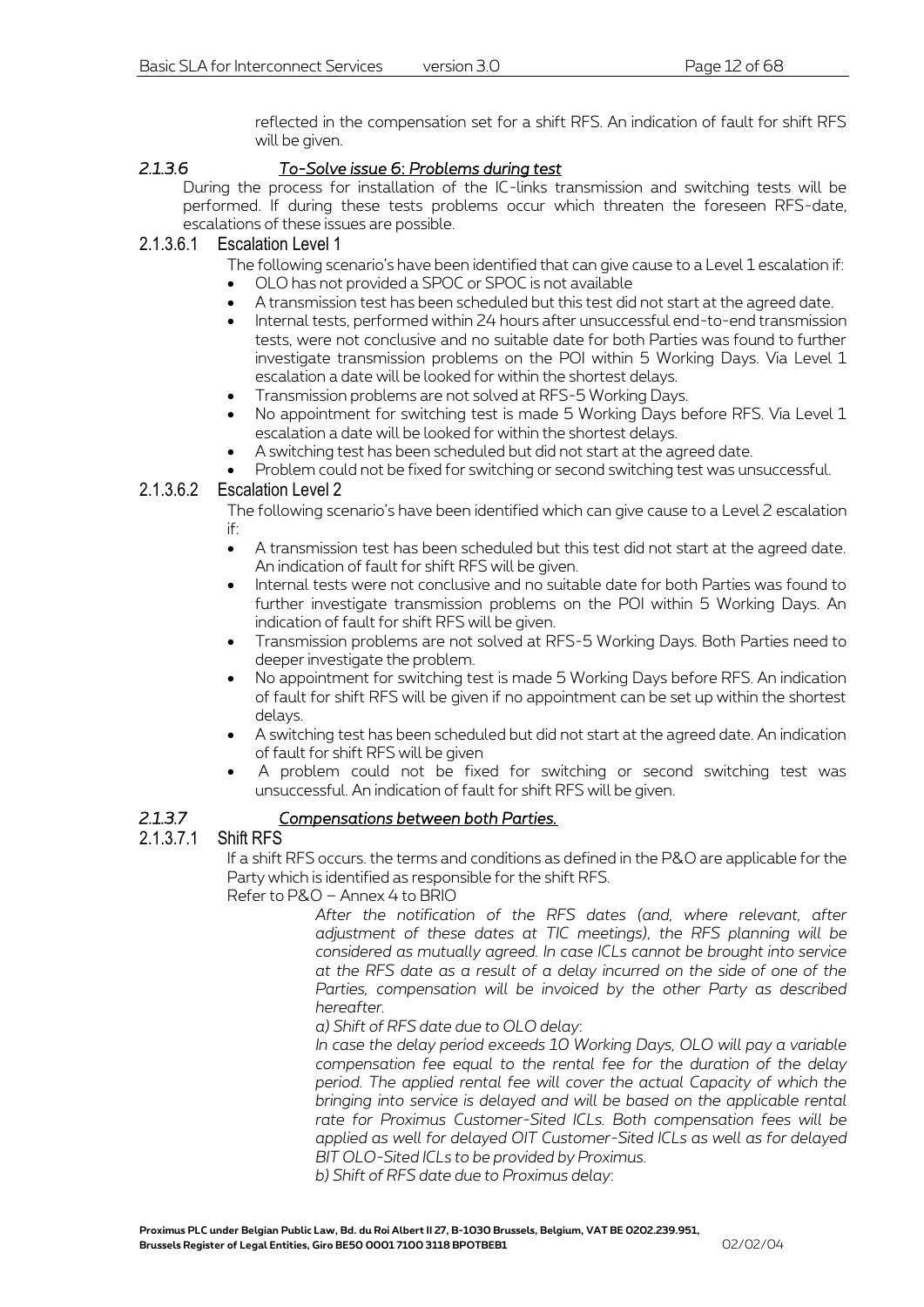*In case the delay period exceeds 10 Working Days, Proximus will pay a variable compensation fee equal to the rental fee for the duration of the delay period. The applied rental fee will cover the actual Capacity of which the bringing into service is delayed, based on the applicable rental rate for Proximus Customer-Sited ICLs. Both compensation fees will be applied as well for delayed OIT Customer-Sited ICLs as well as for delayed OIT Proximus-Sited ICLs to be provided by OLO.*

*When the delay period with respect to the scheduled RFS date exceeds 6 monhs, the ordered Capacity will be considered as cancelled. The variable compensation fee mentioned above will have reached a maximum level corresponding with a six month rental period for the Capacity concerned. The Party to which the delay is due will also have to pay the cancellation fee applicable to OIT Customer-Sited ICLs (see Section 12.1.2) as well as the installation fee related to the Capacity concerned, unless otherwise agreed at a commercial meeting between the Parties.*

#### 2.1.3.7.2 Other compensations

In case during the process for provisioning of IC-links an appointment has been missed that leads to a 'To-solve-issue' the following compensations can be requested from the absent Party:

- If an appointment at the site of the requesting Party has been missed: 248 EUR
- If an appointment at another site has been missed: 496 EUR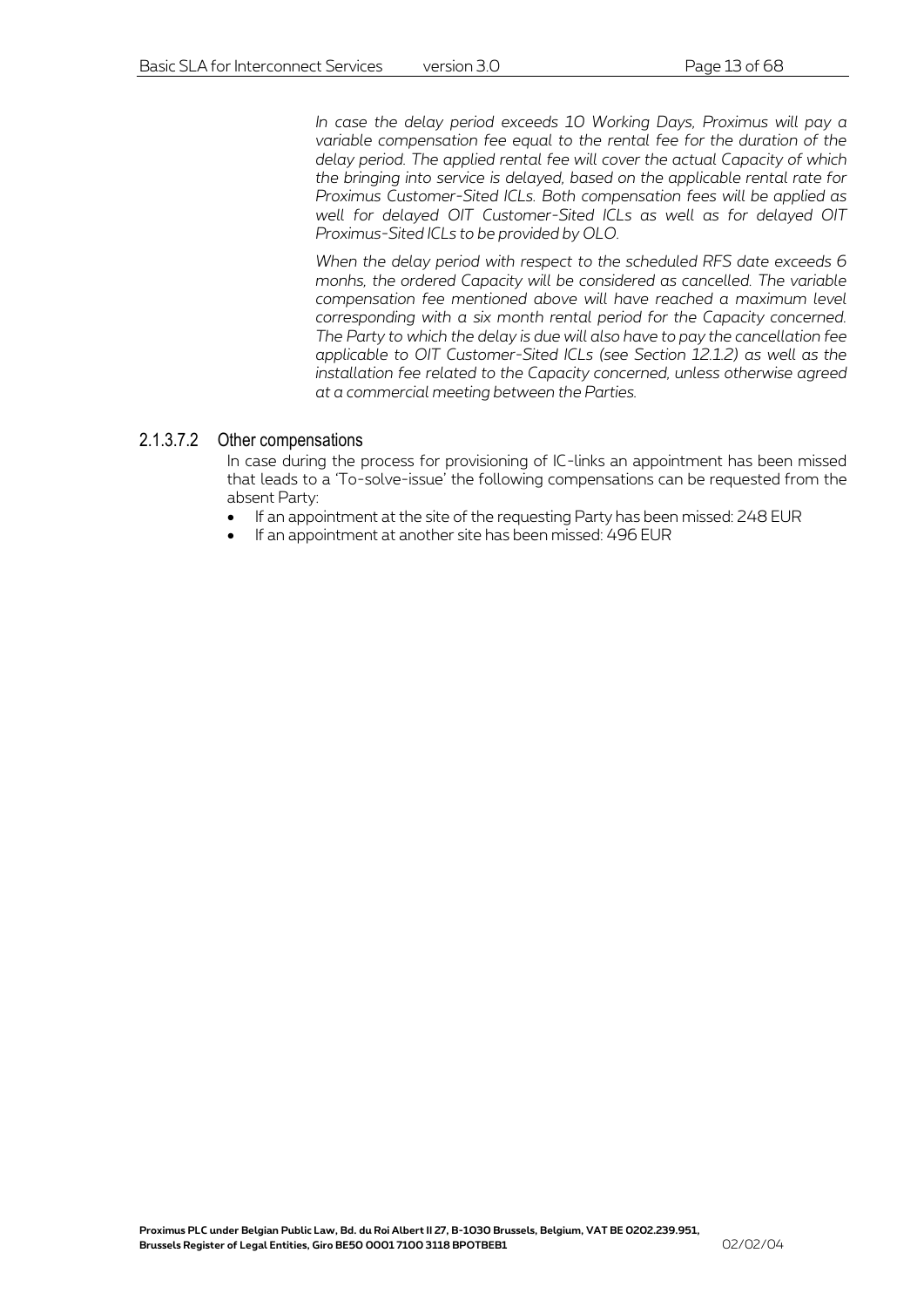# *2.2 PROVISIONING OF TRANSPORT INTERCONNECT*

The provisioning of half links will be handled in such a way as to guarantee the same level of service as for the retail leased lines. Reference is made to the basic SLA for leased lines, available on Internet.

#### Remark about internal cabling

The case of a Proximus-sited demarcation point may require some further clarification. The OLO endpoint is to be considered Ready For Proximus (RFB) if the OLO has ordered on time the necessary extensions of the cabling from the equipment in the OLO cage to the appropriate Proximus distribution frame.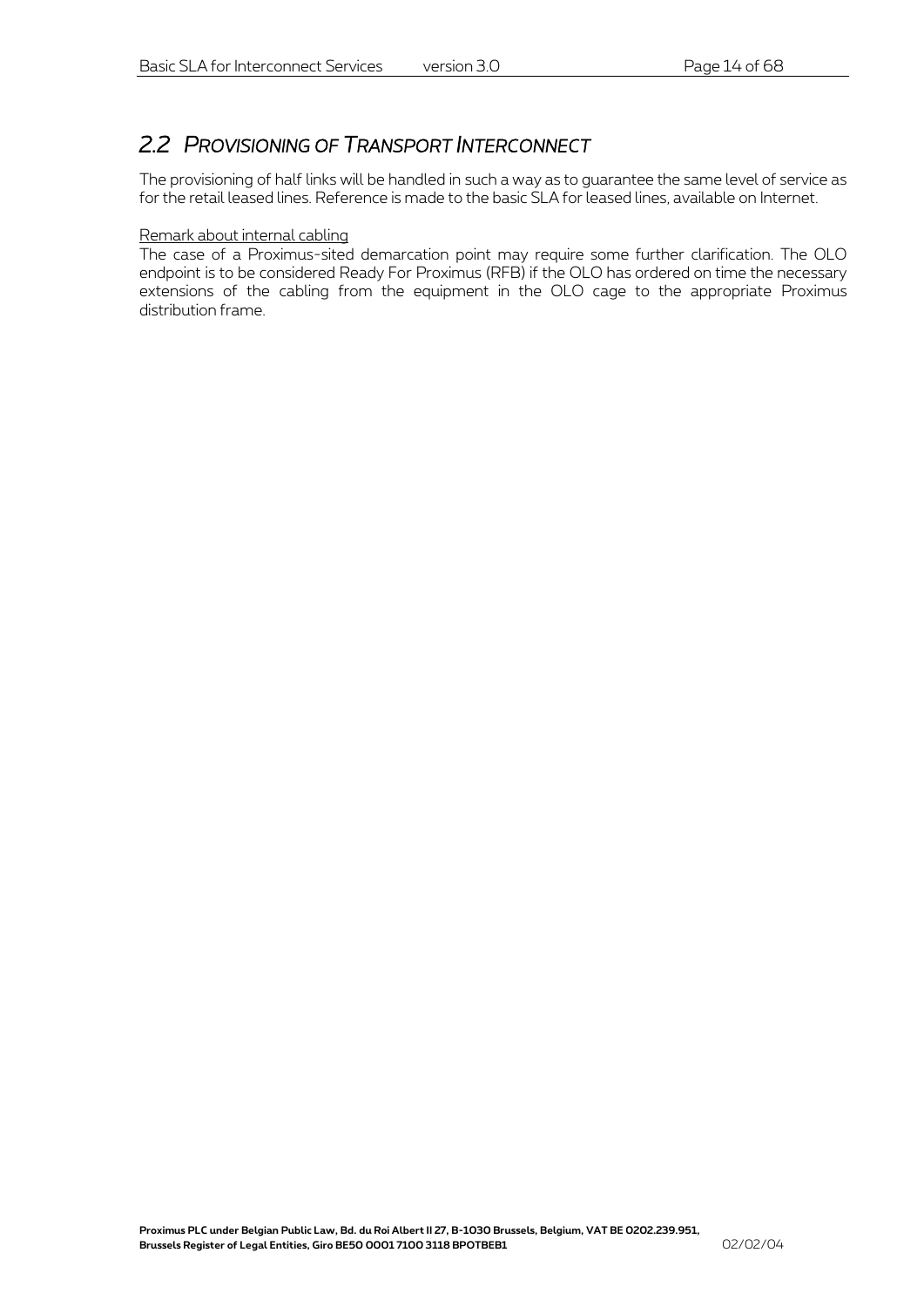# *2.3 PROVISIONING OF SERVICE PLANS*

#### *2.3.1 Timing*

For the opening of existing or new service plans, the timing and rules as defined in the Interconnect agreement is applied.

#### *2.3.2 Process to implement an existing Service Plan*

This process is applicable under the conditions that a Service Plan and the Technical Specifications for the specific service are available.

The detailed process for the provisioning of an existing Service Plan is provided under Appendix 5.

The requesting Party must add the following documentation to his request to open a Service Plan:

- A copy of the reservation certificate for a number block (if any)
- A test number (if any)

In chronological order the following actions and checks are performed by the requested Party after the receipt of the request to open the Service Plan:

- a. Check if all regulatory and technical requirements are met to accept the request. If not, inform the requesting Party.
- b. Determine a target BIS date and hour
- c. Engineering and implementation
- d. Perform an Interface test and proceed if successful. This test consists of a protocol test between both Parties' AGE's
- e. Perform routing tests from every Base Unit concerned, and proceed if successful<sup>3</sup>.
- f. Check if a commercial agreement has been reached on terms and conditions of the Service Plan.
- g. Validation of the target BIS date and hour<sup>4</sup>
- h. Unblock service

l

i. Start supervision and billing

#### *2.3.3 Process to close a service plan.*

When a Party closes a Service Plan, the following actions and checks are to be performed by that Party:

- a. Check if all regulatory, commercial and technical conditions are met to perform the closure of the service;
- b. Notify at least one month in advance all concerned Parties, in particular about the taking out of service of one or more numbers;
- c. Remove service from network.

<sup>3</sup> In the future, Proximus foresees to add to the process also a billing test. This test will not have an impact on the timing to implement an existing Service Plan

The BIS date can only be respected in case the technical implementation has been done successfully and all regulatory and commercial obligations are respected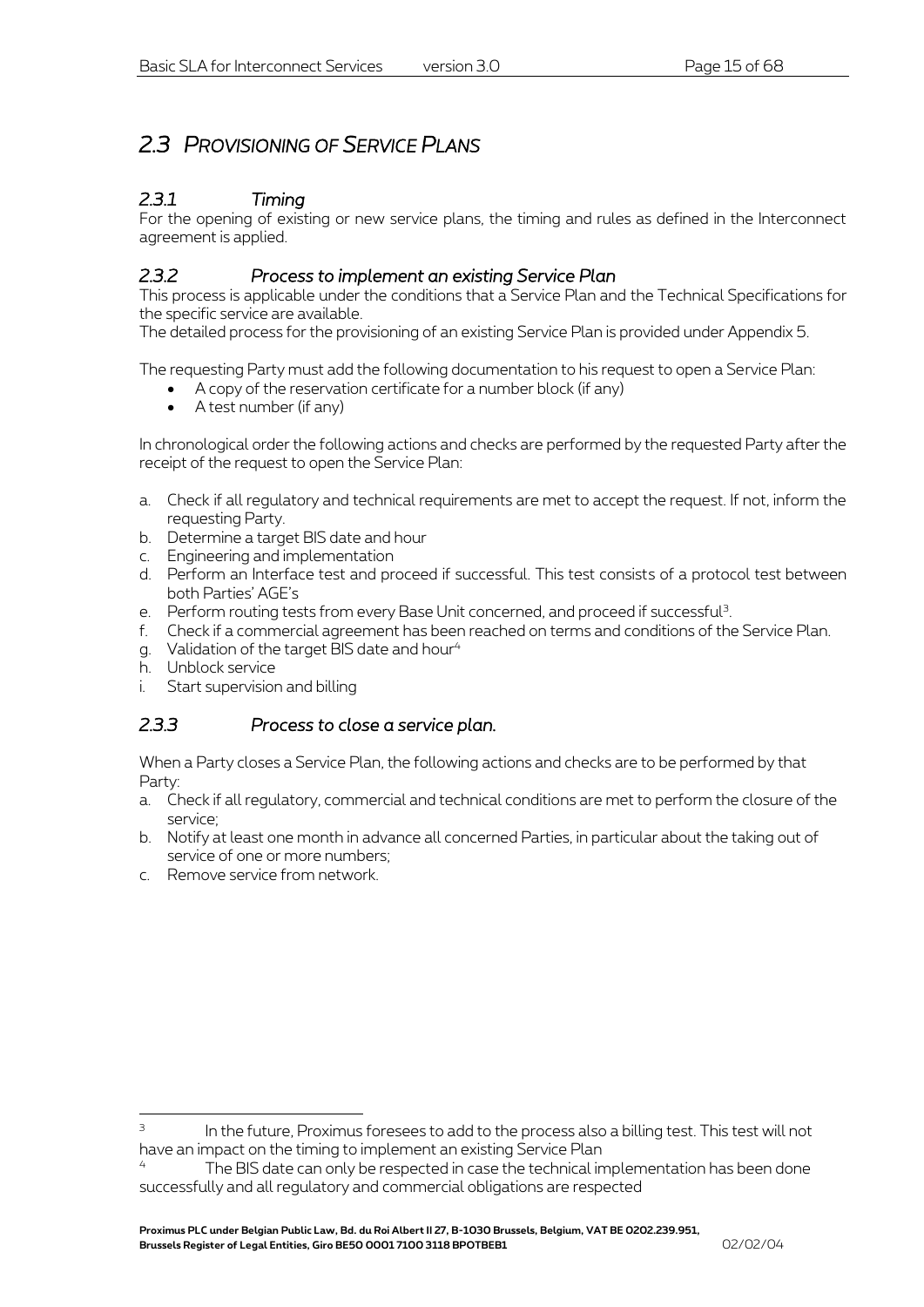# *PART 3 REPAIR & MAINTENANCE.*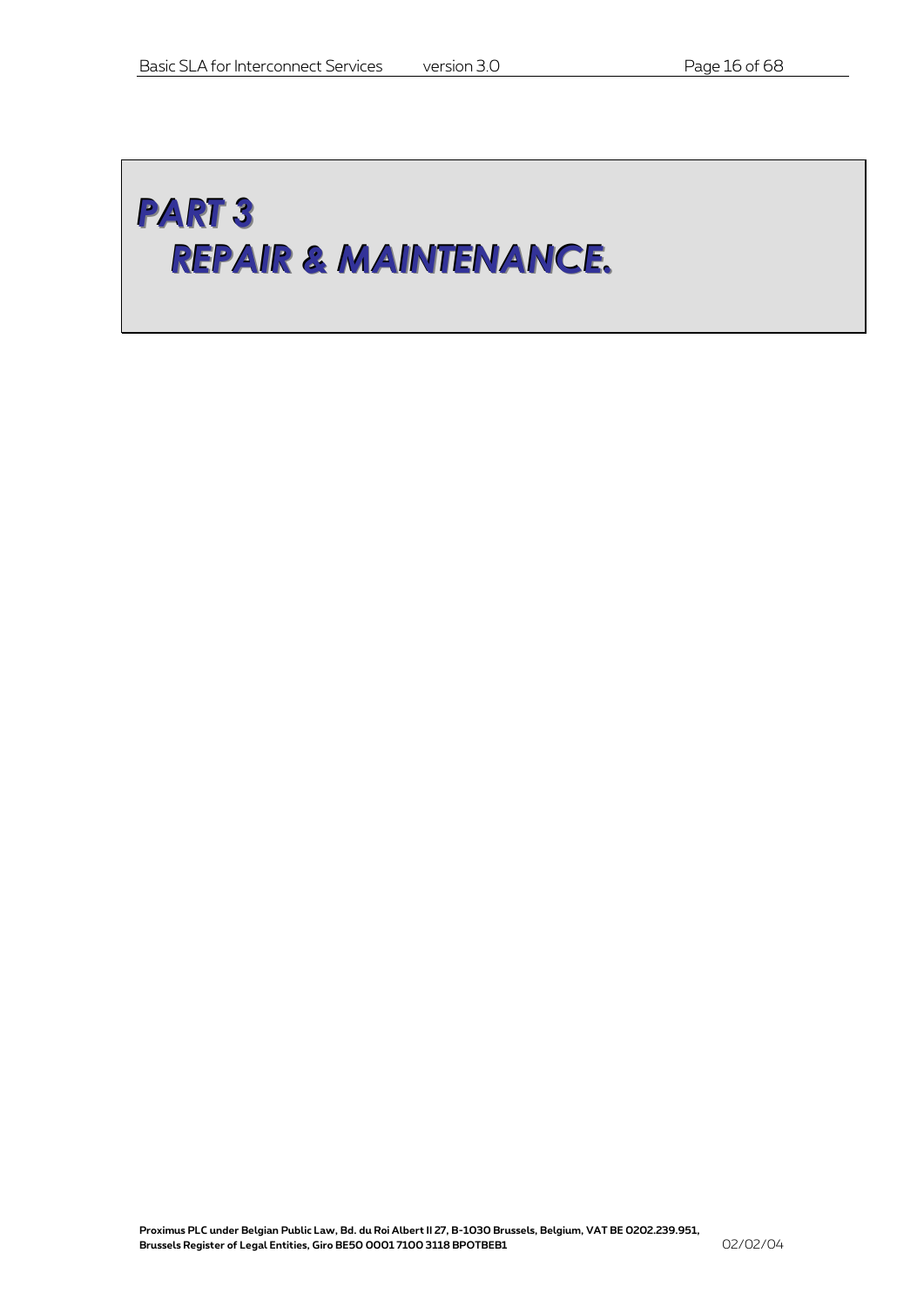# *3.1 SCOPE.*

This part of the SLA refers to the trouble handling on "Interconnect Services" and "Interconnect Network Elements" which are already in service.

# *3.2 MAIN OBLIGATIONS OF BOTH PARTIES.*

To ensure the smooth functioning of the repair process, both Parties need to respect some general rules as set out hereunder and need to have the disposal of a number of technical tools as the repair process is based on the bilateral use of tools and testing procedures.

#### *3.2.1 Organization of a SPOC for Network Maintenance.*

#### *3.2.1.1 Network Operations Centre Refer to P&O – Annex 4 to BRIO*

*Both Parties must have a Network Operations Centre (NOC) that is reachable and attended 24 hours per day, 7 days per week. The Belgian phone and fax numbers of the operator in duty and of 2 escalation levels for both Parties' NOC's will be included in an appropriate annex to the Interconnect Agreement concluded between both Parties*

#### *3.2.1.2 Languages used between NOC's.*

#### Proximus NOC

The languages to be used by the Proximus NOC are Dutch and French. English can only be supported as a best effort. The English GTF document template will be used and completed in English on a best effort basis.

NOC of OLO.

The standard language for communication procedures with the NOC of the other parties is English.

#### *3.2.1.3 Escalation levels.*

Each Party will organize 3 levels of escalation.

#### *3.2.1.4 Language between escalation levels.*

The standard language used between escalation levels is English.

#### *3.2.1.5 Co-ordinates of the NOC and escalation levels .*

The co-ordinates of the SPOC are inserted in Annex A to the SLA for interconnect. These coordinates include the full name, telephone number (fix and mobile for escalation level), fax number, e-mail address.

The NOC is to be considered as a back-end office of which the co-ordinates can not be communicated to customers.

#### *3.2.1.6 Change process.*

The change of coordinates or names of the NOC or escalation levels will be done by formal notification of the requesting Party on the TIC meeting.

A complete reviewed Annex A should be handed over during the meeting.

The date to come into effect should be mentioned in the notification, which should be sent at least 5 Working Days before that date.

#### *3.2.2 Building Access. (Refer to P&O - Annex 4 to BRIO)*

#### *3.2.2.1 Proximus-Sited Interconnection*

*See Collocation Agreement*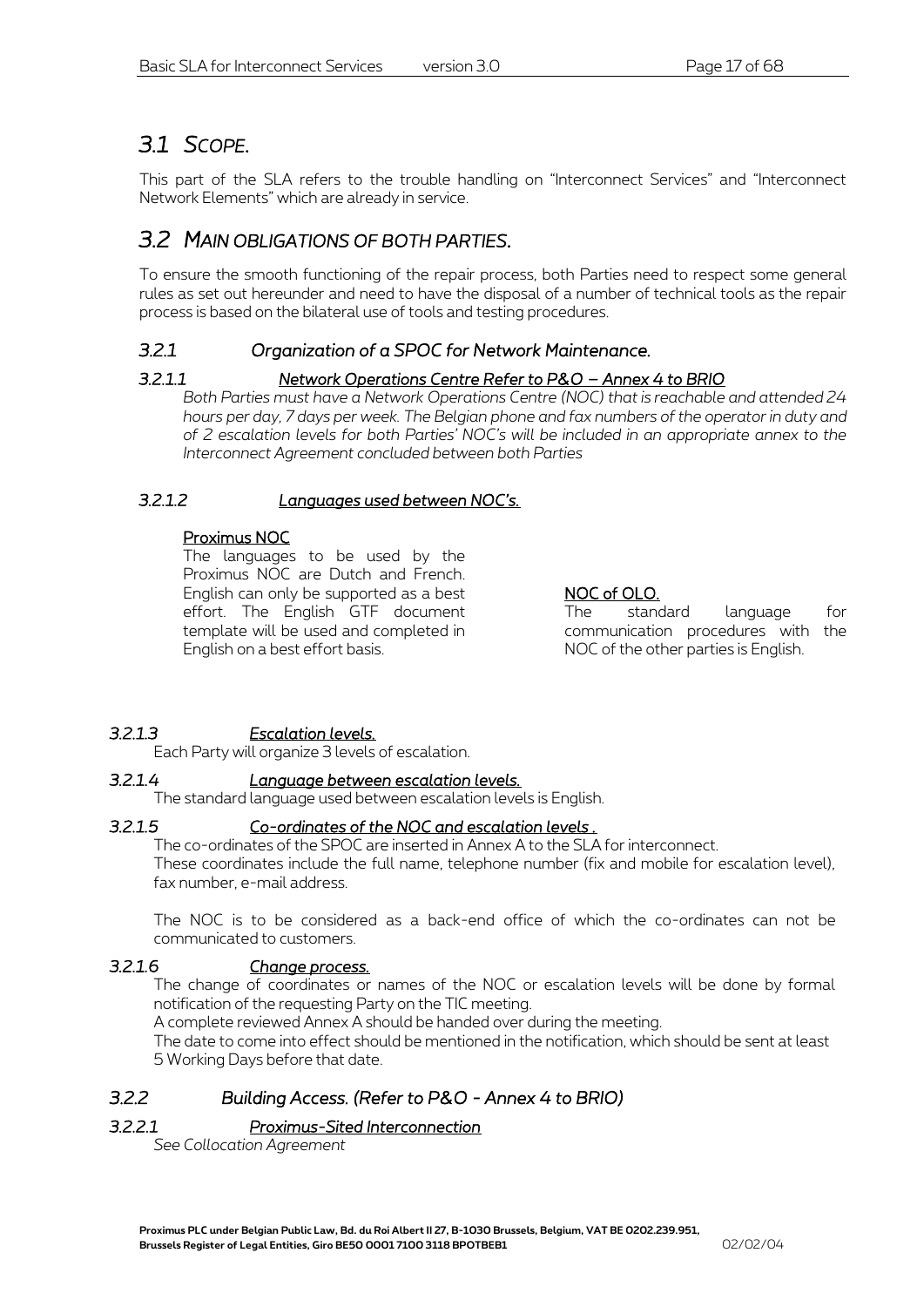#### *3.2.2.2 OLO-Sited Interconnection*

*In case a Demarcation Point is located in OLO's building, Proximus must have access 24 hours per*  day, 7 days per week to that part of the building where its equipment is located, for implementation, repair and maintenance works. The access procedures as well as additional *conditions such as safety procedures, allowed rooms, contact persons, etc… will be described in an appropriate document*.

#### *3.2.3 Maintenance tools.*

As the whole repair process is based upon bilateral use of tools and testing procedures, some minimal technical obligations apply to each Party to this SLA.

In some cases the requested Party needs a maintenance tool (e.g. protocol trace, test number) to be put available by the requesting Party before or during the repair process. If this maintenance tool is missing or unavailable the requested Party can send a intake reject or defer request to the requesting Party.

The availability of the following tools is mandatory to keep the service levels as specified in this SLA.

#### *3.2.3.1 Test numbers.*

#### 3.2.3.1.1 Scope:

An independent tool is required to allow reachability and quality testing between the Parties. This tool might even serve to the Parties' needs when establishing his own QOS reports.

#### 3.2.3.1.2 Definitions (Refer to P&O - Annex 4 to BRIO)

*A test number is a number that simulates a device which accepts the incoming call and sends a test message (announcement) or test tone to the calling party, when a call is made to it.*

This test number should ideally accept any type of call, audio or data.

#### 3.2.3.1.3 Requirements and rules (Refer to P&O - Annex 4 to BRIO)

*Each operator must at least have one terminating test number available on his network:* 

- *per numbering area, i.e. per zone, for the GEO numbers*
- *per 10.000, 1000 or 100 numbers (HTR and non-HTR are to be considered as separate number blocks), for the VAS numbers*
- *per mobile number block (MOB number block = 1.000.000 numbers) or per MSC*

*Calls to this test number must terminate on the Operator's own network without being forwarded to another Operator, so that no doubt exists on the location of the trouble in case of unexpected results.*

*Calls to these test and loop numbers will be considered as normal calls, i.e. billing will be handled as for normal calls.*

*Each operator will publish the test numbers and loop numbers that are available on its network. Each operator is responsible for the update of this list. In case of update, the updated information has to be sent to the NOC of the other operators. For each of these numbers, the operator will specify:*

- 
- *the nature of the number: test or loop*
- *the compatibility restrictions, if applicable: audio, data or all*

Additional rules and features that are nevertheless recommended, but not mandatory are enlisted under Appendix 9

#### *3.2.3.2 Numbers for CSC testing. (Refer to P&O - Annex 4 to BRIO)*

*A Proximus number per Base Unit , will be permanently activated in the customer database of each OLO. These numbers will enable Proximus to perform a test if there are complaints on the Collecting Access Services.*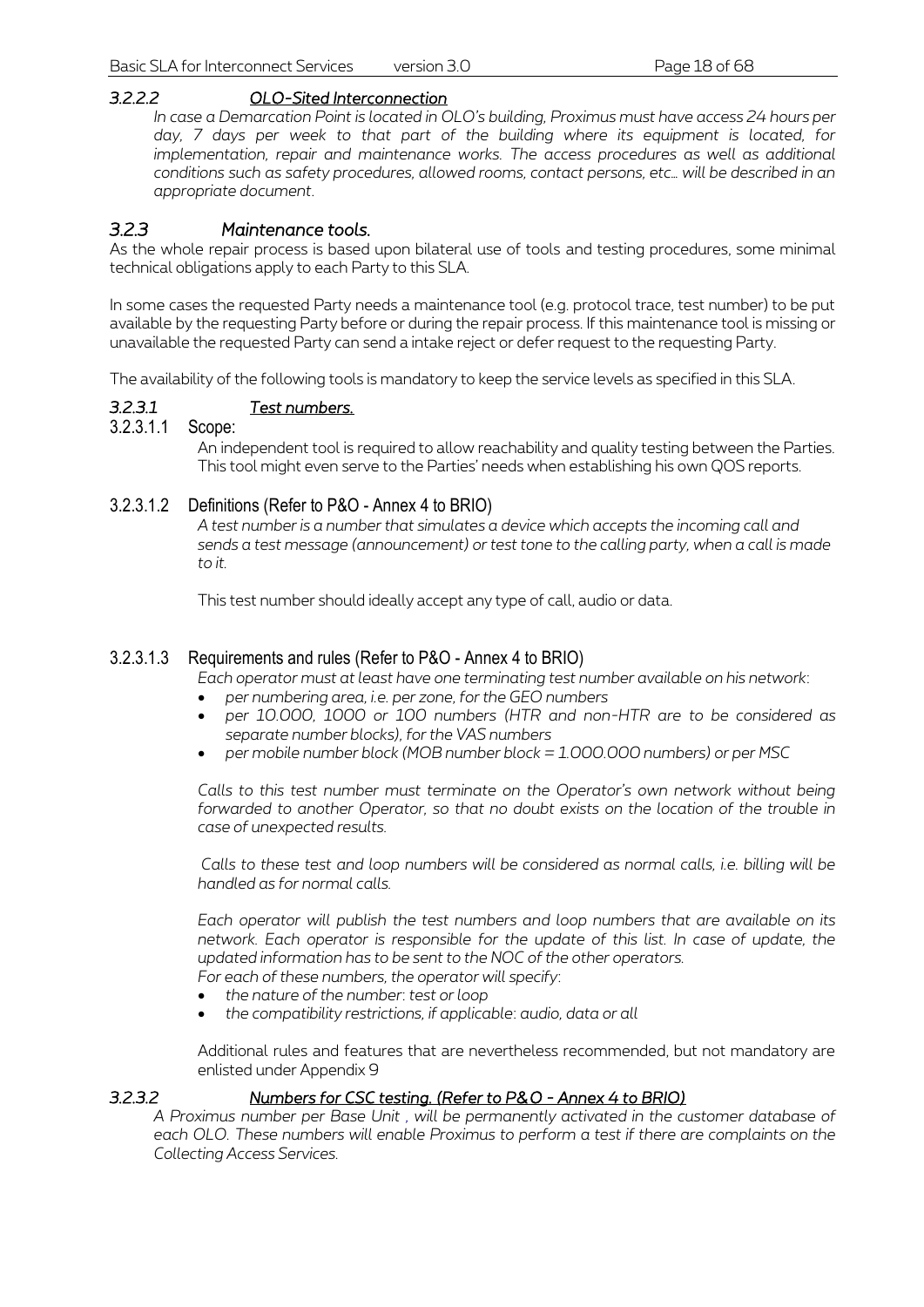*OLO will not invoice Proximus for calls done via these test numbers for tests made on its own request*

A List of these numbers can be consulted on a Proximus website through a secured access.

#### *3.2.3.3 Numbers for geo and non geo NP testing.*

It is advised that each OLO and Proximus will have a number of ported-in and ported-out numbers for test purposes. The ported-in numbers will behave as normal or test numbers.

#### *3.2.3.4 Protocol tracings.*

Both Parties must be able to take protocol tracings on the interconnection links between both. The use of protocol tracings is submitted to rules, which are described under Appendix 8.

Though the agreement is related only to tracings on Interconnection links, it might be necessary for the Requesting Party to take user-interface protocol tracings; for these tracings identical rules apply as for the Interconnection tracings.

#### *3.2.3.5 Switch based information.*

Switch based information can be used during the Trouble Intake procedure, in order to clarify certain events. However, this information is only indicative as it is not as reliable as the information obtained through independent measurement devices such as protocol analyzers, because the switch might discard or change information in stress situations or during SW-operations (SW-replacement).

Basic rules for the use of switch based information is inserted under Appendix 9.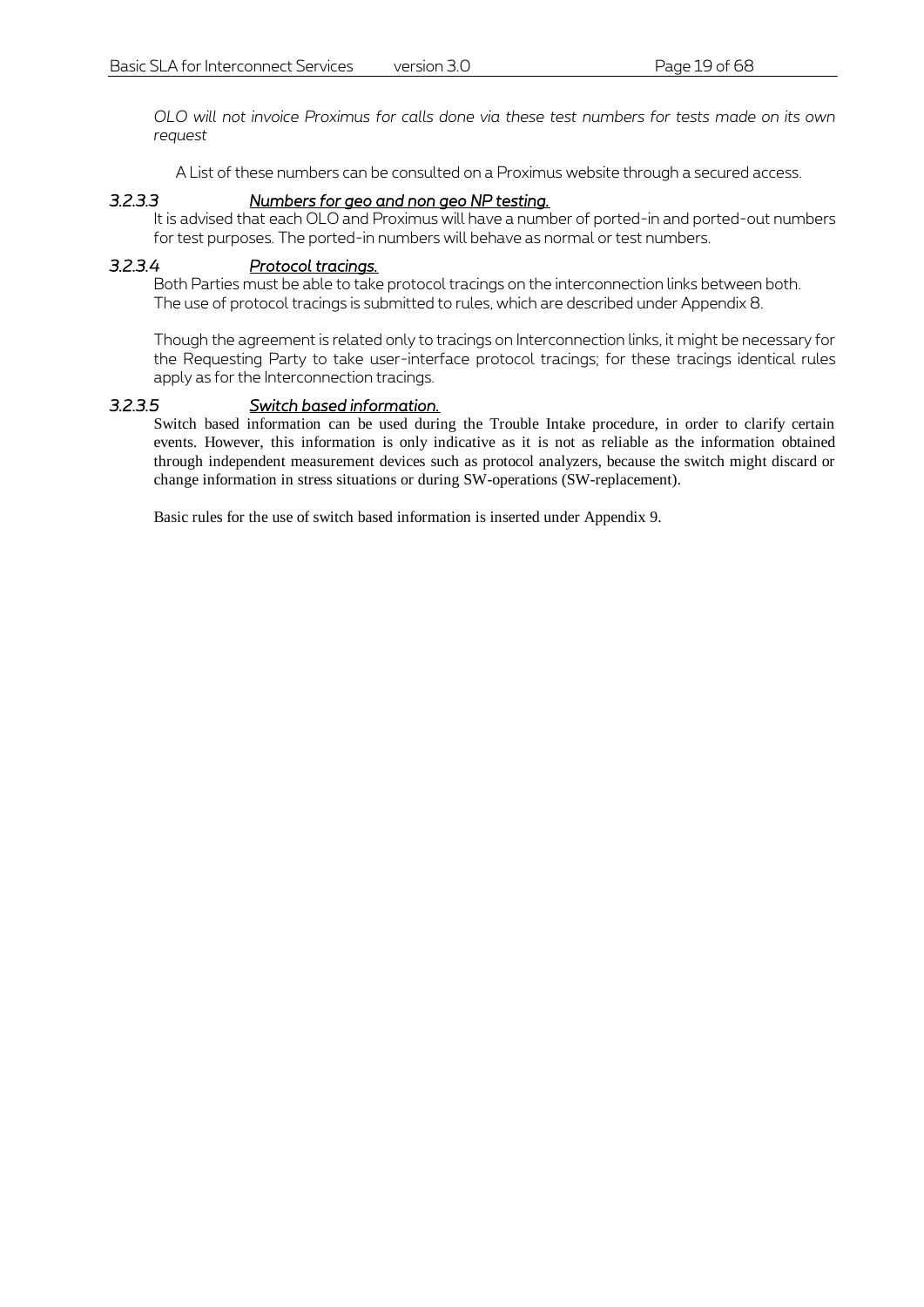# *3.3 PRO-ACTIVE MAINTENANCE.*

#### *3.3.1 Scope.*

#### *3.3.2 SPOC for Pro-Active Maintenance.*

Refer to SPOC for Maintenance.

#### *3.3.3 Routine tests.*

The routine test described hereafter is recommended but not mandatory. The technical implementation and activation are to be agreed between both Parties possibly during the Technical Interconnect Council meeting.

The invoicing of these calls between both Parties will be subject of the Interconnect Coordination group.

#### *3.3.3.1 Network interface test*

The network interface test is done from an internal call generator in the AGE of one Party and is answered by an internal responder in the AGE of the other Party.

The called party number is D68F and the Nature of address is "Unknown", requesting a loop-back device in the other network. A test pattern generator/receiver is connected to the call sender, to do a BER test.

The test routine seizes all free or blocked trunks of an interconnect circuit group one after another in the test window 22:00 – 06:00. Every trunk should be tested at least once in a week.

These tests are initiated from both networks:



#### *3.3.3.2 End-to-end test*

The end-to-end test is done from a call generator, connected on a Proximus analogue or ISDN/BA line to a non-ported number in the OLO network. A CF-U (Call Forwarding – unconditional) is programmed on this OLO number towards a Proximus analogue or ISDN/BA line on which an automatic responder is connected: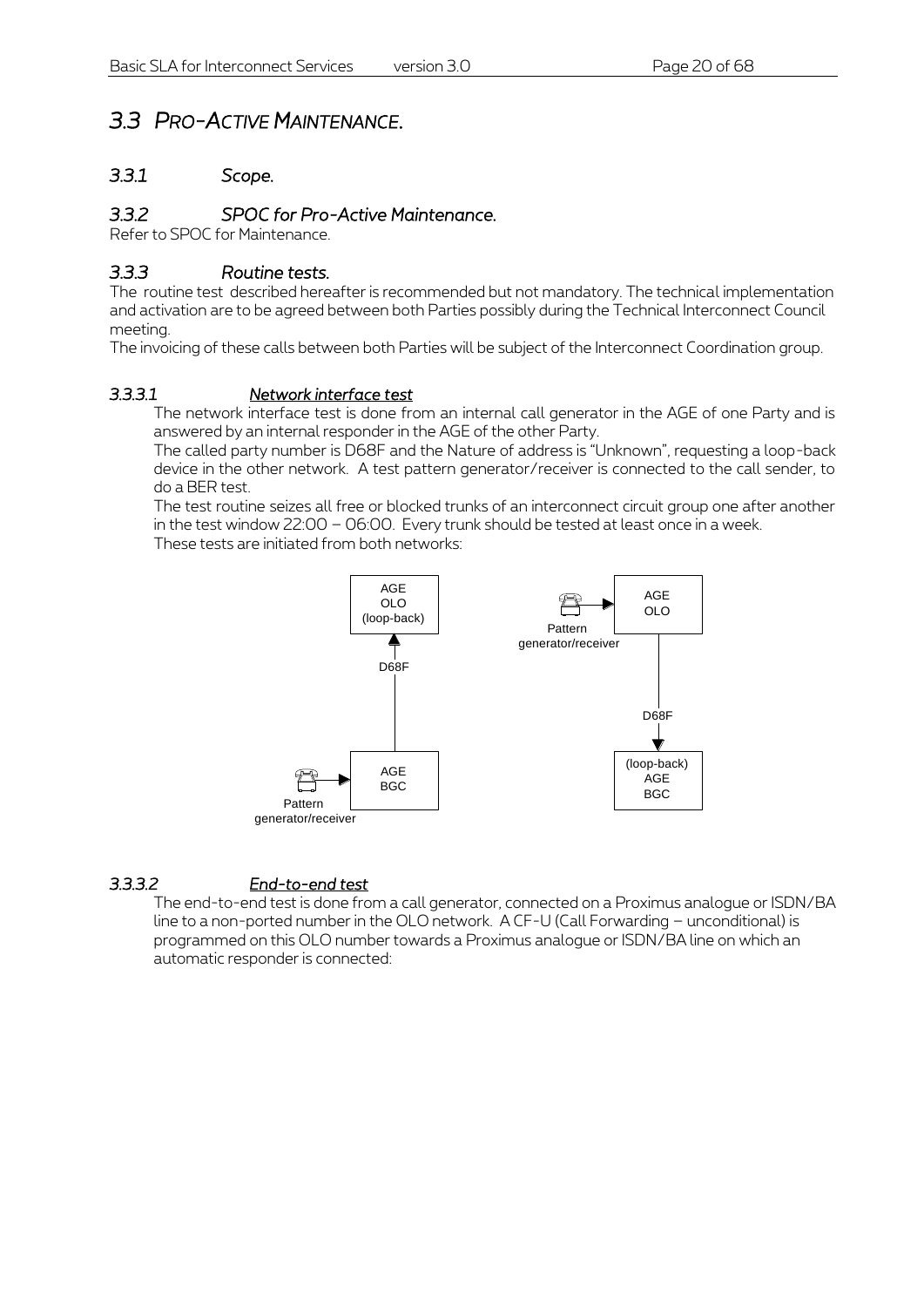

There is an OLO test number in every interconnect area. It is called at least 4 times a day. The CLI must be propagated back to Proximus.

#### *3.3.4 Maintenance Windows (Planned works).*

#### *3.3.4.1 Definition*

Planned works refer to maintenance and enhancement works, which are planned to be carried out on Interconnect Links, Interconnect Switches, STP's and IN platforms. This concerns only the planned works with a foreseeable impact on the Interconnection.

#### *3.3.4.2 Planned outages described in BRIO or P&O (Refer to P&O - Annex 4 to BRIO)*

*Both Parties shall inform each other about planned upgrade works, which cause a temporary unavailability of one or more Interconnect Services. The information exchange procedures will be these as defined in the SLA. Each Party shall use its reasonable endeavors to minimize disruption and where possible provide alternative routing at no additional charge to the other Party for a reasonable period of time with respect to the duration of the disruption.*

*Maintenance or repair works that cause a temporary unavailability of one or more interconnect services must be delayed if possible till the relevant maintenance window and the other Party must be informed as soon as reasonably possible.*

#### *3.3.4.3 Procedure for Maintenance Window*

#### 3.3.4.3.1 Notification of maintenance window

In case Planned works are scheduled, the Operator concerned needs to communicate the following information to the SPOC's for Pro-Active Maintenance of all operators that could be impacted by these works in writing (e-mail or fax):

- Planned Works reference number.
- Interconnect Links and/or Interconnect Switches that will be impacted.
- Short description of the works.
- Date, time and duration of the works.

The following optional information can be added if relevant:

- Estimated impact on the Interconnection services
- Special attention related to Emergency Services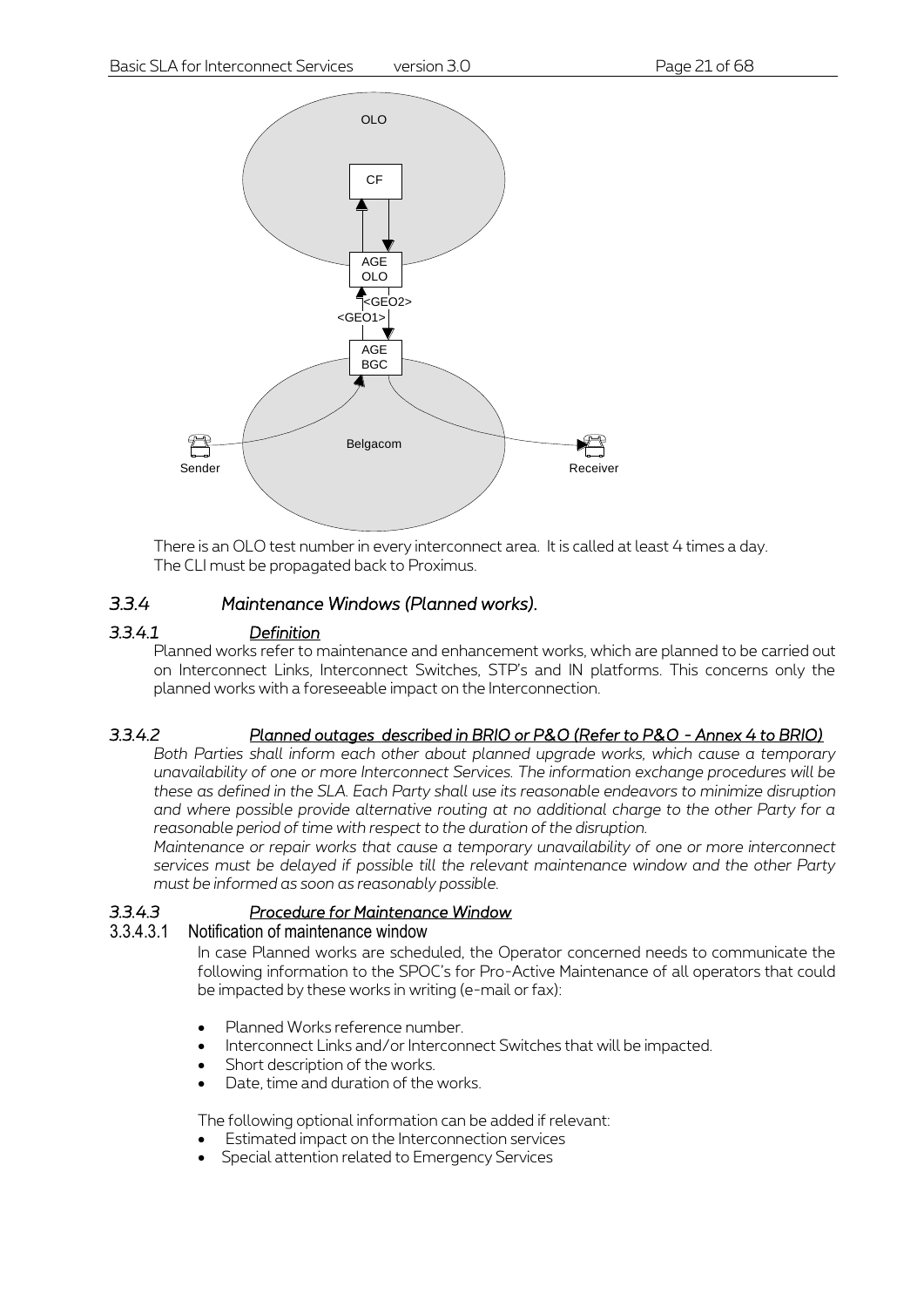- Fallback scenarios
- Specific temporary contact points (if appropriate)

This information should be communicated at the latest three Working Days in advance or earlier if possible.

Where possible, the Operator that performs the works, will take appropriate actions in order to minimize the impact on the Interconnect Services. For this, it is free to contact the other Operators with alternative proposals. These proposals must be considered as options to be negotiated.

In case of Package Replacement on an Interconnect Switch, a specific communication process will be applied with main milestones as mentioned hereafter:

- Package Replacement announcement: at least 3 months beforehand.
- Package Replacement planning (all involved AGE/IGE): at least 3 weeks beforehand.
- Package Replacement confirmation (for a specific AGE/IGE): 3 Working Days beforehand.

#### 3.3.4.3.2 Request to postpone Maintenance Window.

If the time window is not appropriate to the requested operator then the requested operator should promptly respond to the message coming from the requesting, explaining why the proposed time window could not be accepted.

This response must be sent to the requesting operator at the latest on the next Working Day COB.

#### *3.3.4.4 Exceed of maintenance window.*

If a trouble exists after the maintenance window has been exceeded, re-active maintenance or crisis management processes will started up.

#### *3.3.4.5 Special requirement for packet replacement*

A packet replacement should retrofit completely unless communicated otherwise in advance. The requested operator has 5 Working Days to react after the notification of the packet replacement.

If a problem due to packet changes occurs, the service should be restored within the related repair time.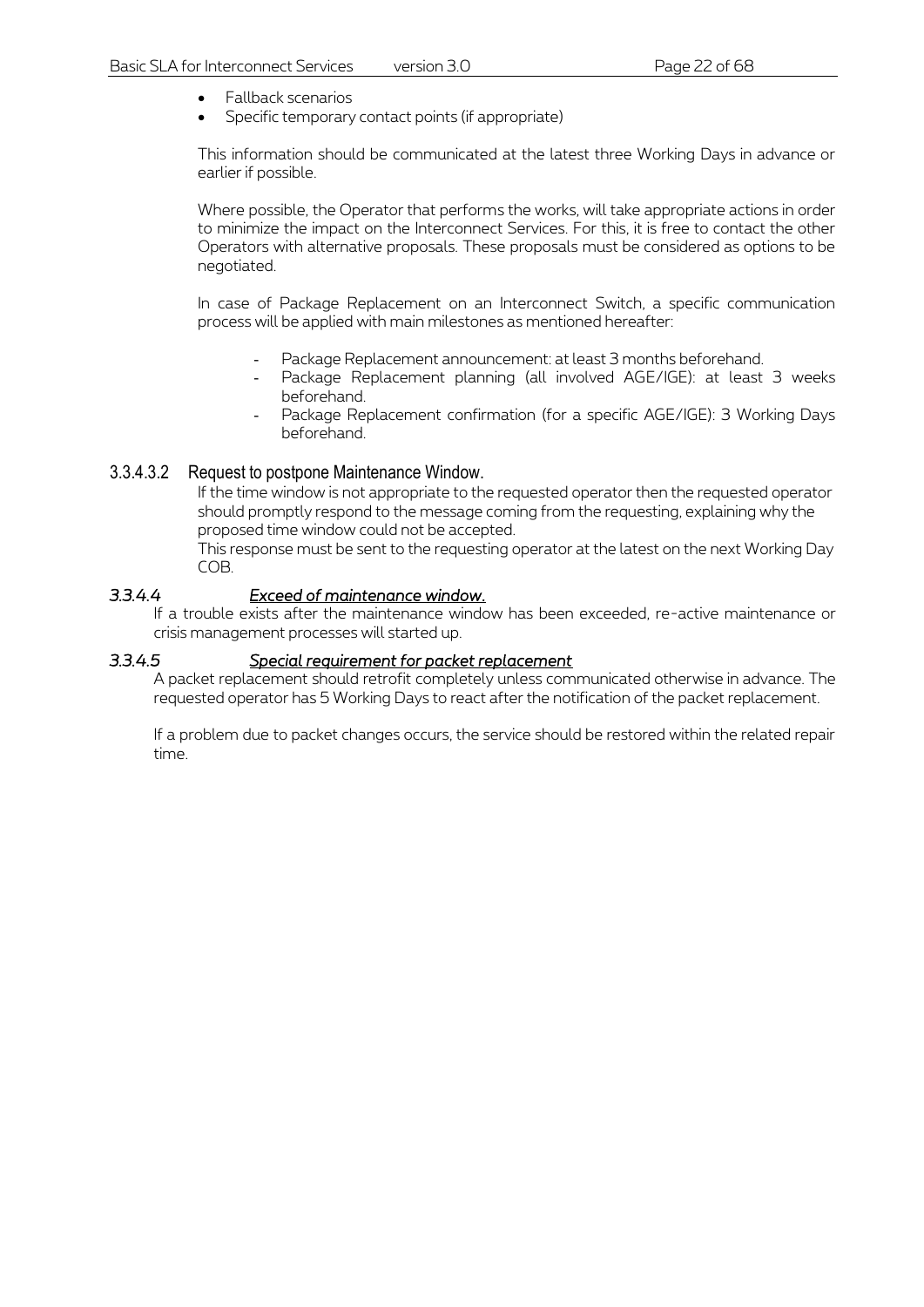## <span id="page-22-2"></span>*3.4 RE ACTIVE MAINTENANCE – METHOD OF OPERATIONS.*

#### *3.4.1 Scope.*

When a Party detects a trouble, that can affect the quality of an Interconnect Service, and whose origin is located in the network of the other Party, the hereafter-described "Trouble Handling Procedure" will be applied.

#### *3.4.2 SPOC for Re-Active Maintenance.*

<span id="page-22-1"></span>Refer to the SPOC for Maintenance.

#### *3.4.3 Severity Levels.*

A Severity Level has to be assigned to each trouble. This Severity Level will determine the repair time objective, the escalation timings and the relevant compensations, if applicable.

The severity levels are a crucial element in the Trouble Handling Procedure, and may therefore not be abused. Especially the use of the higher severity levels might lead to an overload of the receiving NOC and to less attention for more important problems. All Parties must be aware that basic rules, as described hereafter, apply for the severity levels.

#### <span id="page-22-0"></span>*3.4.3.1 Classification of troubles into Severity Levels.*

The Parties can use 4 different Severity Levels: Check, Minor, Major, and Critical. These levels are defined as follows:

#### 3.4.3.1.1 Check:

This severity level will be used by the requesting Party when he is not sure of the location of the problem, i.e. whether the problem is located on its network or on another network. For this reason, it may send a TGF with the severity level "Check". This means that it asks for the support of the Requested NOC for a trouble that is not really clear to him.

- $\triangleright$  This severity level can also be used for problems that need investigation without any urgency.
- $\triangleright$  This severity level will also be used if critical, major or minor are not applicable.

#### 3.4.3.1.2 Minor:

This severity level will be used for all problems of minor nature. Some general rules can be applied to define this Level:

- $\triangleright$  This severity level applies to problems whereby the customer is not exempt of communication possibilities.
- $\triangleright$  This severity level applies to single customer problems or problems of a more general nature which do not lead to major customer dissatisfaction.
- $\triangleright$  This severity level applies to infrastructure problems which are not service affecting due to built-in redundancy.

#### 3.4.3.1.3 Major:

This severity level will be used for all problems of a major service affecting nature. Some general rules can be applied to define this Level:

- $\triangleright$  This severity level applies to problems whereby the customer is exempt of communication possibilities.
- $\triangleright$  This severity level applies to a group of customers, which can be linked to certain office codes.

#### 3.4.3.1.4 Critical:

This severity level will only be used for problems that are considered as really menacing by the requesting Party. Some general rules can be applied to define this Level:

 $\triangleright$  This severity level applies to problems that cause the interruption of traffic for a large group of customers (in case the interruption of traffic could have been avoided by the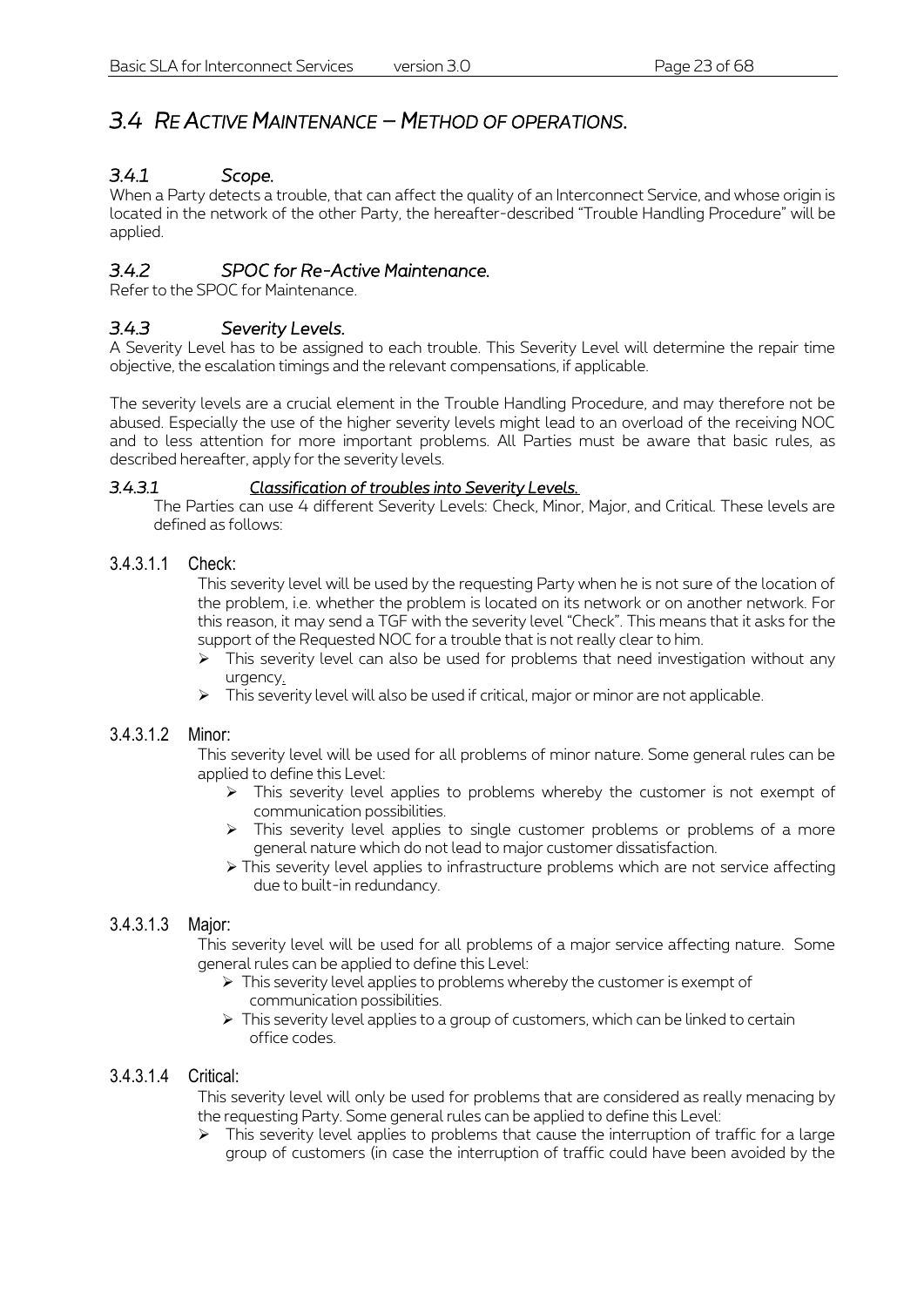requesting Party by making use of the possibility of redundancy offered by Proximus such as load-sharing, the severity level is reduced to "Major").

 This severity level applies to problems that (can) lead to important interconnection problems whereby (almost) no redundancy can be guaranteed to solve the problem.

#### *3.4.3.2 Mapping of errors into severity levels.*

This list should bring practical approach to severity levels. This list is not complete and not limitative, for all errors not inside the list the general rules inside [§3.4.3.1s](#page-22-0)hould be used.

| Service                 | Minor                     | Major                     | Critical              |  |  |  |
|-------------------------|---------------------------|---------------------------|-----------------------|--|--|--|
| Interconnection Links.  |                           |                           |                       |  |  |  |
|                         |                           |                           |                       |  |  |  |
| OIT or BIT              | Capacity loss of 20 %     | Capacity loss of 50 % or  | Capacity loss of more |  |  |  |
| Interconnect            | or less.                  | less (but more than 20%). | than 50%.             |  |  |  |
| capacity                |                           |                           |                       |  |  |  |
| <b>Between Proximus</b> |                           |                           |                       |  |  |  |
| and OLO AGEs            |                           |                           |                       |  |  |  |
| Transmission error      | <b>Transmission</b> error |                           |                       |  |  |  |

| Signaling Data Links.                                |                        |                                                          |                                                              |  |  |
|------------------------------------------------------|------------------------|----------------------------------------------------------|--------------------------------------------------------------|--|--|
| Link between<br>SSP & STP<br>pair<br>STP's pairs     | Loss of signaling link | Reduction of signaling link<br>capacity with 50% or more | Reduction of Signaling<br>link capacity with 75 % or<br>more |  |  |
| Link Set between<br>SSP & STP<br>pair<br>STP's pairs |                        | Loss of Link Set                                         |                                                              |  |  |
| Destination<br>unavailable                           |                        | If destination is STP                                    | If destination is SSP                                        |  |  |

| Interconnect Services: Issue in the receiving network |                                                                      |                                                                                                        |                                                                                                                                  |  |  |  |
|-------------------------------------------------------|----------------------------------------------------------------------|--------------------------------------------------------------------------------------------------------|----------------------------------------------------------------------------------------------------------------------------------|--|--|--|
| To geographic or<br>mobile numbers.                   | Isolation to a single<br>number.                                     | Isolation to a number block.                                                                           | Isolation to a complete<br>area                                                                                                  |  |  |  |
|                                                       | Service degradation to<br>a single number or<br>number block         | Service degradation to a<br>complete area                                                              | to geo numbers:<br>access area<br>to mobile numbers:<br>$\bullet$<br>all calls originated in a<br>particular access area<br>fail |  |  |  |
| To VAS Number.<br><b>Except HTR</b><br>number ranges. | Isolation to a single<br>number                                      | Isolation to a multiple of<br>numbers.                                                                 | Isolation to all numbers<br>related to a specific VAS<br>service plan via all AGEs                                               |  |  |  |
|                                                       | Service degradation to<br>a single number or<br>multiple of numbers. | Service degradation to all<br>numbers of a specific VAS<br>service plan in a particular<br>access area | in a particular access area                                                                                                      |  |  |  |
| To VAS [HTR]<br>Number.                               | Isolation to a single<br>number                                      | Isolation to a multiple of<br>numbers.                                                                 |                                                                                                                                  |  |  |  |
| To Directory<br>Services.<br>Range 12xx-13xx-<br>14xx | Service degradation to<br>specific directory<br>service number       | Isolation to specific directory<br>service number                                                      |                                                                                                                                  |  |  |  |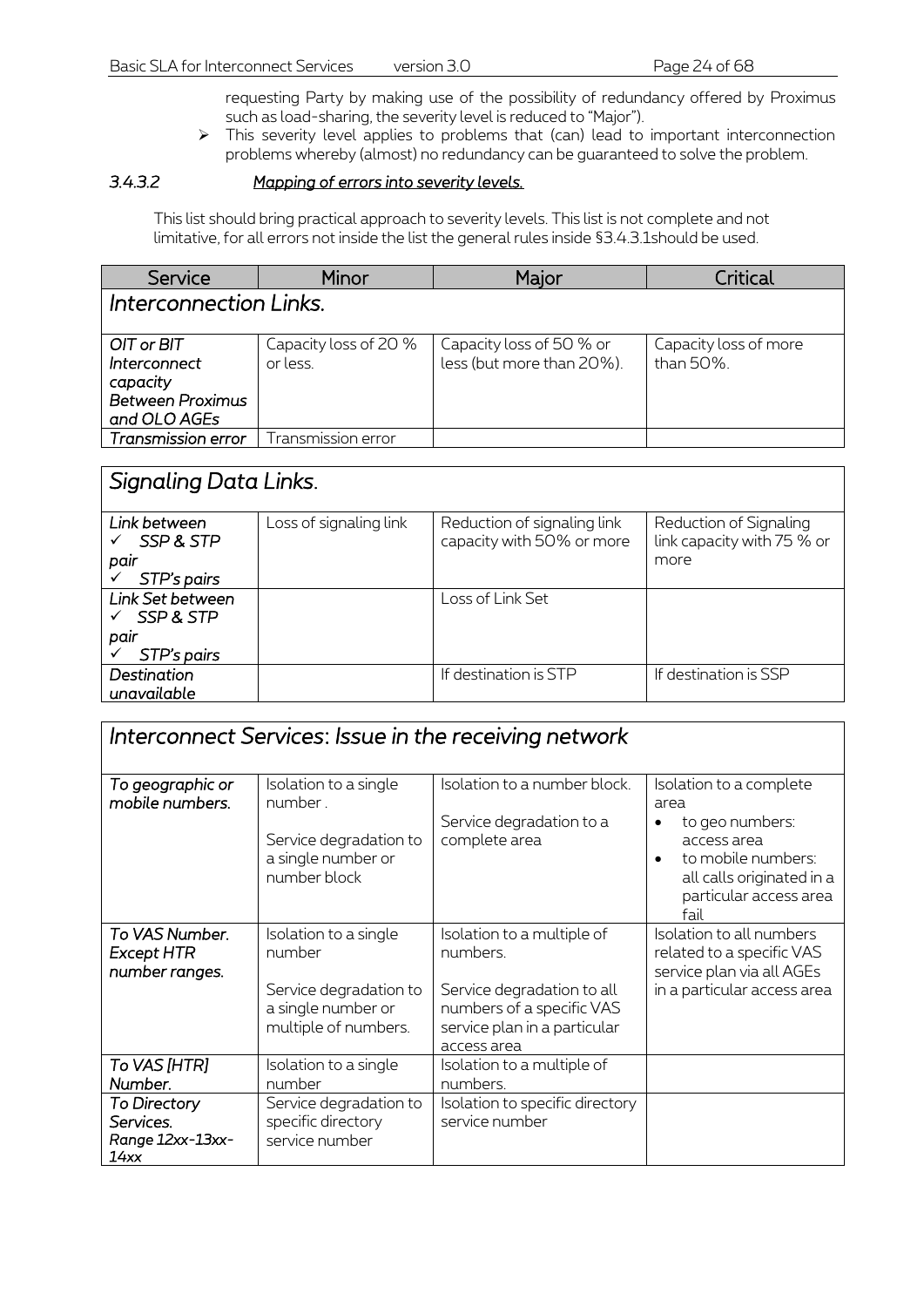| To Emergency<br><b>Services</b><br>Range 1xx |                                                                                                                  |                                                                                              | All service outage or<br>degradation |
|----------------------------------------------|------------------------------------------------------------------------------------------------------------------|----------------------------------------------------------------------------------------------|--------------------------------------|
| To International<br>Destinations.            | Isolation to a single<br>number.<br>Service degradation to<br>a single number or<br>international<br>destination | Isolation to an international<br>destination<br>Service degradation to a<br>complete country | Isolation to a complete<br>country   |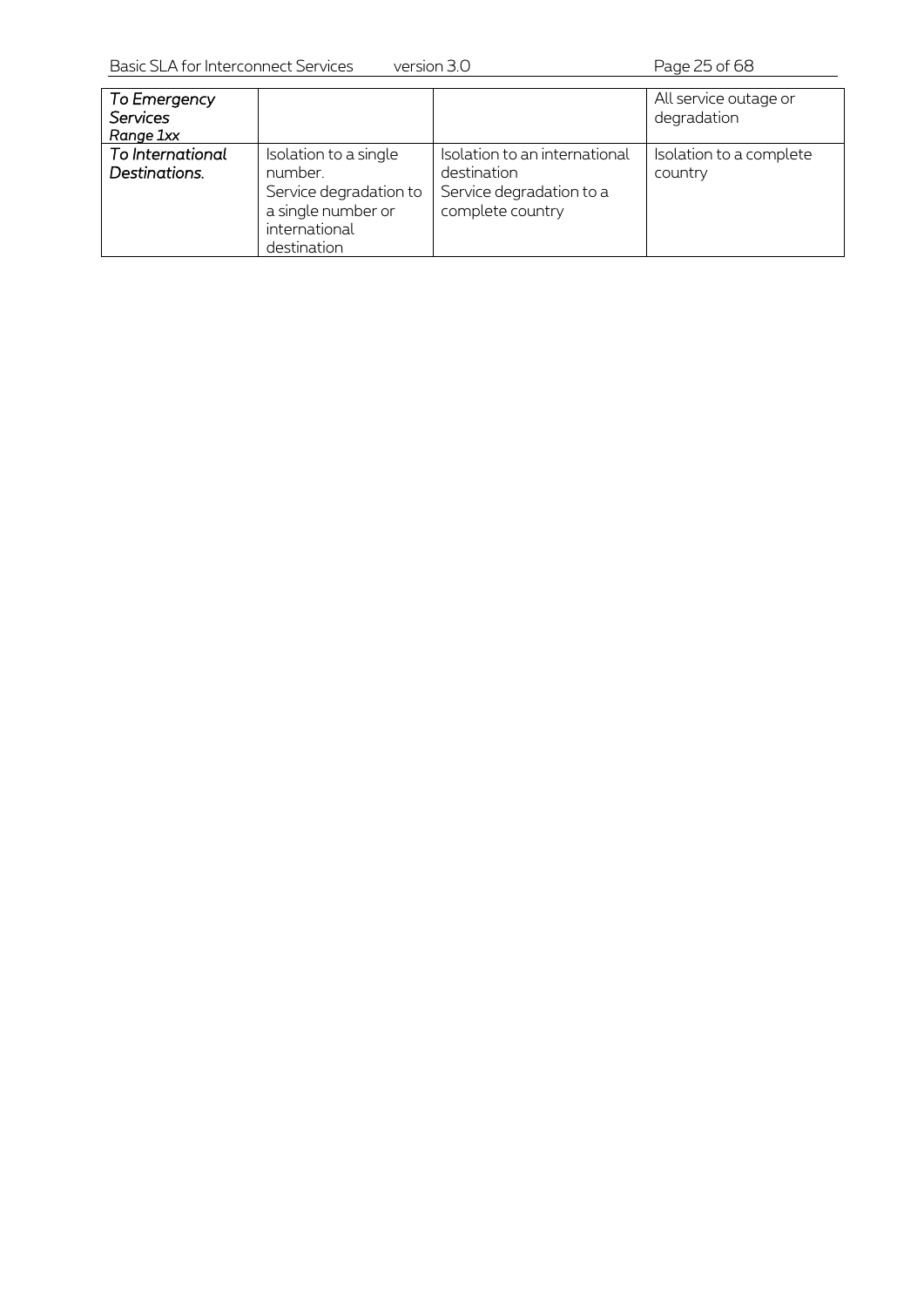| Interconnect Services: Issue in the sending network                                 |                                                                                                                                    |                                                                                                                                                     |                                                                                                                                |  |  |
|-------------------------------------------------------------------------------------|------------------------------------------------------------------------------------------------------------------------------------|-----------------------------------------------------------------------------------------------------------------------------------------------------|--------------------------------------------------------------------------------------------------------------------------------|--|--|
| To geographic or<br>mobile numbers.                                                 | Isolation from a single<br>number<br>Service degradation<br>from a single number<br>or number block                                | Isolation from a number<br>block.<br>Service degradation from a<br>complete area                                                                    | Isolation from a complete<br>area<br>geo numbers: access<br>$\bullet$<br>area<br>mobile numbers:<br>$\bullet$<br>coverage area |  |  |
| To VAS Number.<br><b>Except HTR</b><br>number ranges.                               | Isolation from a single<br>number<br>Service degradation<br>from a single number<br>or multiple of<br>numbers.                     | Isolation from a multiple of<br>numbers.<br>Service degradation from a<br>complete area                                                             | Isolation from a complete<br>area<br>geo numbers: access<br>$\bullet$<br>area<br>mobile numbers:<br>$\bullet$<br>coverage area |  |  |
| To VAS [HTR]<br>Number.                                                             | Isolation from a single<br>number                                                                                                  | Isolation from a multiple of<br>numbers.                                                                                                            |                                                                                                                                |  |  |
| <b>To Directory</b><br>Services.<br>Range 12xx-13xx-<br>14xx                        | Service degradation<br>from a single number                                                                                        | Isolation from a multiple of<br>numbers                                                                                                             |                                                                                                                                |  |  |
| To Emergency<br><b>Services</b><br>Range 1xx                                        |                                                                                                                                    | Wrong Centre Indicator                                                                                                                              | All service outage or<br>degradation                                                                                           |  |  |
| Collecting<br>Services: CPS - CS<br>$-DCS - VPN$ .<br>Range 15xx-16xx-17xx-<br>18xx | Service outage from<br>one specific customer<br>line.<br>Service degradation<br>from a single number<br>or multiple of<br>numbers. | Service outage from<br>multiple of customer lines<br>[multiple CLI] within the<br>same number block.<br>Service degradation from a<br>complete area | Service outage from all<br>customers spread over an<br>access area.                                                            |  |  |
| To International<br>Destinations.                                                   | Isolation from a single<br>number.<br>Service degradation<br>from a single number<br>or number block                               | Isolation from a number<br>block<br>Service degradation from a<br>complete area                                                                     | Isolation from a complete<br>area<br>geo numbers: access<br>$\bullet$<br>area<br>mobile numbers:<br>$\bullet$<br>coverage area |  |  |

#### *3.4.3.3 Upgrade of a Severity Level.*

The requesting Party can upgrade the severity level mentioned in a previously sent Trouble Intake Form to a higher severity level, by sending a new request. The new Repair Time Objective will apply at the confirmation of this new request.

#### *3.4.3.4 Downgrade of a severity Level.*

Downgrade of a severity level is however not allowed.

#### *3.4.4 Pre-Requisites.*

As a general rule, the requesting Party will perform minimal internal checks before initializing the "Trouble Handling Procedure". These checks can be done on the basis of its own measurement systems and verification procedures; some guidelines related to these minimal checks are inserted in Appendix 6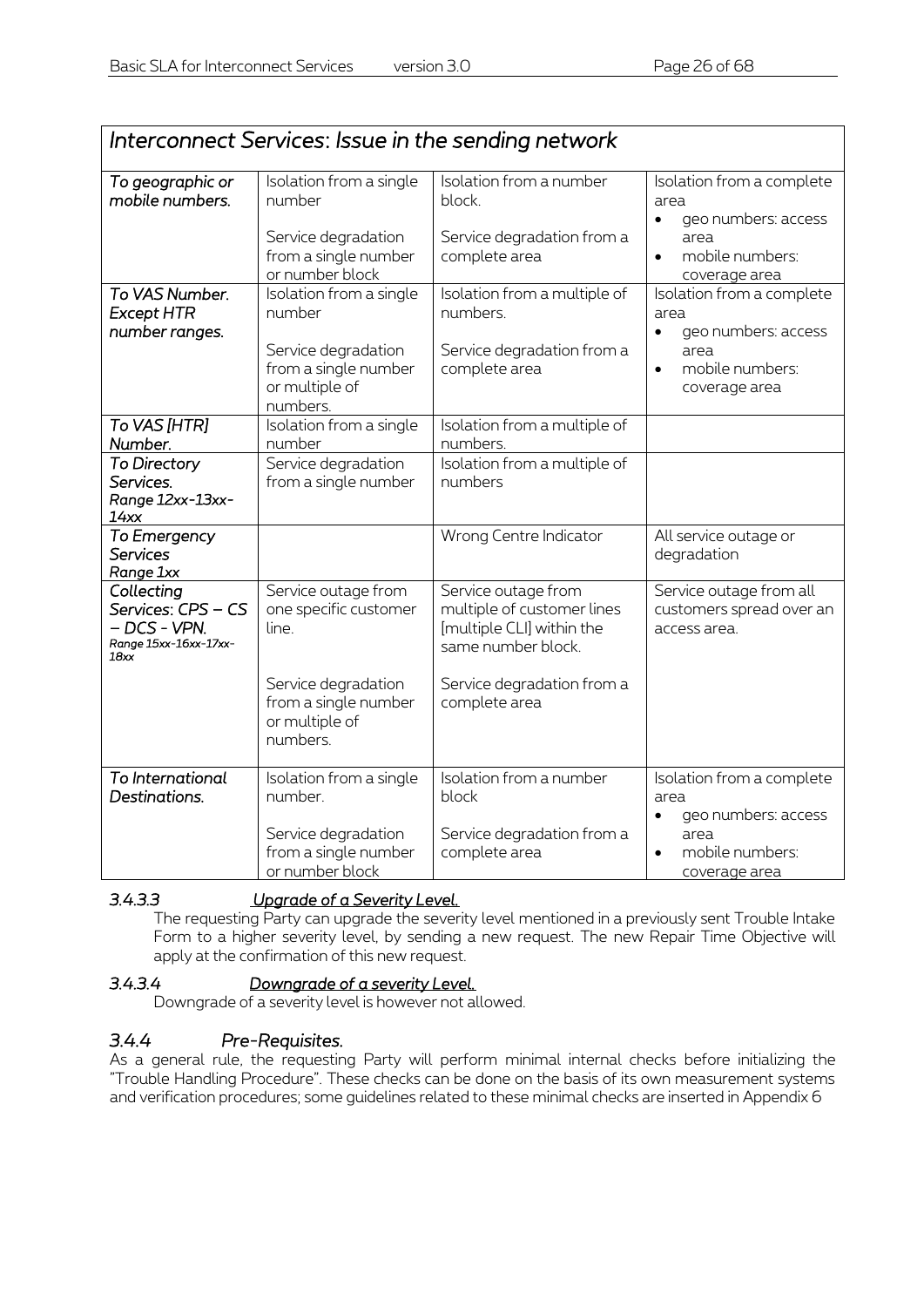#### *3.4.5 Trouble Communication Process.*

#### *3.4.5.1 In General.*

The trouble communication process is based on the formal exchange of information between requesting and requested Party of a document called the Generic Trouble Form (GTF). In addition and if applicable, an alert can be sent to the other Party.

The time window for trouble communication is:

|          | <b>Time Window</b> |  |
|----------|--------------------|--|
| Critical | 7/24               |  |
| Major    | 7/24               |  |
| Minor    | <b>Business</b>    |  |
|          | Hours              |  |
| Check    | <b>Business</b>    |  |
|          | Hours              |  |

#### *3.4.6 Alert procedure.*

#### *3.4.6.1 When*

The alert is only required when all following conditions are met:

- $\triangleright$  Intake request to the other Party is sent out.
- $\triangleright$  Outside business hours.
- $\triangleright$  The severity level is Critical or Major.

The requesting Party is free to alert the SPOC of the requested Party any time during the repair process.

#### *3.4.6.2 How.*

The alert from requesting to requested Party is done via telephone. Therefore the requesting Party will call the SPOC for reactive maintenance of the requested Party to alert him that a Intake request is sent out.

Escalation:

If the SPOC for reactive maintenance of the requested Party is not available then the escalation procedure can start.

#### *3.4.6.3 Overview*

| <b>Severity Level</b> | Transition | <b>Alert Required</b>              |                                     |  |
|-----------------------|------------|------------------------------------|-------------------------------------|--|
|                       |            | During<br><b>Business</b><br>Hours | Outside<br><b>Business</b><br>Hours |  |
| Critical              | Intake     | No                                 | Yes                                 |  |
|                       | Request    |                                    |                                     |  |
| Major                 | Intake     | No                                 | Yes                                 |  |
|                       | Request    |                                    |                                     |  |
| Minor                 | Intake     | No                                 | No                                  |  |
|                       | Request    |                                    |                                     |  |
| Check                 | Intake     | <b>No</b>                          | No                                  |  |
|                       | Reguest    |                                    |                                     |  |
|                       |            |                                    |                                     |  |

#### *3.4.7 Formal Information Exchange Procedure.*

#### *3.4.7.1 When.*

Must be used for all communication between both Parties.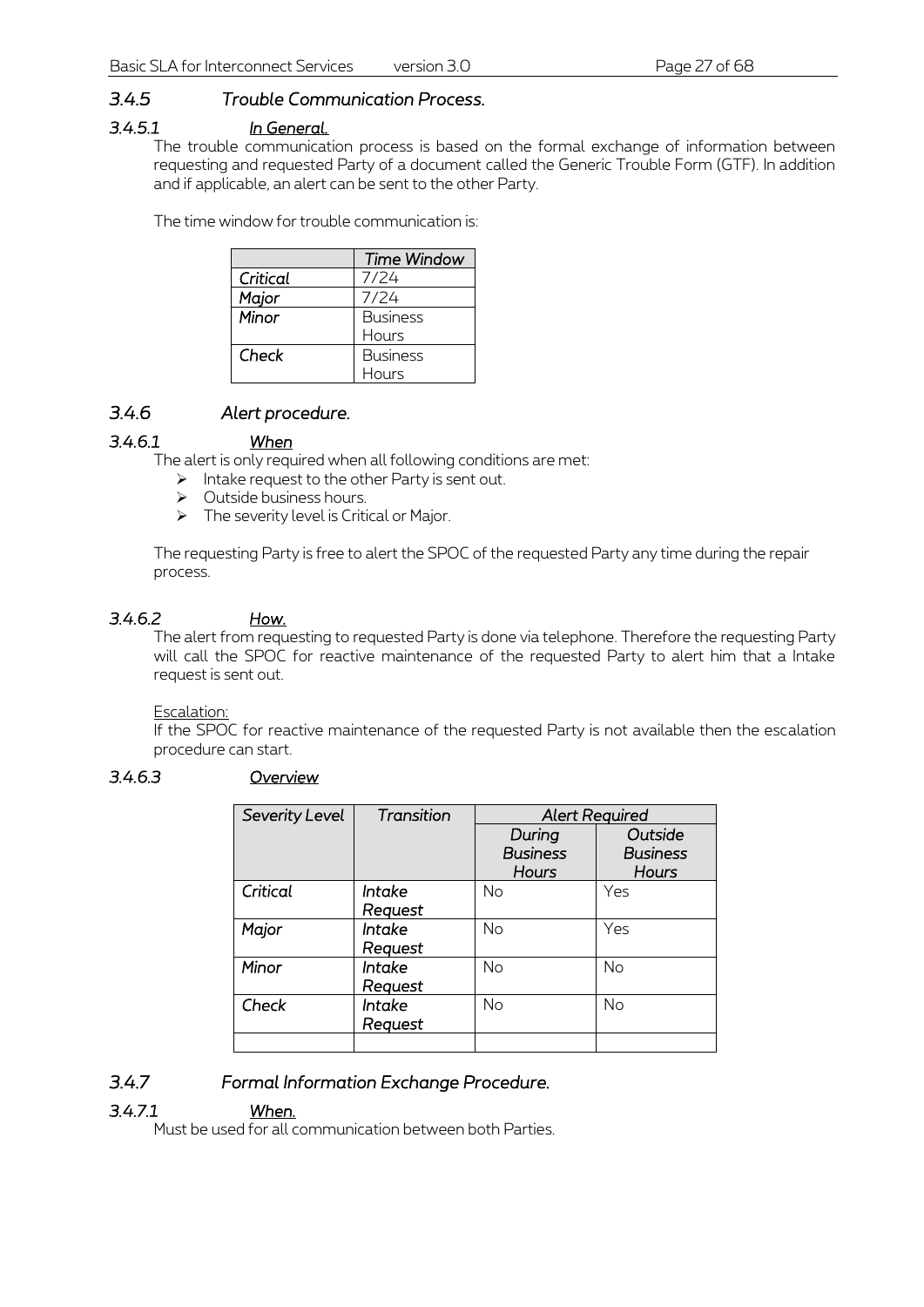#### *3.4.7.2 How.*

Standard procedure:

An E-mail will be sent to the SPOC for reactive maintenance with in attach the Generic Trouble Form document. Subject of the E-mail:

GTF <Name of requesting Party> <TT number of requesting Party>

File name of the attached GTF:

<TT number of requesting Party>

#### Backup procedure:

The back up procedure will be used if the standard procedure seems to fail. This procedure has two steps.

Alert telephone call to the SPOC of the other Party.

 $\triangleright$  GTF document will be sent by fax to the other Party.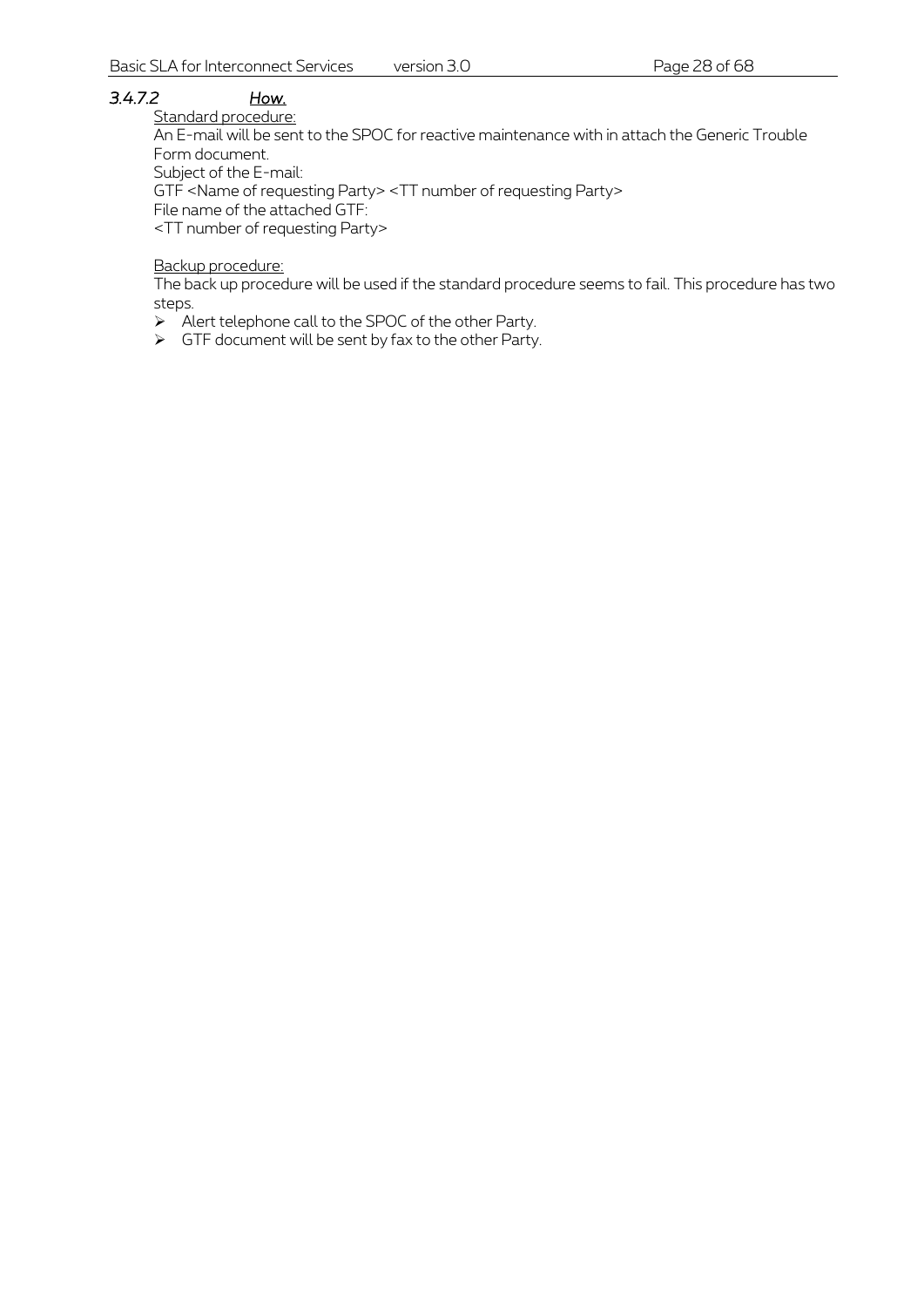#### *3.4.7.3 Status Transition Flow.*

This information exchange procedure will be the formal used during the complete outage time.



#### *3.4.8 Generic Trouble Form.*

The GTF will be used for the formal exchange of information with the goal to cover the complete life cycle of a particular trouble ticket.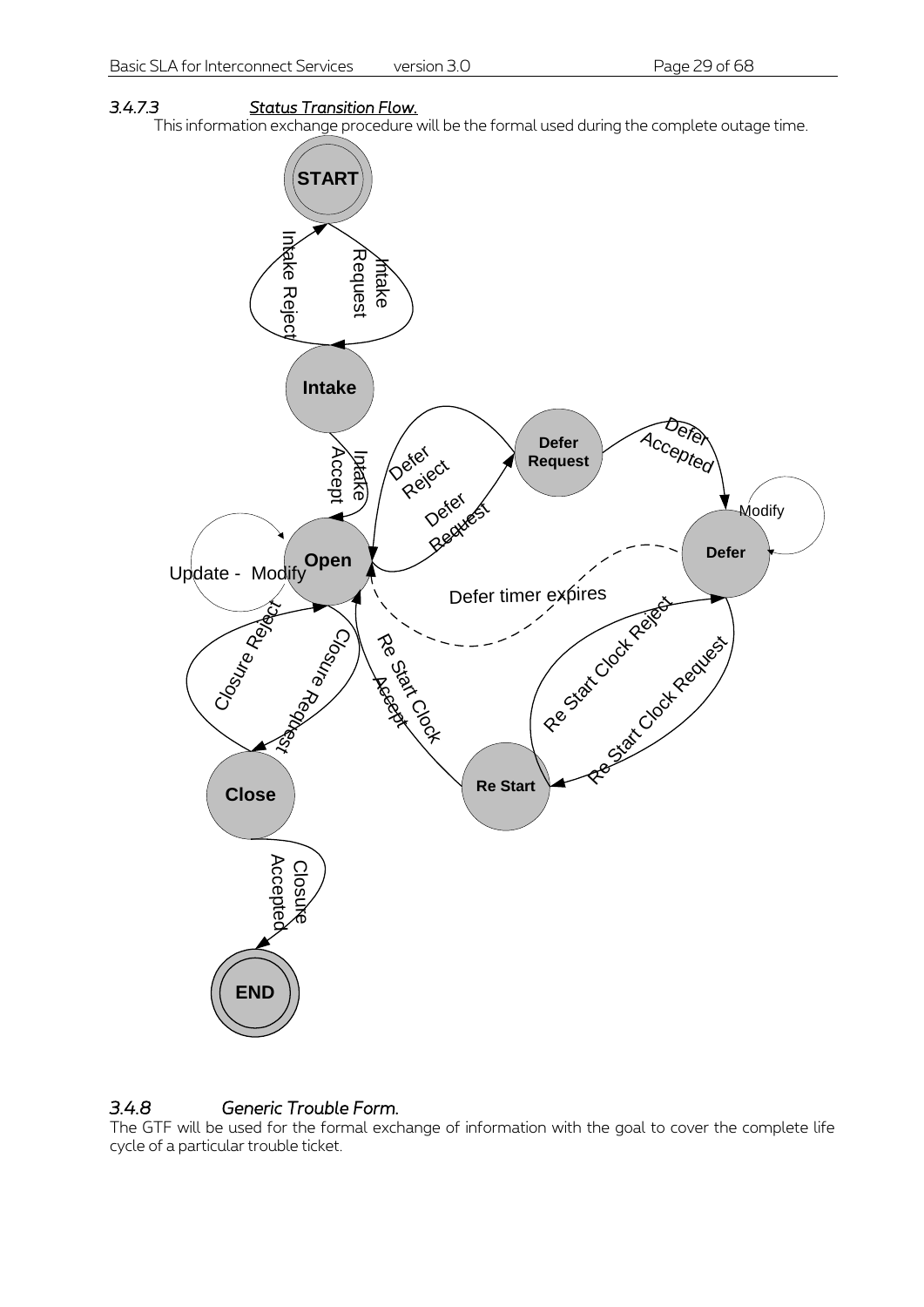#### *3.4.9 Transitions between START and END.*

#### *3.4.9.1 Intake Request.*

| Object                                                        | Add/<br>Modify          | Field                               | Mandatory<br>/Optional |
|---------------------------------------------------------------|-------------------------|-------------------------------------|------------------------|
| Transition                                                    | А                       | <b>INTAKE</b><br><b>REQUES</b><br>т | M                      |
| <b>REQUESTING OPERATOR.</b>                                   |                         |                                     |                        |
| Name of Requesting Operator                                   | Α                       | <text></text>                       | M                      |
| Name of Requesting Agent.                                     | A                       | <text></text>                       | M                      |
| Direct telephone number of Requesting Agent.                  | $\overline{A}$          | <text></text>                       | M                      |
| Trouble Ticket number of Requesting Operator.                 | $\overline{\mathsf{A}}$ | <text></text>                       | M                      |
| <b>REQUESTED OPERATOR.</b>                                    |                         |                                     |                        |
| Name of Requested Operator                                    | A                       | Check<br>Box                        | M                      |
| REQUEST SUMMARY.                                              |                         |                                     |                        |
| <b>Related Service</b>                                        | Α                       | Check                               | M                      |
| <b>Trouble Summary</b>                                        | Α                       | Box                                 | M                      |
| Request Triggered by                                          | Α                       | Check                               | M                      |
|                                                               |                         | Box                                 |                        |
|                                                               |                         | Check<br>Box                        |                        |
| Severity level.                                               | A                       | Check                               | M                      |
|                                                               |                         | Box                                 |                        |
| Start day of the trouble                                      | A                       | <date></date>                       | $\bigcirc$             |
| Start time of the trouble                                     | А                       | <time></time>                       | $\bigcirc$             |
| Request Time Stamp [TO]                                       | $\overline{A}$          | <date></date>                       | <b>AUTO</b>            |
| TO BE ALIGNED WITH PROCESS CLOCK                              |                         | <time></time>                       | <b>AUTO</b>            |
| Requested<br>feedback<br>window<br>time<br>(refer             |                         |                                     |                        |
| to:3.4.9.5). If field is empty default will be used.<br>First | Α                       | <text></text>                       | <b>AUTO</b>            |
| Increment                                                     | А                       | <text></text>                       | <b>AUTO</b>            |
| <b>DETAILED TROUBLE DESCRIPTION.</b>                          |                         |                                     |                        |
| Clear and complete description of the problem and             |                         |                                     |                        |
| the related services impacted by the trouble.                 |                         |                                     |                        |
| Originating                                                   |                         |                                     |                        |
| Network Owner                                                 | Α                       | Check                               | O                      |
| Type of connection                                            | A                       | Box                                 | O                      |
| Calling Party Number                                          | A                       | Check                               | $\bigcirc$             |
| Terminating                                                   |                         | Box                                 |                        |
| Network Owner                                                 | Α                       | <text></text>                       | $\bigcirc$             |
| Type of connection                                            | A                       |                                     | $\bigcirc$             |
| Called Party Number                                           | A                       | Check                               | $\bigcirc$             |
| Ported Number                                                 |                         | Box                                 |                        |
| Recipient Network                                             | Α                       | Check                               | O                      |
| Donor Network                                                 | Α                       | Box                                 | O                      |
| Network                                                       |                         | <text></text>                       | O                      |
| Originating switch<br>Terminating switch                      | Α<br>A                  | Check                               | $\bigcirc$             |
| <b>Codification Number</b>                                    | A                       | Box                                 | O                      |
| <b>CIC</b>                                                    | A                       | Check                               | $\bigcirc$             |
|                                                               |                         | Box                                 |                        |
|                                                               |                         |                                     |                        |
|                                                               |                         | <text></text>                       |                        |
|                                                               |                         | <text></text>                       |                        |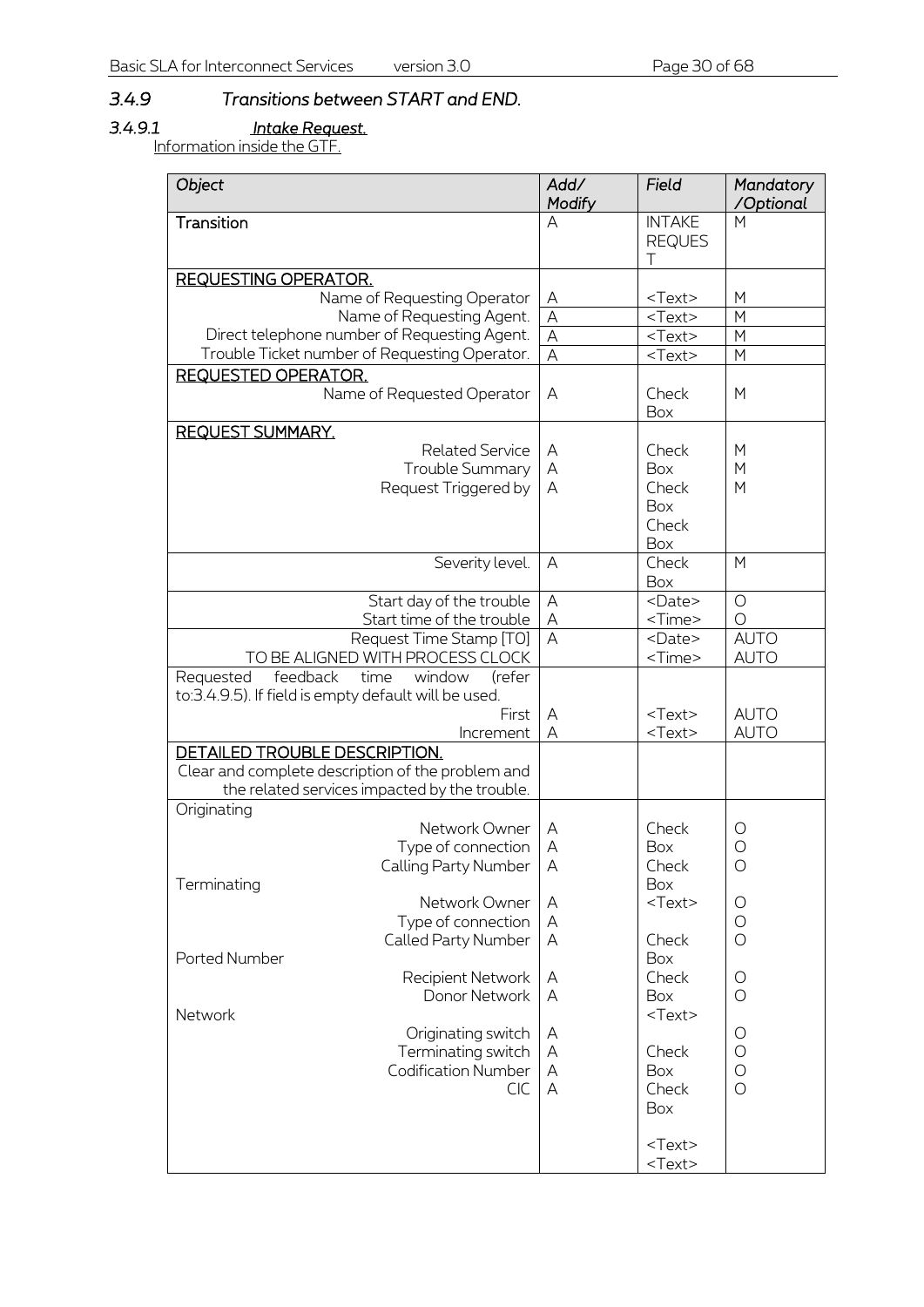|                                           | <text><br/><text></text></text> |  |
|-------------------------------------------|---------------------------------|--|
| Any useful info, e.g. Protocol Trace.   A | Packet<br>Object                |  |
|                                           |                                 |  |
|                                           |                                 |  |
|                                           |                                 |  |

#### Valid severity Levels. Refer t[o 3.4.3](#page-22-1)

- **D** Critical
- **D** Major
- **D** Minor
- Check (default setting)

#### Valid Trouble summaries:

- D Network element partial outage
- Network element OOS
- Interconnect service partial outage
- nterconnect service OOS
- **D** Protocol error
- **Q** Call procedure error
- **Q** Long duration calls
- Fraud indication
- **u** Unspecified

#### Valid Request triggers:

- **Q** Other Operator
- **Q** Calling Customer
- Called Customer
- Network Monitor

#### Valid Related Services:

- OIT or BIT Interconnect Links.
- **Terminating to geographic numbers**
- □ Termination to Mobile Numbers
- □ Termination to VAS Numbers
- □ Termination to International Numbers
- Terminating to Operator Services
- **D** Terminating to Emergency Services
- Collecting from network: This for CPS or CS.
- □ Collecting to VAS
- **Q** Collecting to Operator Services

#### Valid Type of Connection

- $\overline{p}$  PSTN
- ISND
- PSTN+ISDN
- o GSM
- $\Box$  All
- UNKNOWN

#### *3.4.9.2 Intake Request Accepted.*

The Requested Operator checks and confirms that the trouble exists by using the intake accept procedure. From the moment that the request is accepted, the clock will be started.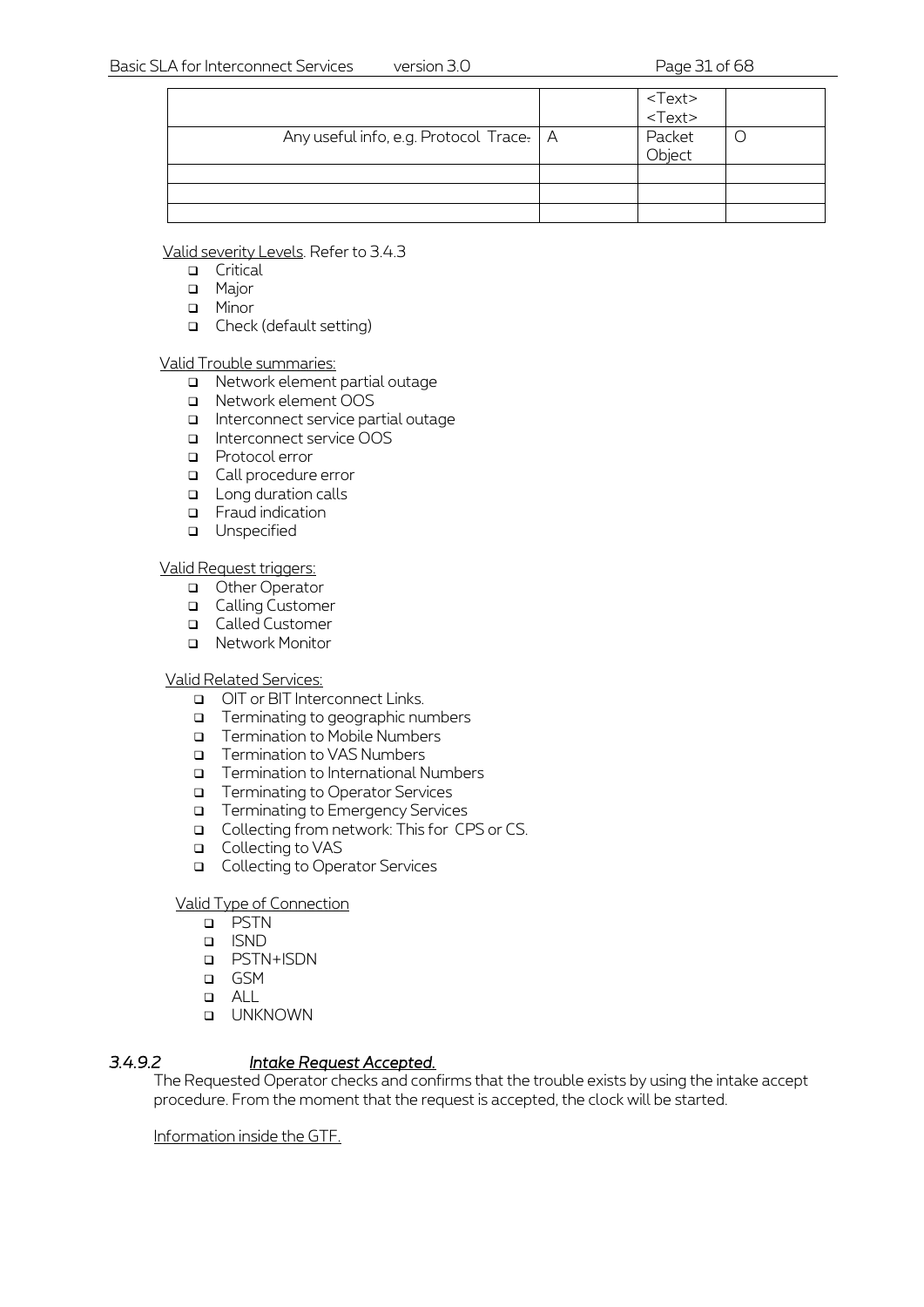| Object                                      | Add/<br>Modify | Field         | Mandatory<br>/Optional |
|---------------------------------------------|----------------|---------------|------------------------|
| Transition                                  | M              | Intake        | M                      |
|                                             |                | Accepted      |                        |
| Name of requested agent                     | Α              | $<$ Text $>$  | M                      |
| Direct telephone number of requested agent  | Α              | $<$ Text $>$  | M                      |
| Trouble Ticket number of Requested Operator | Α              | $<$ Text $>$  | M                      |
| Time stamp: start clock [T1]                | Α              | <date></date> | <b>AUTO</b>            |
|                                             | А              | $<$ Time $>$  | <b>AUTO</b>            |
| <b>Expected Time of Service Restoration</b> | А              | <date></date> |                        |
|                                             | А              | <time></time> |                        |

Response Timer: see further in document

Escalation: If the requesting Party doesn't agree with the Start Clock time stamp then he can start the escalation procedure.

#### *3.4.9.3 Intake Request Rejected.*

#### Information inside the GTF.

| Object                                     | Add/<br>Modify | Field                  | Mandatory<br>/Optional |
|--------------------------------------------|----------------|------------------------|------------------------|
| Transition                                 | M              | Intake<br>rejected     | M                      |
| Name of requested agent                    | ⊶              | $<$ Text $>$           | M                      |
| Direct telephone number of requested agent | Α              | $<$ Text $>$           | M                      |
| Reason of rejection.                       |                | <check box=""></check> | M                      |
| Description of Reason of rejection         |                | $<$ Text $>$           | М                      |

#### Valid reasons for rejecting.

- Requested is not involved: the Text field should explain why the requested Party is not involved.
- Mandatory information is missing: the Text field should describe the missing mandatory field.
- □ Not a network or interconnect service problem.

#### Escalation after reject of intake

If the requesting Party does not agree with the reason of rejection he can start the escalation procedure.

Response Timer: see further in document

#### *3.4.9.4 Trouble Modify.*

The modify procedure is used by the requesting Party to add new information to the ticket and forward this to the requested

It is not allowed to modify the content of the fields of the intake request.

| Object                | Add/<br>Modify | Field                         | Mandatory/Op<br>tional |
|-----------------------|----------------|-------------------------------|------------------------|
| Transition            | M              | Modify                        | M                      |
| Time stamp            | Α              | $<$ Date $>$<br><time></time> | M                      |
| Object description    |                | $<$ Text $>$                  | M                      |
|                       | А              |                               |                        |
| <b>Change Request</b> | Α              | Check Box                     | M                      |
| Modification          | Α              | $<$ Text $>$                  | M                      |
|                       |                |                               |                        |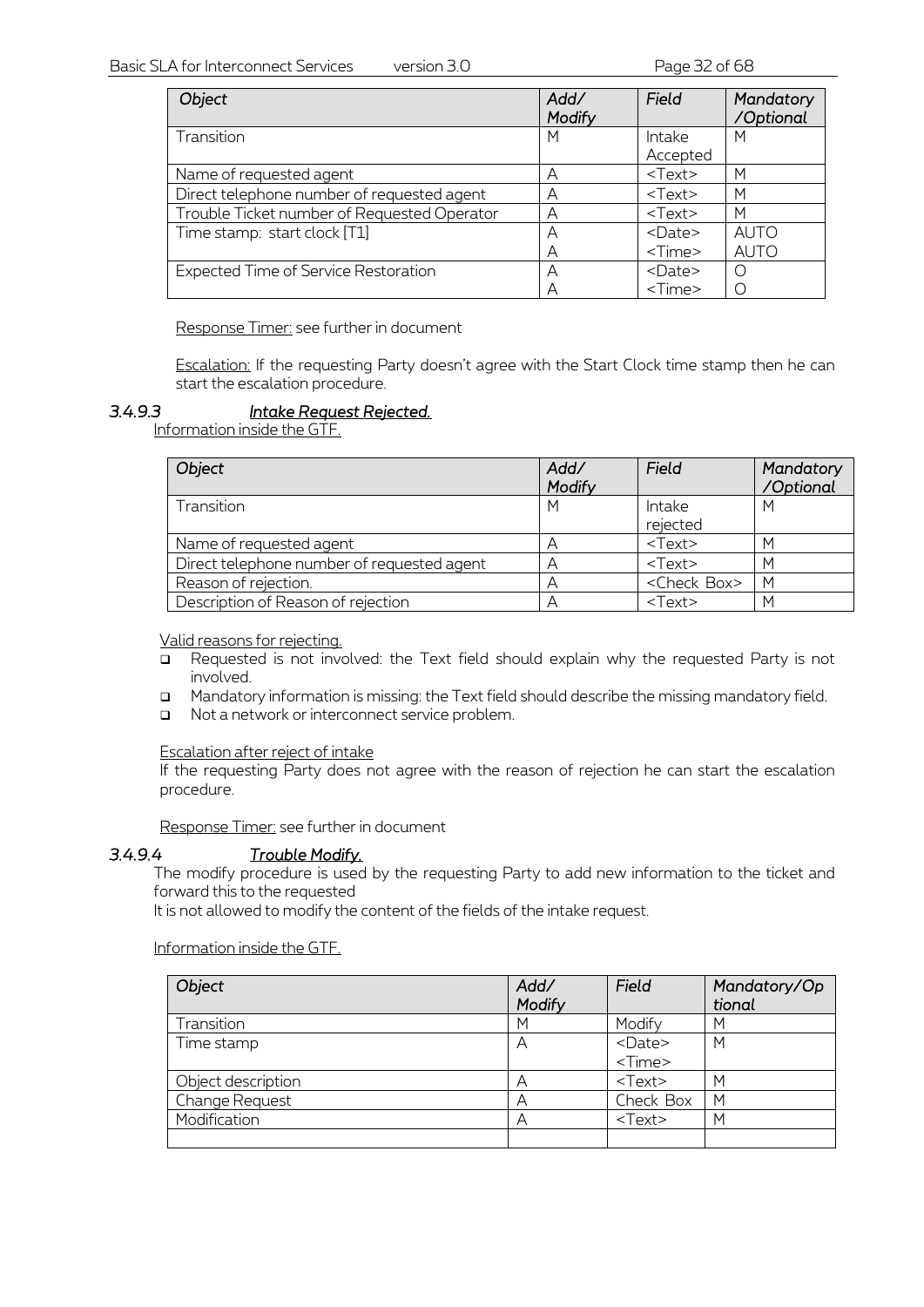#### Valid Change Request.

- Add: To add the text to the existing intake request
- Modify: to delete and add new text to an existing intake request
- Delete: to delete the contents of an existing intake request

#### Multi Modifies:

The modify transition procedure can be run through multiple times during the trouble handling. In that case the new <text> in the modification field is added to the previous <text>.

#### <span id="page-32-0"></span>*3.4.9.5 Trouble Update.*

The update procedure is to keep the requesting Party informed about the status of the restoration or repair by the requested Party.

The expiring of the trouble update interval timer triggers the update.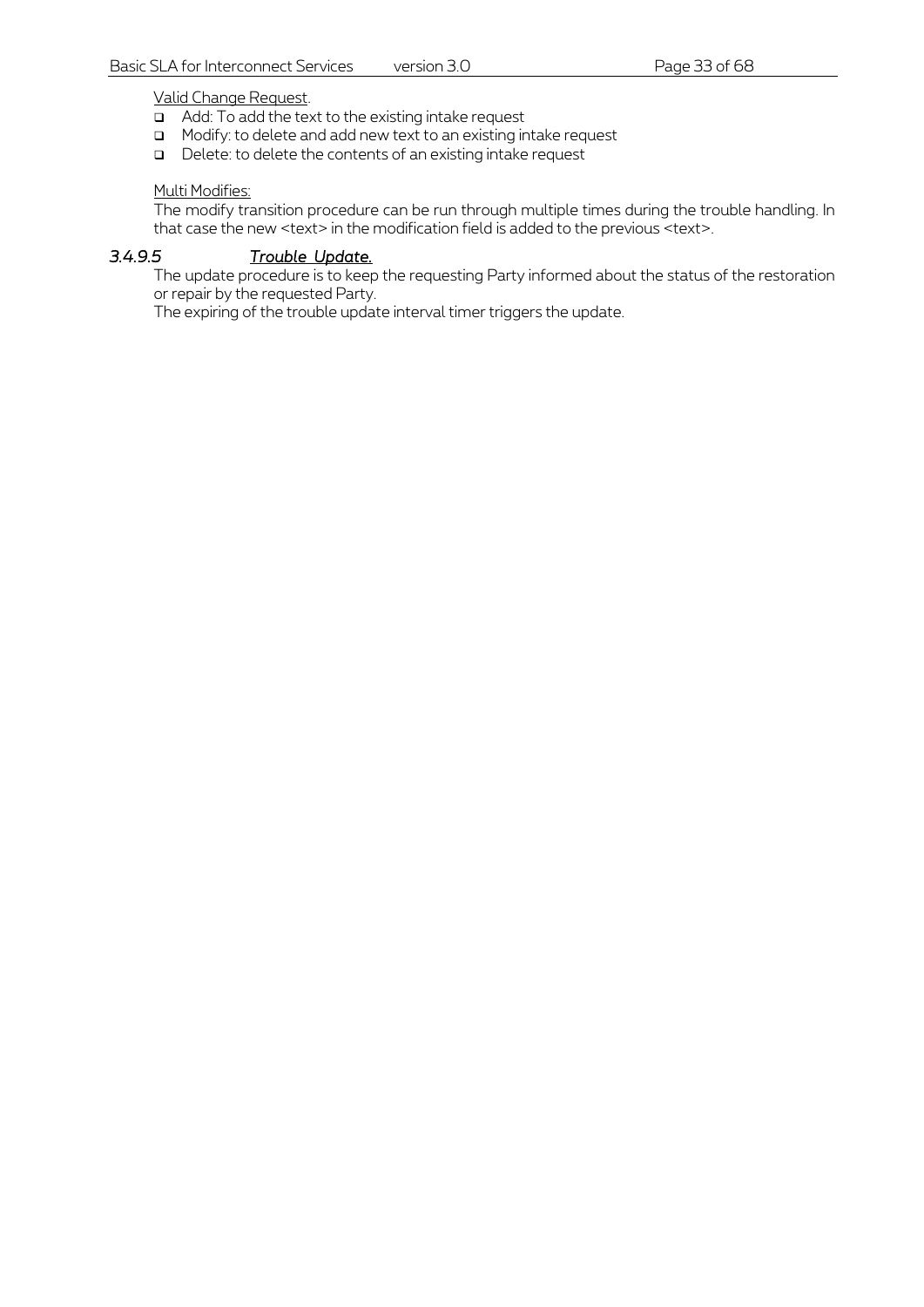Information inside the GTF.

| Object                    | Add/<br>Modify | Field         | Mandatory<br>/Optional |
|---------------------------|----------------|---------------|------------------------|
| Transition                | M              | Update        | N                      |
| Repair status information |                | $<$ Text $>$  | N                      |
| Expected restoration time |                | $<$ Date $>$  | N                      |
|                           |                | <time></time> |                        |

#### Time window and interval:

The Trouble Severity Level determines the time between updates unless otherwise agreed between both Parties during the trouble intake phase. From the second update the new <text> in the repair status information field is added to the previous <text>.

| Severity Level | <b>First Update</b> | Interval      | Trouble update window |
|----------------|---------------------|---------------|-----------------------|
| Critical       | 1 hour              | 2 hour        | 247,                  |
| Major          | 1 hour              | 4 hours       | 24 E                  |
| Minor          | 4 hours             | On occurrence | <b>Business hours</b> |
| Check          | Working             |               |                       |
|                | Da\                 |               |                       |

The Requesting Operator is free to contact at any time the SPOC of the requested Party for more information about the status of a trouble ticket.

#### Escalation:

If no trouble update received within the interval escalation procedure can start.

#### *3.4.9.6 Closure Request.*

As soon as the trouble has been completely cleared the requested Party can start the closure procedure.

From the moment that the request is sent the clock will be stopped. Information inside the GTF.

| Object                          | Add/<br>Modify | Field                    | Mandato<br>ry/Optio<br>nal |
|---------------------------------|----------------|--------------------------|----------------------------|
| Transition                      | М              | Closure                  | M                          |
|                                 |                | Request                  |                            |
| Cause                           | А              | Check                    | M                          |
|                                 |                | Box                      |                            |
| Description                     | А              | $<$ Text $>$             | M                          |
| Time stamp: End clock time [T2] | Α              | <date></date>            | <b>AUTO</b>                |
|                                 | Α              | $\overline{\text{Time}}$ | <b>AUTO</b>                |

Valid Cause:. No problem found Failure in own network Failure in requester network Failure in 3rd party network Unspecified

#### *3.4.9.7 Closure Request Accepted*

The Requesting Operator checks and confirms that the trouble has disappeared by using the closure accept procedure.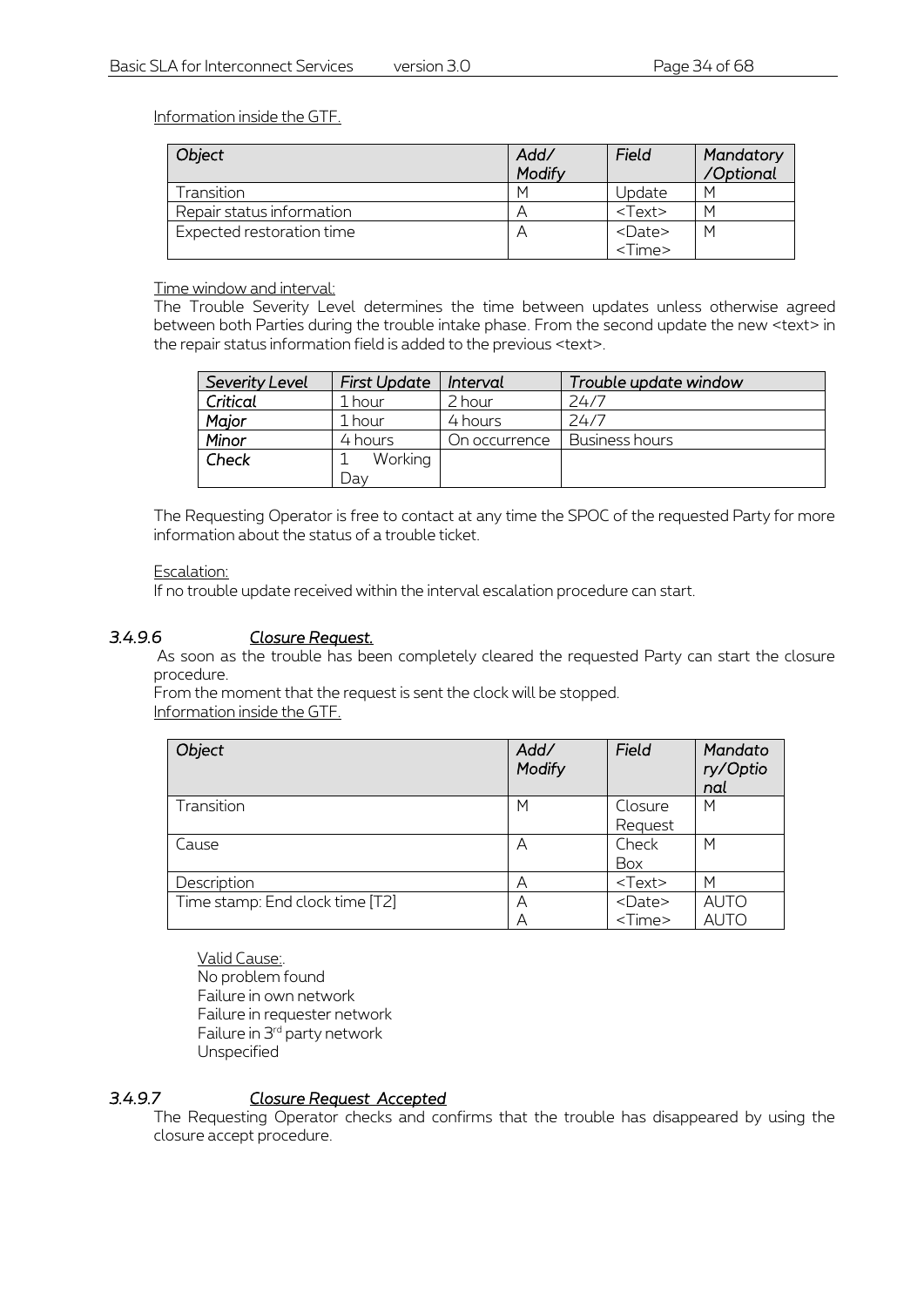#### Information inside the GTF.

| Object              | Add/<br>Modify | Field         | Mandato<br>ry/Optio<br>nal |
|---------------------|----------------|---------------|----------------------------|
| Status              | M              | Closure       | M                          |
|                     |                | Accept        |                            |
| Closure Accept Time | Α              | <date></date> | <b>AUTO</b>                |
|                     |                | <time></time> | <b>AUTO</b>                |

Response Timer: see further in document

**Escalation:** If the requesting Party doesn't agree with the End Clock time stamp then he can start the escalation procedure.

#### *3.4.9.8 Closure Request Rejected.*

If the closure request cannot be accepted, the Requesting Operator will reject it by sending back the GTF to the Requested Operator, with mention of the reason of rejection.

#### Information inside the GTF.

| Object               | Add/<br>Modify | Field                                                 | Mandato<br>ry/Optio<br>nal |
|----------------------|----------------|-------------------------------------------------------|----------------------------|
| Transition           | M              | Closure<br>Reject                                     | M                          |
| Reason of rejection. | A              | $<$ Text $>$                                          | M                          |
| Time stamp:          | A              | <date><br/><math>\overline{\text{Time}}</math></date> | <b>AUTO</b><br><b>AUTO</b> |

#### Reasons to reject:

- Service restoration not accepted.
- **D** Problem not solved.
- Mandatory information not provided

#### Escalation:

If the requested Party does not agree with the reason of rejection he can start the escalation procedure.

Response Timer: see further in document

#### *3.4.9.9 Forced Closure.*

If the requesting Party detects during the process that the trouble disappears or that he is able to solve the problem himself then he can start the Forced Closure procedure.

| Object                          | Add/<br>Modify | Field             | Mandato<br>ry/Optio<br>nal |
|---------------------------------|----------------|-------------------|----------------------------|
| Transition                      | M              | Forced<br>Closure | M                          |
| Reason                          | Α              | Check<br>Box      | M                          |
| Comment                         | Α              | $<$ Text $>$      |                            |
| Time stamp: End clock time [T2] | Α              | <date></date>     | <b>AUTO</b>                |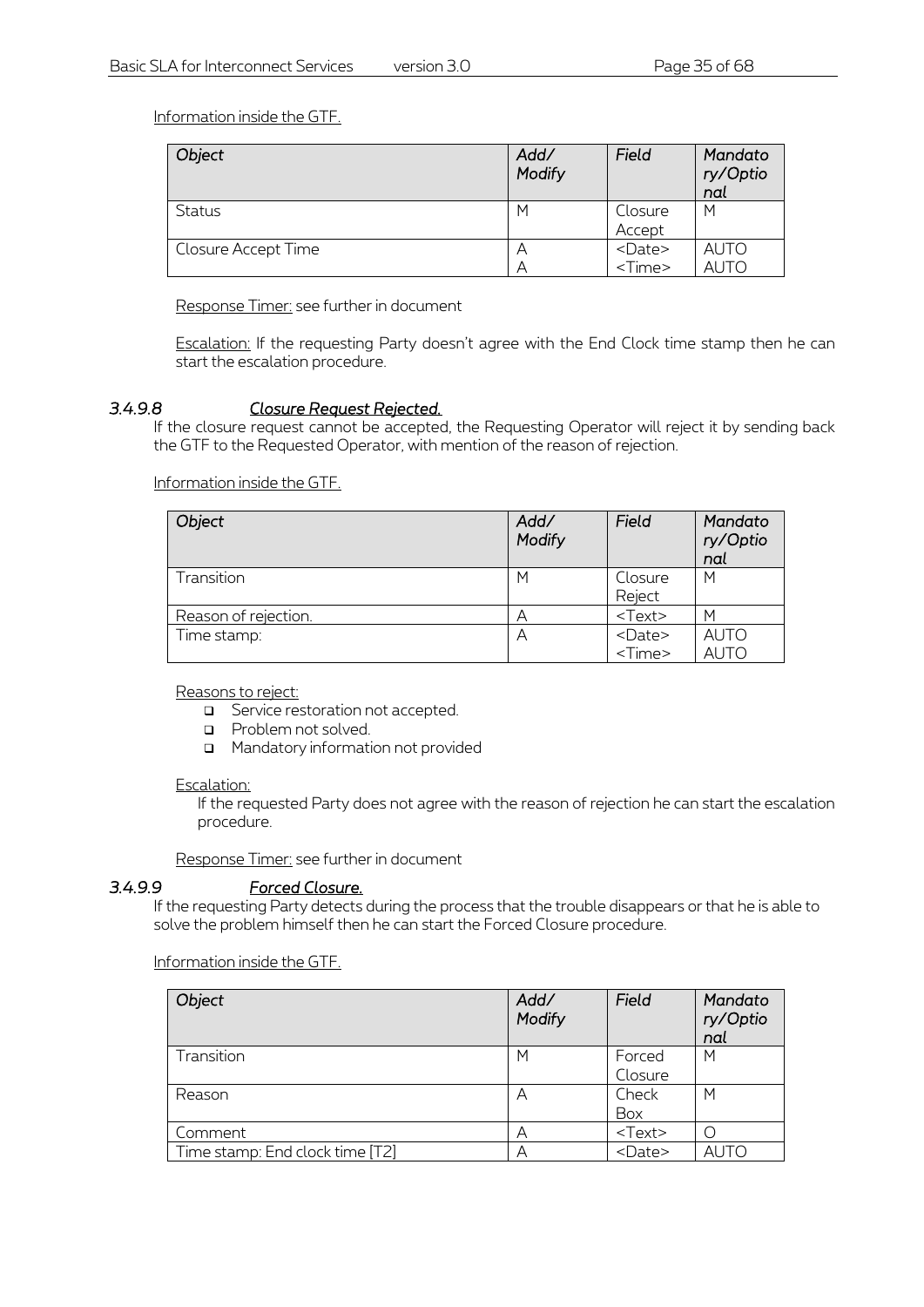Valid Reasons for forced closure:

- **D** Problem disappeared
- **Problem in requesting network**

#### *3.4.9.10 Defer Request.*

The stop-clock mechanism allows suspending the handling of a Trouble Ticket for a certain period. A stop-clock must have a maximum length, to be negotiated between both involved Parties.

Information inside the GTF.

| Object                         | Add/<br>Modify | Field                             | Mandato<br>ry/Optio<br>nal |
|--------------------------------|----------------|-----------------------------------|----------------------------|
| Transition                     | M              | Defer<br>Request                  | M                          |
| Reason of defer request        | А              | $<$ Text $>$                      | M                          |
| Maximum requested suspend time | А              | <time></time>                     | M                          |
| Defer time stamp [T4]          | А<br>А         | $<$ Date $>$<br>$\times$ Time $>$ | <b>AUTO</b><br><b>AUTO</b> |

Reasons to request Defer:

- **D** Force majeure
- **Q** Supplementary testing required
- Access to equipment required
- Observation period needed

The observation period must be limited in time with a maximum of 1 week, in order to enable the requested Party to close the problem administratively. The observation period can be prolonged in common agreement between both Parties.

**D** Structural problem

In the case that a structural problem is identified (i.e. for instance related to the design of supplier software), where a solution within the above objectives cannot be guaranteed, an escalation of this type of problems will be necessary and the timers will be put 'on hold'.

A solution period will be agreed between the Third Level Escalation Points (see Escalation Procedure hereafter). At this escalation level, a specific meeting can be organized, with, if necessary, involvement of experts and /or higher management of both Operators, if needed. Since a solution might take a much longer period than the above-mentioned repair time objectives (e.g. a new software release is necessary), this type of problems is out of scope of this SLA and will be handled on a case-bycase basis.

- □ Third party testing required
- $\Box$  Problem to be solved by third party
- **u** Unspecified

#### *3.4.9.11 Defer Request Accepted*

The Requesting Operator agrees by sending back the GTF.

| Object     | Add/<br>Modify | Field           | Mandato<br>ry/Optio<br>nal |
|------------|----------------|-----------------|----------------------------|
| Transition | Μ              | Defer<br>Accept | M                          |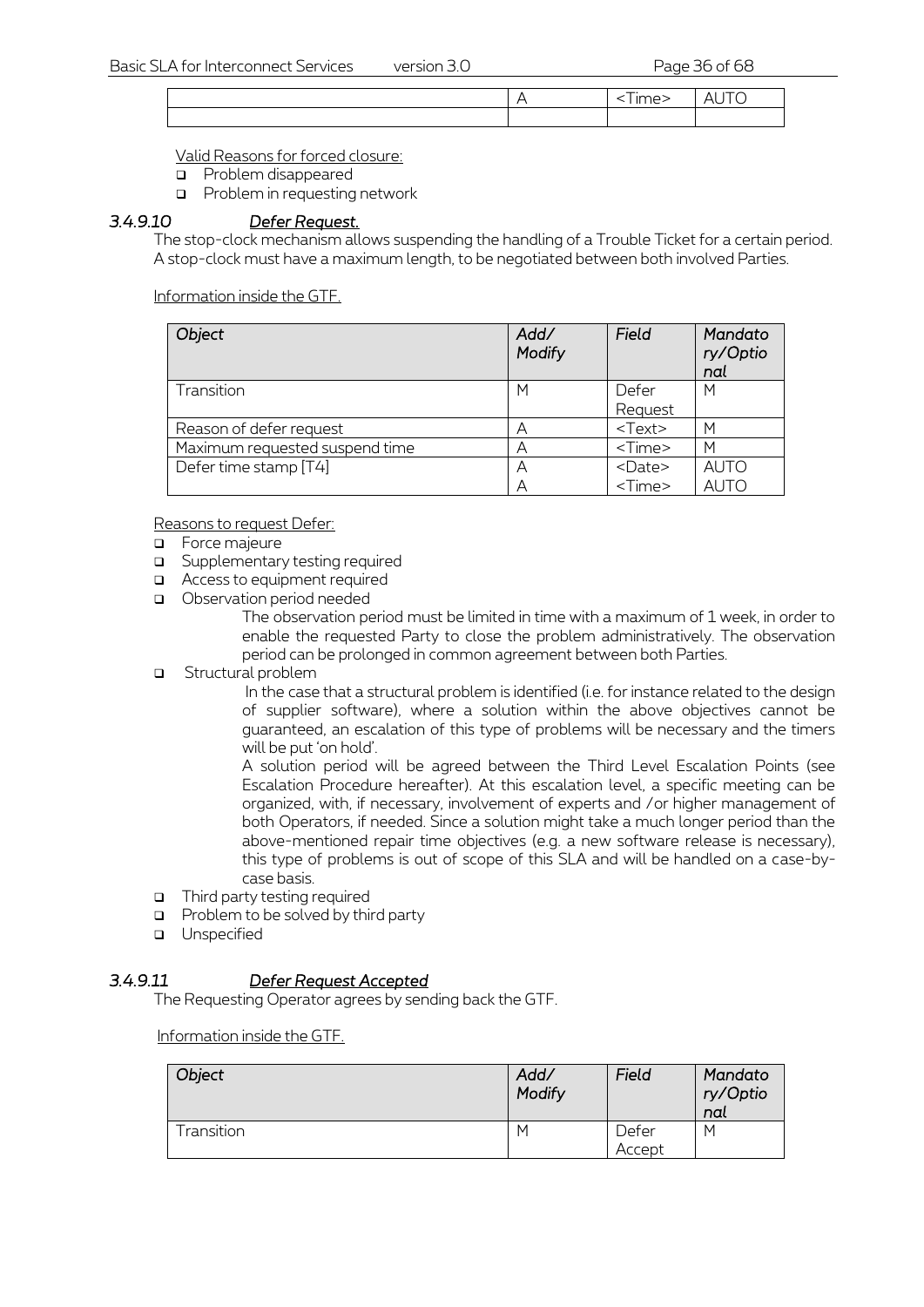| Time stamp | <date></date> | auto |
|------------|---------------|------|
|            | ime<          | AUIC |
|            |               |      |

Response Timer: see further in document

### *3.4.9.12 Defer Request Rejected.*

If the above request cannot be accepted, the Requesting Operator will reject it by sending back the GTF to the requested, with mention of the reason of rejection.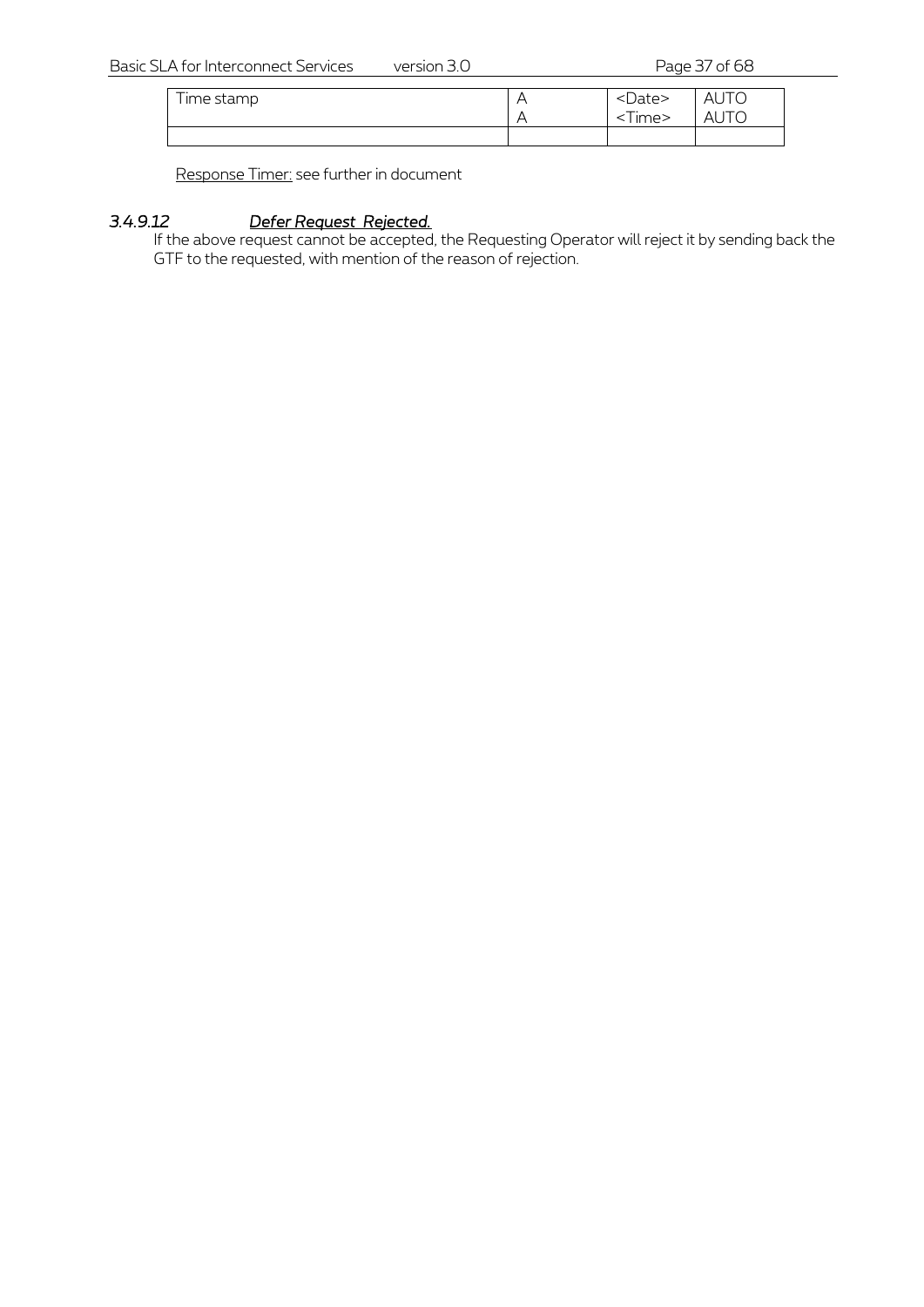#### Information inside the GTF.

| Object     | Add/<br>Modify | Field                           | Mandato<br>ry/Optio<br>nal |
|------------|----------------|---------------------------------|----------------------------|
| Transition | M              | Defer<br>Reject                 | M                          |
| Reason     | Α              | CheckBox                        | M                          |
| Comment    | Α              | $<$ Text $>$                    | M                          |
| Time stamp | Α<br>Α         | <date><br/><time></time></date> | <b>AUTO</b><br><b>AUTO</b> |

#### Valid reasons for reject:

Mandatory information is not available;

Reason of Defer request is not valid

#### Escalation:

If the requested Party does not agree with the reason of rejection he can start the escalation procedure.

Response Timer: see further in document

#### *3.4.9.13 Re-Start Clock Requested.*

After clearing the reason why the defer-clock mechanism became active the clock is restarted by the Restart clock procedure.

Information inside the GTF.

| Object             | Add/<br>Modify | Field         | Mandato<br>ry/Optio<br>nal |
|--------------------|----------------|---------------|----------------------------|
| Transition         | M              | Re-Start      | M                          |
|                    |                | Clock         |                            |
|                    |                | Request       |                            |
| Reason:            | Α              | CheckBox      | M                          |
| Comment            | Α              | $<$ Text $>$  | М                          |
| Restart Time Stamp | А              | <date></date> | M                          |
|                    |                | <time></time> |                            |
|                    |                |               |                            |

Valid reasons:

- Stop-clock condition not valid anymore
- Stop-clock timer expired
- **u** Unspecified

#### *3.4.9.14 Re-Start Clock Request Accepted.*

The Re-start clock is agreed by sending back the GTF.

| Object     | Add/<br>Modify | Field                       | Mandato<br>ry/Optio<br>nal |
|------------|----------------|-----------------------------|----------------------------|
| Transition | M              | Re-Start<br>Clock<br>Accept | M                          |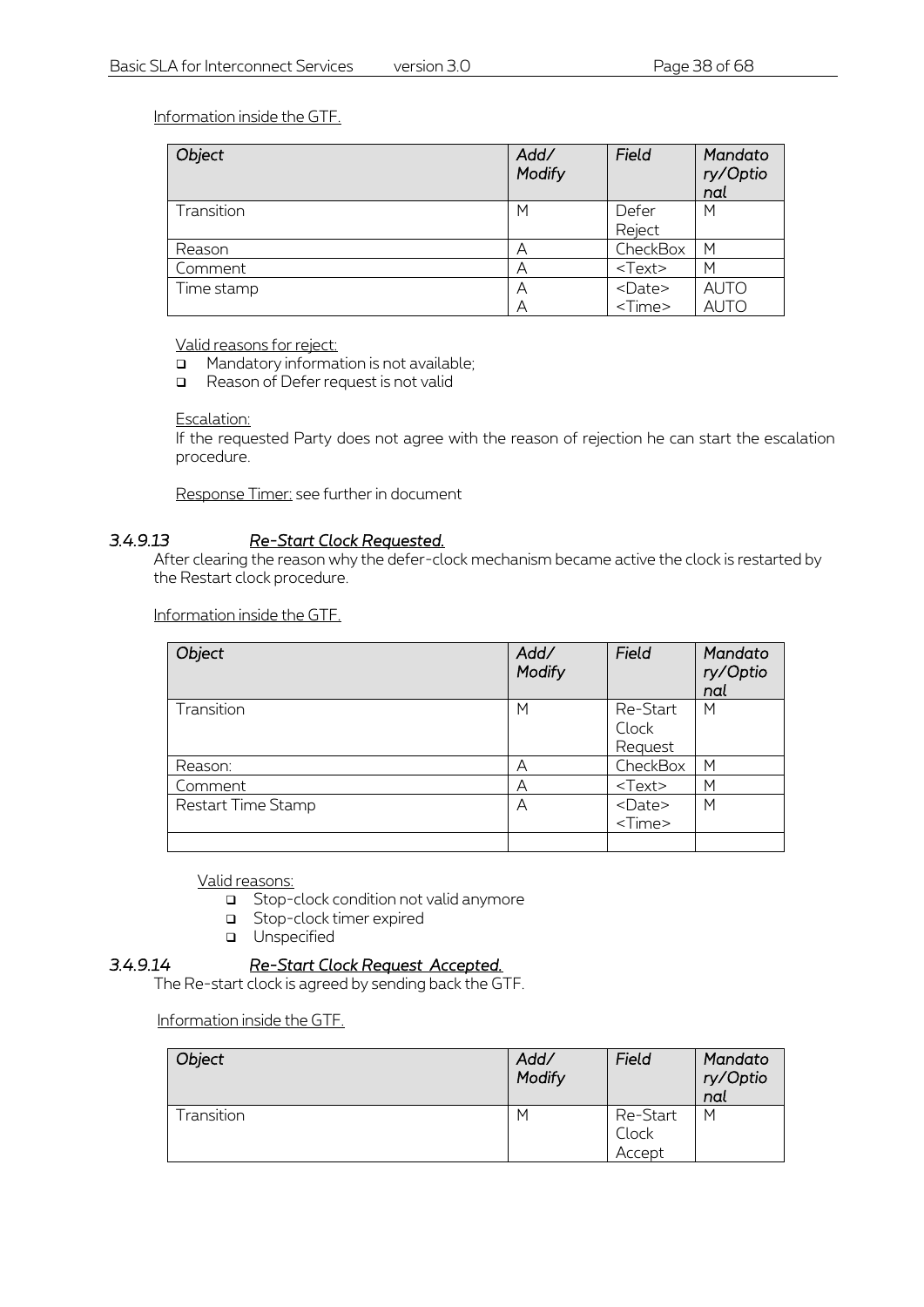| $- - \cdot$<br>l ime stamp | $\overline{\phantom{a}}$ | <date></date> | <b>AUTO</b> |
|----------------------------|--------------------------|---------------|-------------|
|                            | ⊢                        | ime<          | AU          |
|                            |                          |               |             |

Response Timer: see further in document

#### *3.4.9.15 Re Start Clock Request Rejected.*

If the above request cannot be accepted, it will be rejected by sending back the GTF, with mention of the reason of rejection.

Information inside the GTF.

| Object               | Add/<br>Modify | Field                           | Mandato<br>ry/Optio<br>nal |
|----------------------|----------------|---------------------------------|----------------------------|
| Transition           | M              | Re-Start<br>Clock<br>Reject     | M                          |
| Reason of rejection. | A              | $<$ Text $>$                    | M                          |
| Time stamp           | A<br>А         | <date><br/><time></time></date> | <b>AUTO</b><br><b>AUTO</b> |

Valid Reason of rejection:

Mandatory information is not available;

Reason of Defer request is still valid

Escalation:

If the requested Party does not agree with the reason of rejection he start the escalation procedure.

Response Timer: see further in document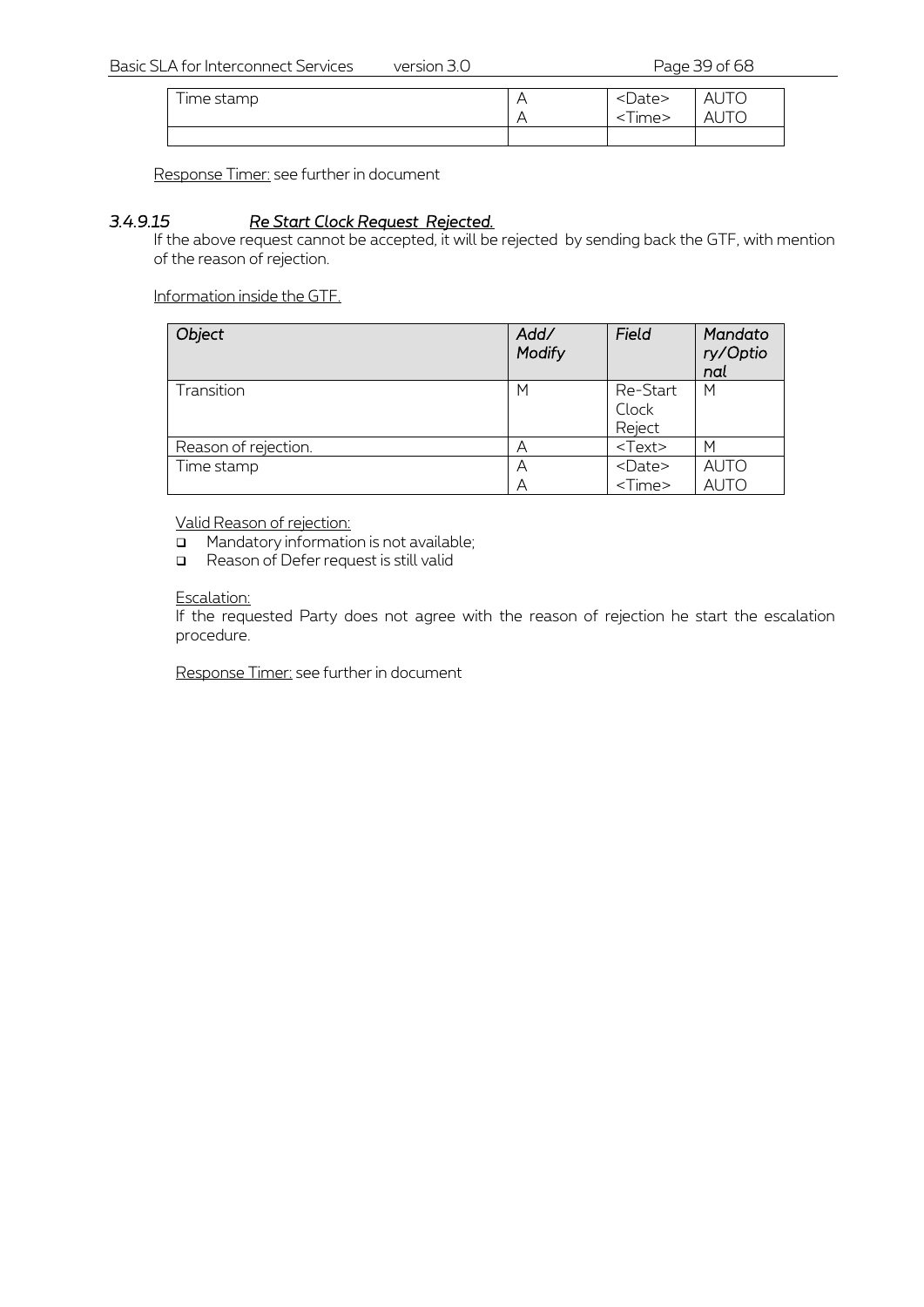#### *3.4.10 Trouble Repair Process.*

#### *3.4.10.1 Post mortem.*

Each Party can ask after the closing of the ticket with severity level "major" or "critical" to have a detailed description of the cause of the problem. This will be handled within the TIC meeting. The post mortem will indicate the cause of the problem and also evaluate the processes and procedures used to get to service restoration and total repair. If this evaluation shows a possible technical, organization, process or procedure issue the change process including time lines will be explained to the other Party.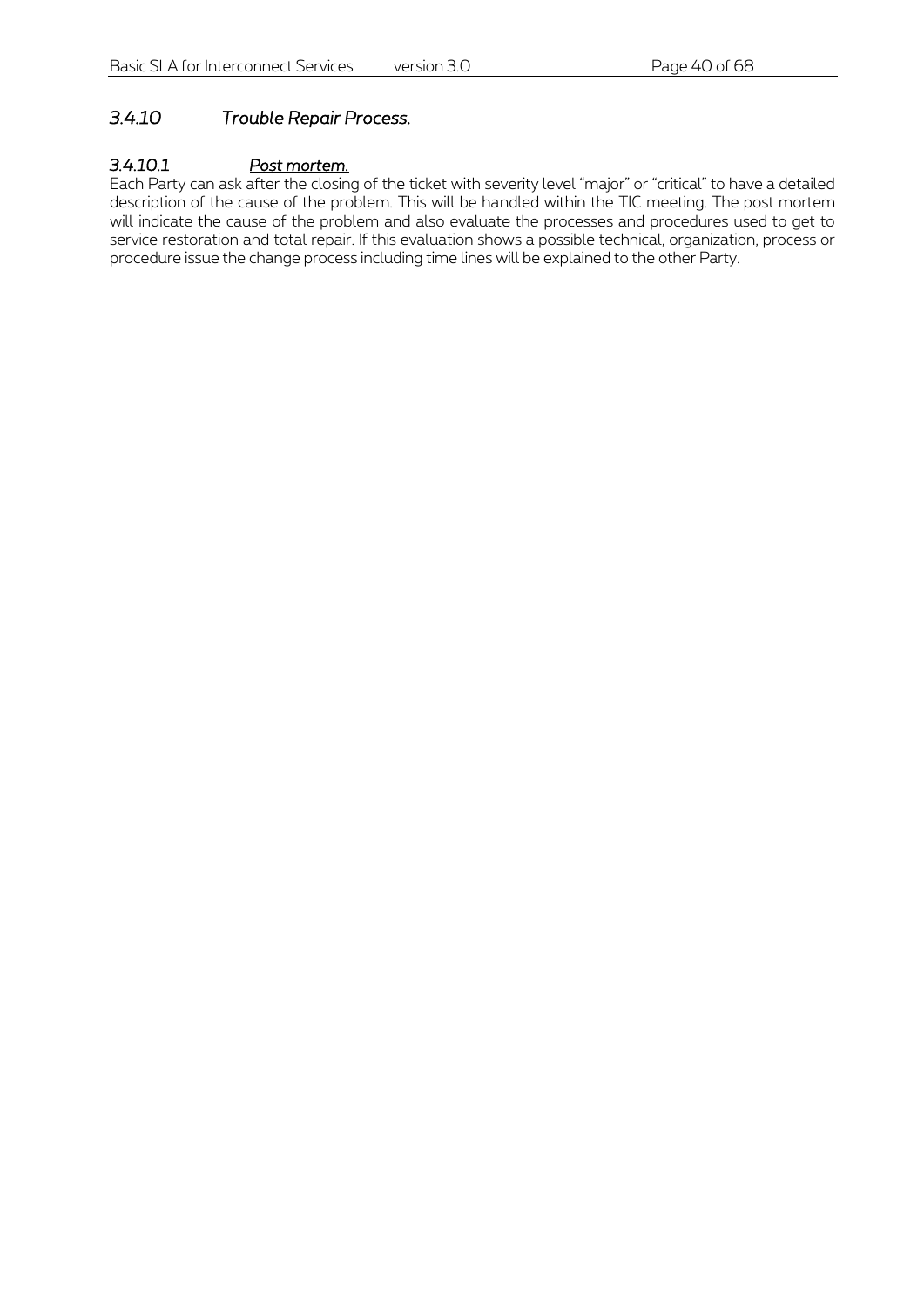#### *3.4.11 Process Timers*

#### *3.4.11.1 Overview*

In general four important time stamps have been identified related to the repair process: TO: Intake request TO: Intake request COD intake Request" T1: Intake Accept: Start Clock Clock Object of the "Intake Request Accept" T2: Closure Request: Stop Clock Object of the "Closure Request" T3: Closure Accept **T3: Closure Accept**  $\bullet$  Object of he "Closure Accept"

3 process timers are related to these milestones, the intake repair and closure timer. These timers can be used by both Parties to follow the status of the repair and are the drivers for real time escalation and post mortems.



#### *3.4.11.2 Intake Response Timer.*

The intake response time is by definition the time between the instant at which the requesting Party sends out the "intake request" and the instant at which that Party receives an accept or refuse message from the requested Party. The timer includes the delay times caused by the sending of e-mails between the Parties and the time needed for the first formal validation of the request.

Intake Response Time = T1'- T0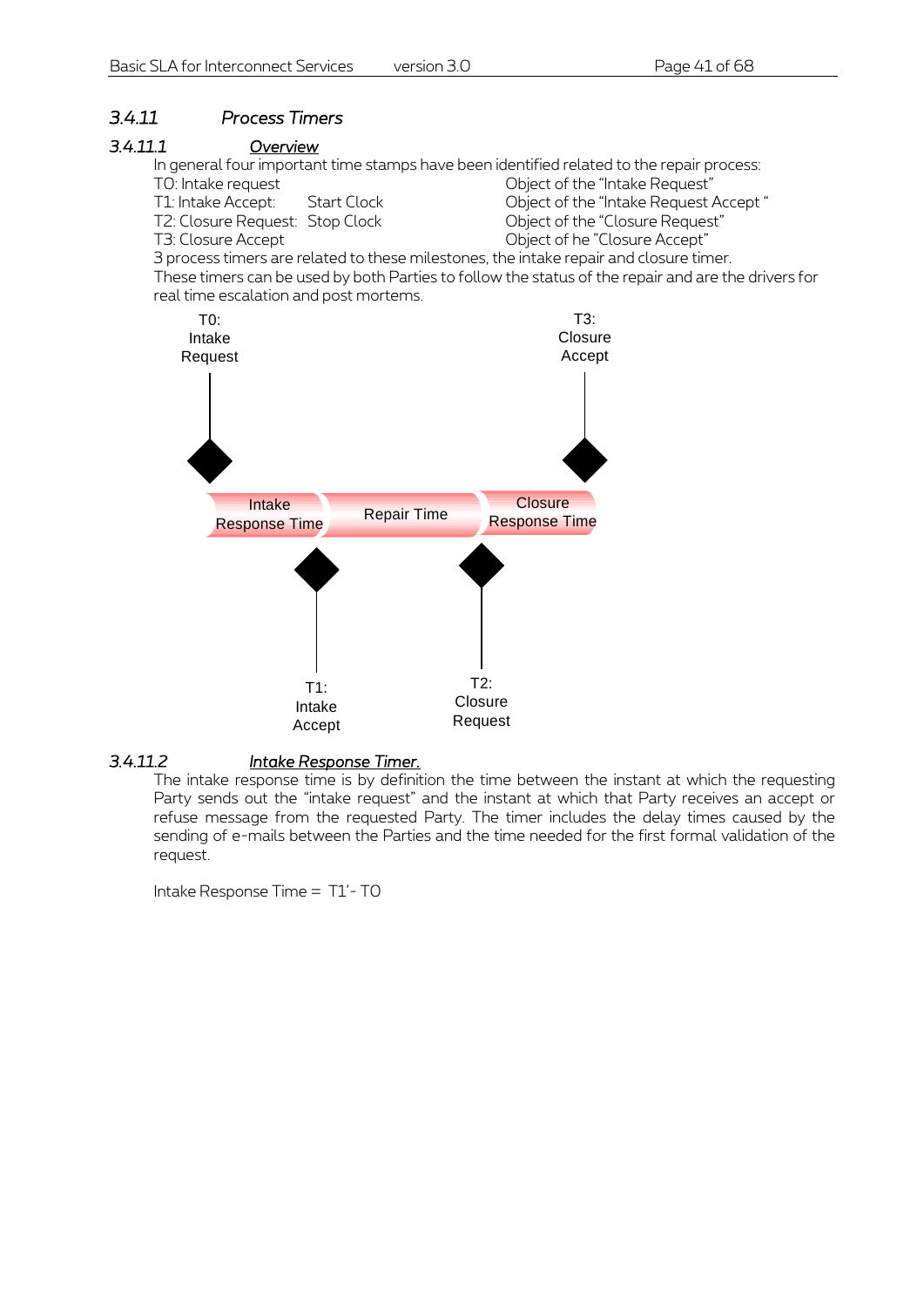

#### 3.4.11.2.1 Maximum time

The maximum "intake response time" is depending on the severity level.

| <b>Severity Level</b> | Maximum Intake Response<br>time. |
|-----------------------|----------------------------------|
| Critical              | 30 min                           |
| Major                 | 1 hour                           |
| Minor                 | 1 hour                           |
| Check                 | 1 hour                           |

If the maximum time is exceeded the requesting Party can start the escalation procedure.

#### *3.4.11.3 Closure Response Time.*

The closure response time is by definition the time between the instant at which the requested Party sends out the "closure request" and the instant at which that Party receives an accept or refuse message from the requesting Party. The timer includes the delay times caused by the sending of e-mails between the Parties and the time needed to verify that the trouble was solved..

Closure Response Time = T3'- T2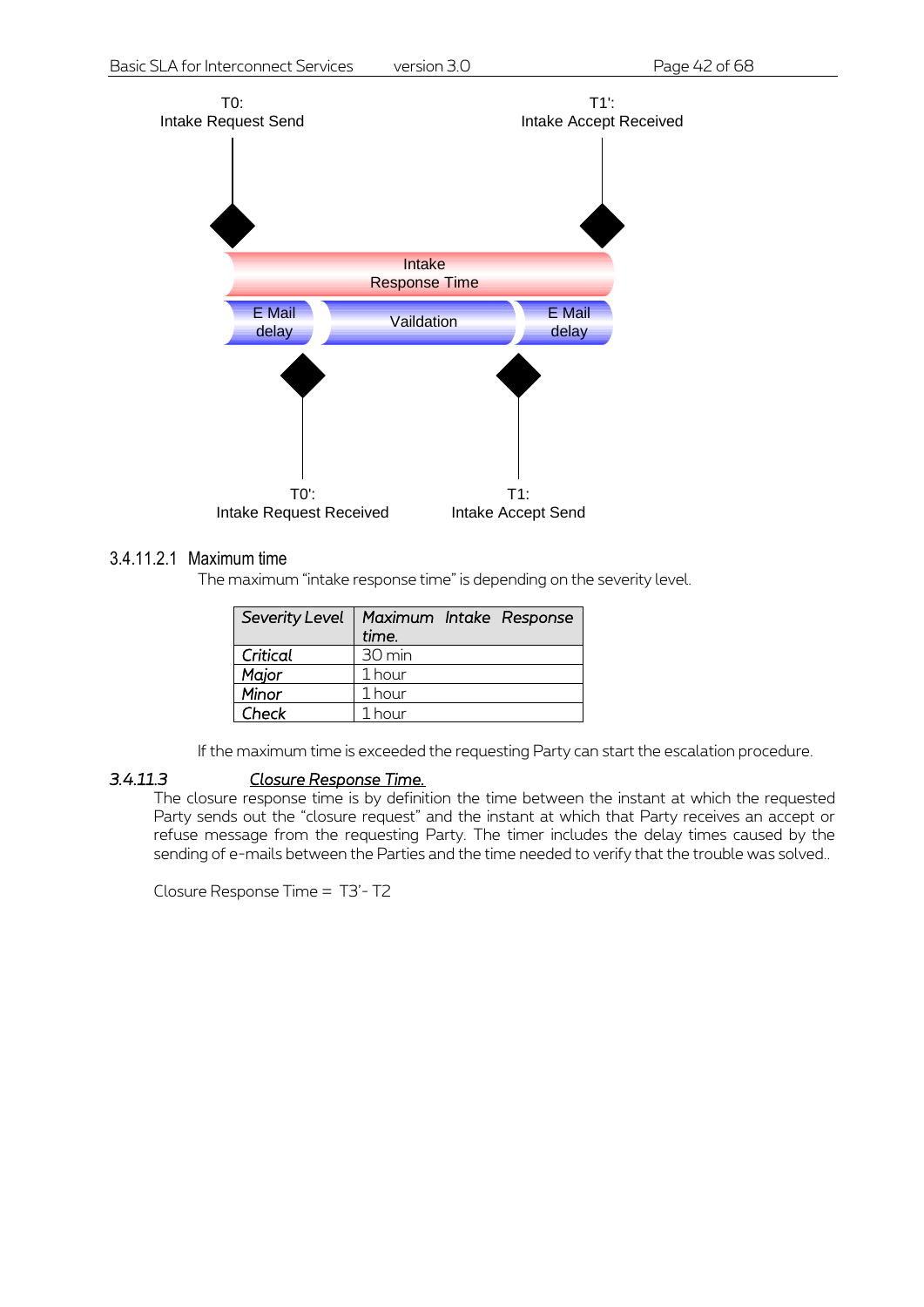

#### 3.4.11.3.1 Maximum time

The maximum "closure response time" is depending on the severity level.

| <b>Severity Level</b> | Maximum Intake Response<br>time. |
|-----------------------|----------------------------------|
| Critical              | 30 min                           |
| Major                 | 1 hour                           |
| Minor                 | 1 hour                           |
| Check                 | 1 hour                           |

If maximum time is exceeded the requesting Party can start the escalation procedure.

#### *3.4.11.4 Defer Response Time.*

The defer response time is by definition the time between the instant at which the requested Party sends out the "defer request" and the instant at which that Party receives an accept or refuse message from the requesting Party. The timer includes the delay times caused by the sending of e-mail between the Parties and the time needed to verify that the trouble was solved..

Closure Response Time = T4 – T5'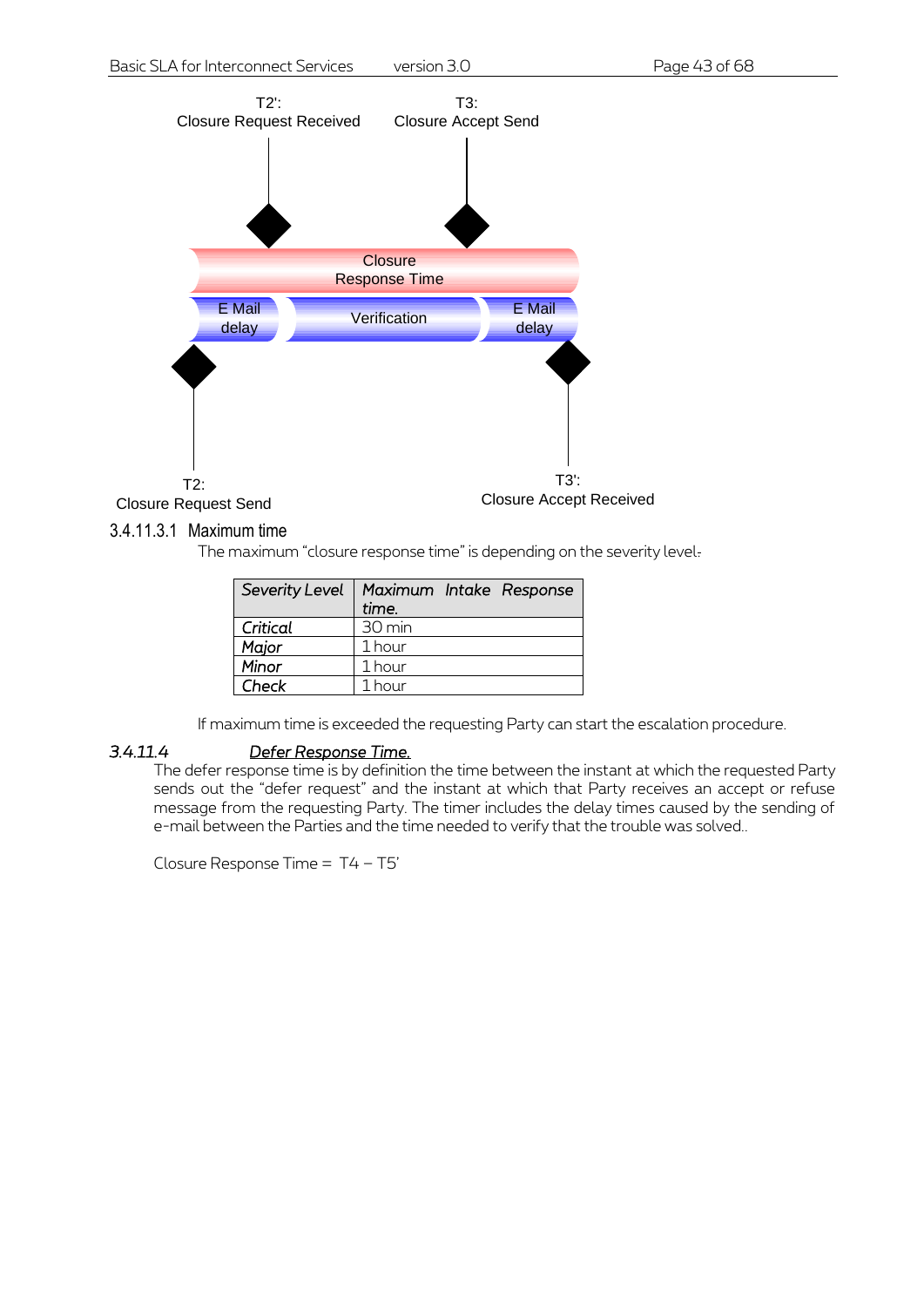

#### 3.4.11.4.1 Maximum time

The maximum "defer response time" is depending on the severity level.

| <b>Severity Level</b> | Maximum Defer Response<br>time. |
|-----------------------|---------------------------------|
| Critical              | 30 min                          |
| Major                 | 1 hour                          |
| Minor                 | 1 hour                          |
| Check                 | 1 hour                          |

If maximum time is exceeded then the request is accepted and the repair timer is stopped.

#### *3.4.11.5 Repair Timer .*

Time to Repair=  $(T2 - T1)$ 

The "Repair Time" is by definition the time between the instant at which the requested Party sends out the "Intake Accept" and the instant at which that Party sends the final "Closure Request" or "Forced Closure"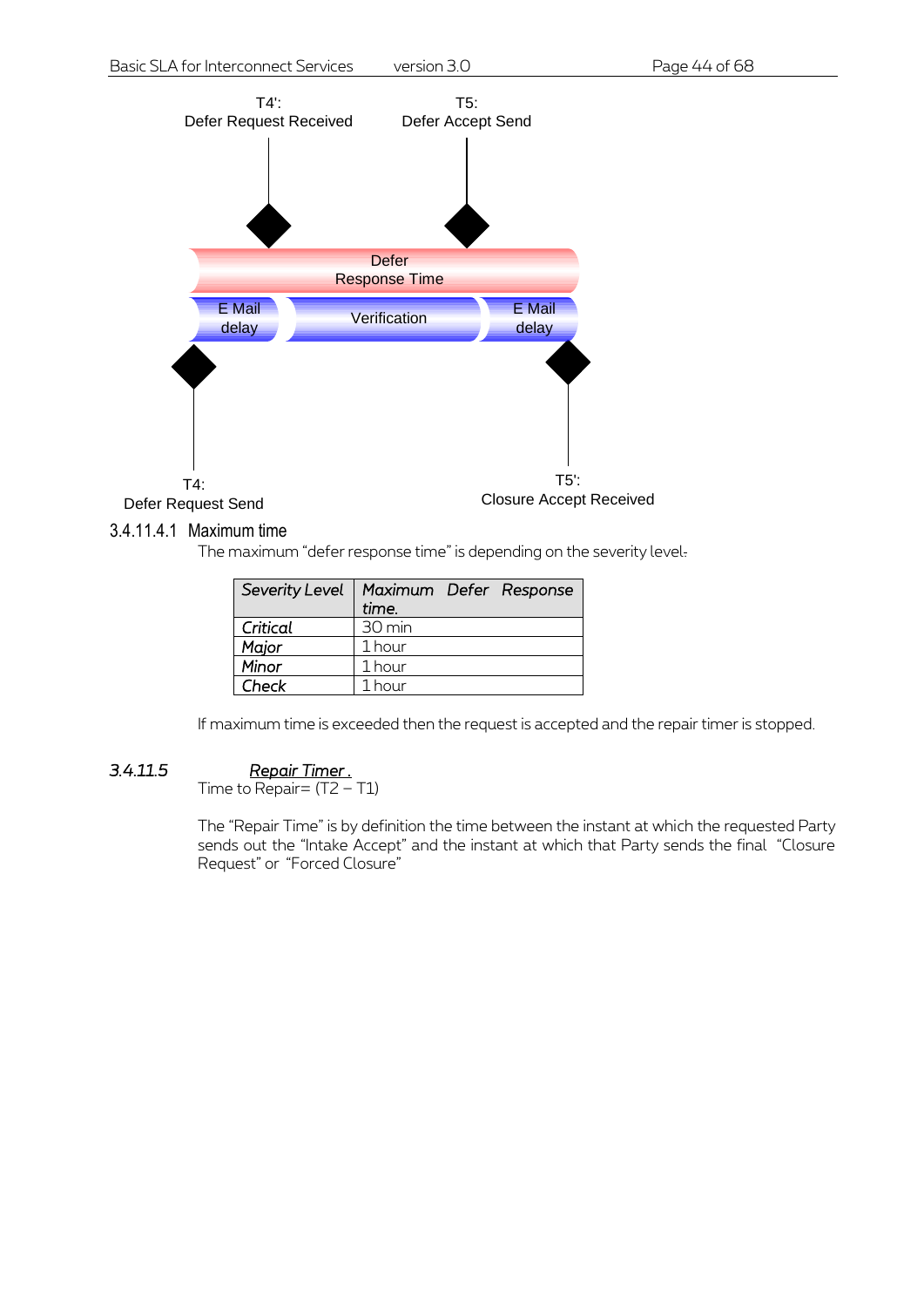

For the maximum repair time pls. refer to [§ 3.6.2](#page-49-0) Escalation procedure can start as from Target repair Time was expired.

#### 3.4.11.5.1 Impact of Defer Request on Repair Timer.

Each request for defer will defer the repair timer, this until the maximum defer timer expires or the restart is accepted.



New Repair time = Repair Timer A + Repair Timer B

#### 3.4.11.5.2 Impact of Defer Request to Repair Timer.

If the request for defer is rejected then the repair timer will not have been deferred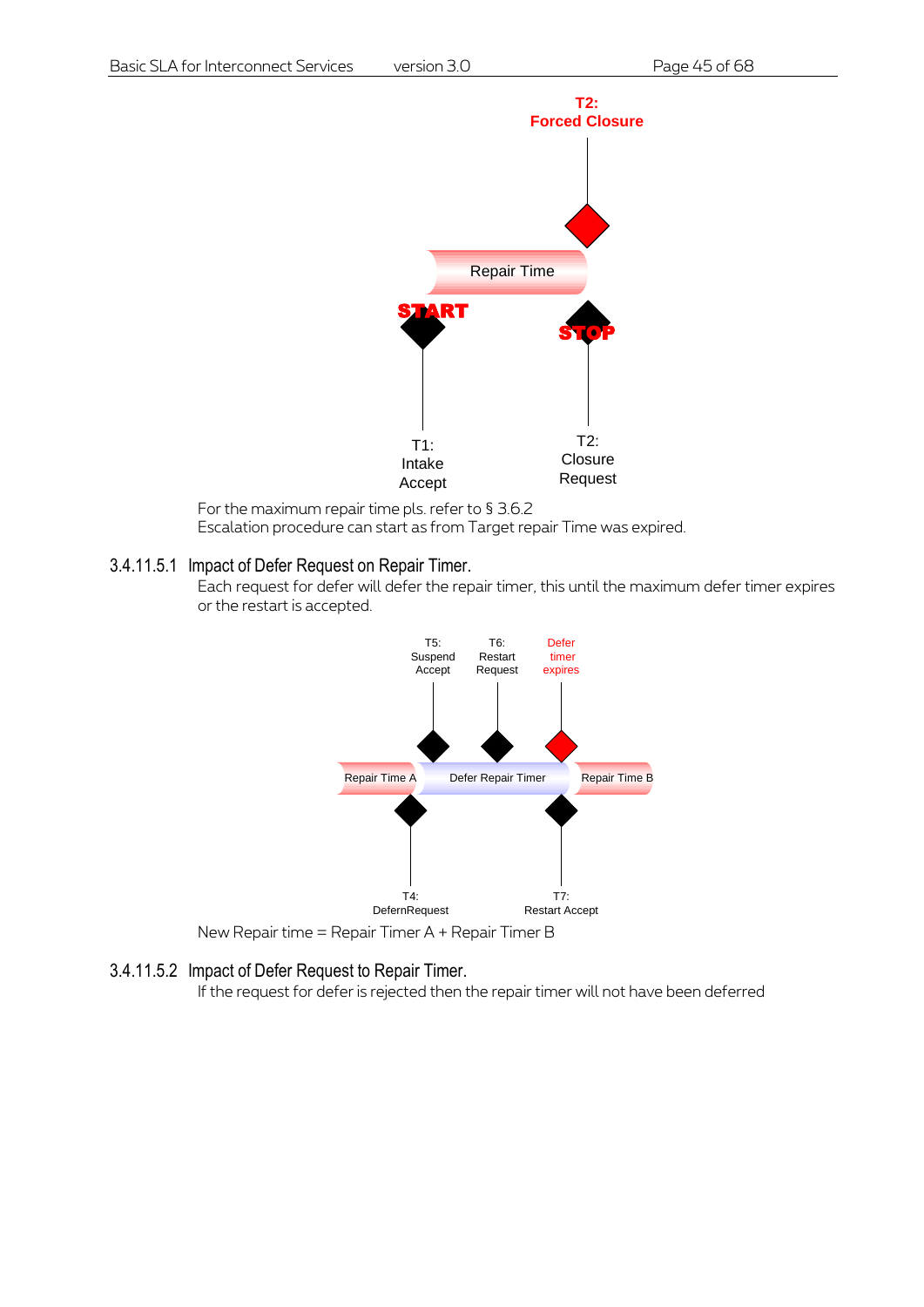

#### 3.4.11.5.3 Impact of Refused Closure on repair timer.

Definition: The total repair time is the sum of the partial repair times. i.e. the time between the acceptance of the intake request and the acceptance of the closure. The total repair time does not include the closure response and suspend times.

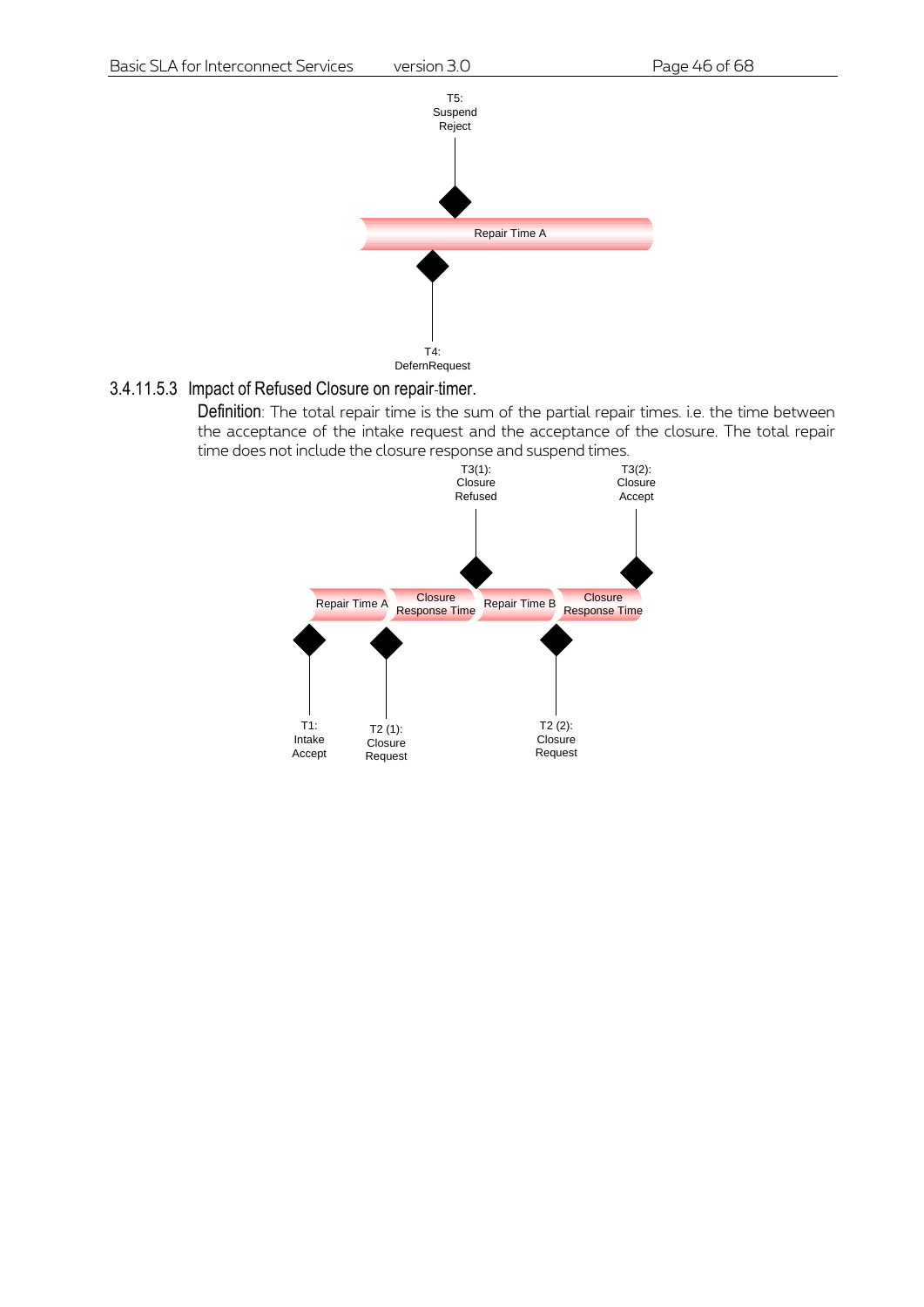

#### *3.4.12 Trouble Escalation Procedure.*

*3.4.12.2 Escalation from Normal to First Escalation level.* 

An escalation procedure is the process of referring the problem to an organizational entity with a higher degree of expertise and authority.

Matrix of the different levels must be provided and updated when a change occurs (e-mail, fax, phone numbers).

If in case of escalation, the level  $L+1$  is not reachable, the problem can be escalated to  $L+2$ .

The trouble escalation procedure, which is described hereafter, has to be used between the Parties when:

- $\checkmark$  it appears that a trouble will not be resolved within the repair time objective
- exceed of response timers
- no agreement about refuse

Matrix of the different levels must be provided (email, fax, and phone numbers)

The escalation communication will occur horizontally between peer levels, i.e. between the escalation points of a same escalation level. When the peer does not respond within the escalation response time the problem can be escalated to L+1.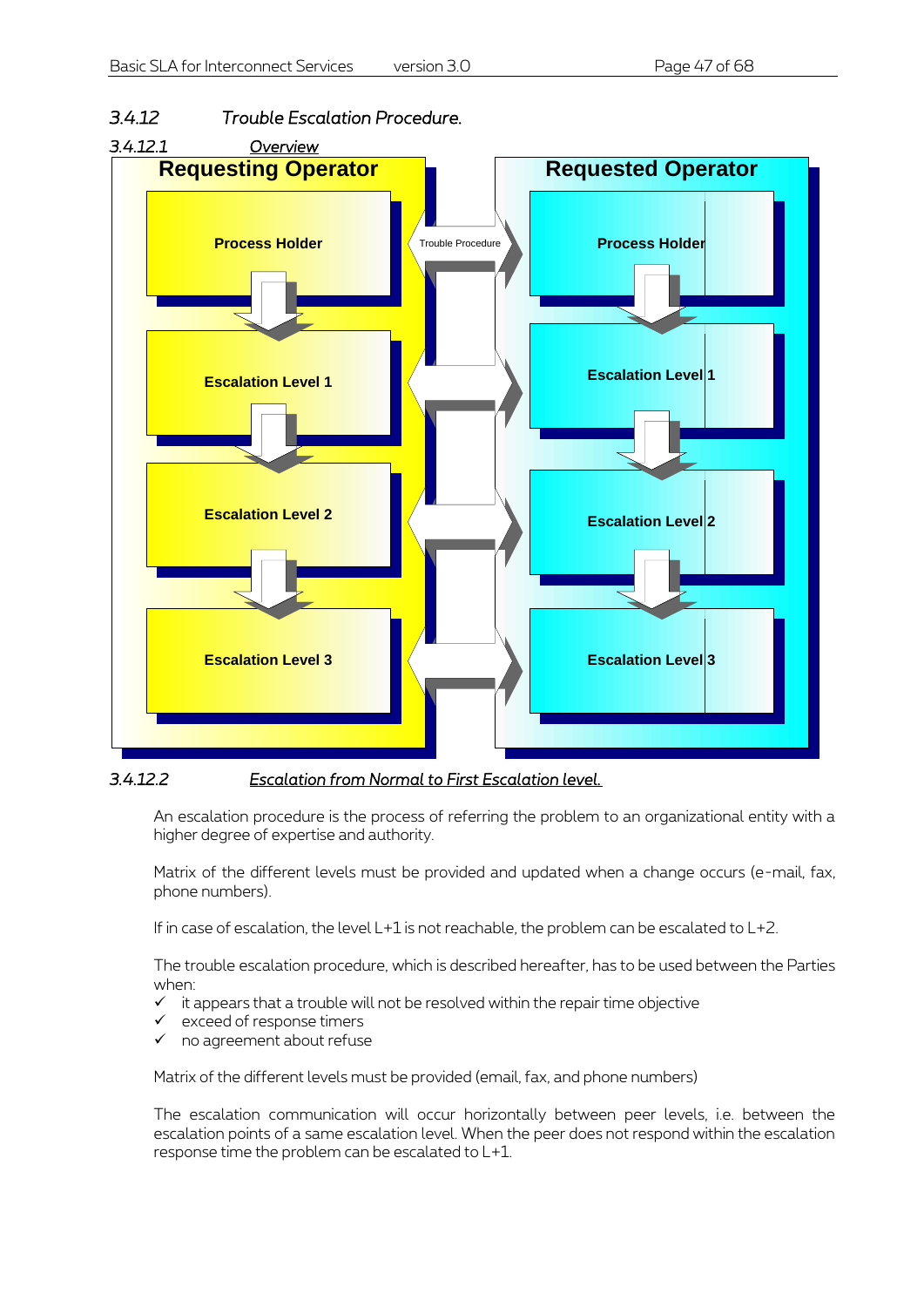All escalation communication will be done by telephone.

As the trouble escalation procedure is part of the trouble resolution process, the involved escalation point of each Operator will keep its own NOC informed about the actions taken up for clearing the reported problem.

The trouble escalation points of each Operator are mentioned in annex A.

The relationship between the severity level of a trouble and the corresponding escalation timings are given hereafter  $(T1 = Trouble Intake Request)$ :

#### *3.4.12.3 Escalation to higher level.*

Escalation to higher level is allowed when

- $\checkmark$  the escalation timer expires
- $\checkmark$  the escalation response timers expire
- $\checkmark$  there is no agreement about the refuse by lower level

#### *3.4.12.4 Escalation timers.*

| Severity Level | First escalation<br>LO $\rightarrow$ L1 | Second escalation<br>$L1 \rightarrow L2$ | Third escalation<br>$L2 \rightarrow L3$ |
|----------------|-----------------------------------------|------------------------------------------|-----------------------------------------|
| Minor          | 20 hours                                | 24 hours                                 | 48 hours                                |
| Major          | 6 hours                                 | 8 hours                                  | 12 hours                                |
| Critical       | 2 hours.                                | 4 hours                                  | 6 hours                                 |
|                |                                         |                                          |                                         |

#### *3.4.12.5 Escalation response time.*

| <b>Severity Level</b> | First escalation<br>$LO \rightarrow L1$ |        | Second escalation<br>$L1 \rightarrow L2$ |        | Third escalation<br>$L2 \rightarrow L3$ |                 |
|-----------------------|-----------------------------------------|--------|------------------------------------------|--------|-----------------------------------------|-----------------|
| Minor                 | Only                                    | during | Only                                     | during | Only                                    | during          |
|                       | Proximus                                |        | Business   Proximus                      |        | Business   Proximus                     | <b>Business</b> |
|                       | hours                                   |        | hours                                    |        | hours                                   |                 |
| Major                 |                                         |        |                                          |        |                                         |                 |
| Critical              |                                         |        |                                          |        |                                         |                 |
|                       |                                         |        |                                          |        |                                         |                 |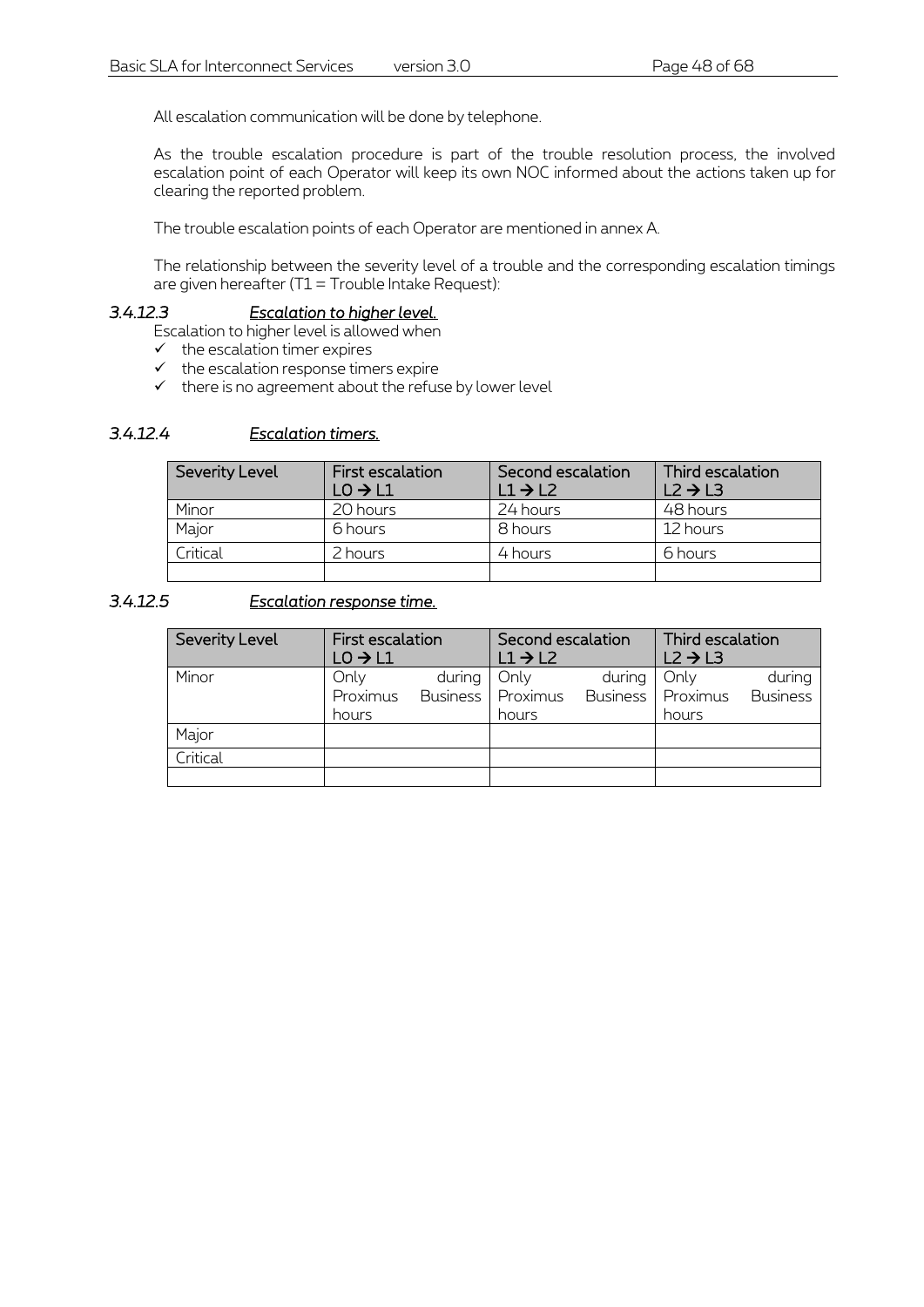# *3.5 CRISIS MANAGEMENT.*

#### *3.5.1 Trouble Distribution*

As soon as an Operator identifies a trouble occurring on its own network, which may have an adverse effect on the network of other Operators, his NOC shall promptly and regularly inform by phone the NOC of the other Operators about the trouble and about the actions taken to clear it.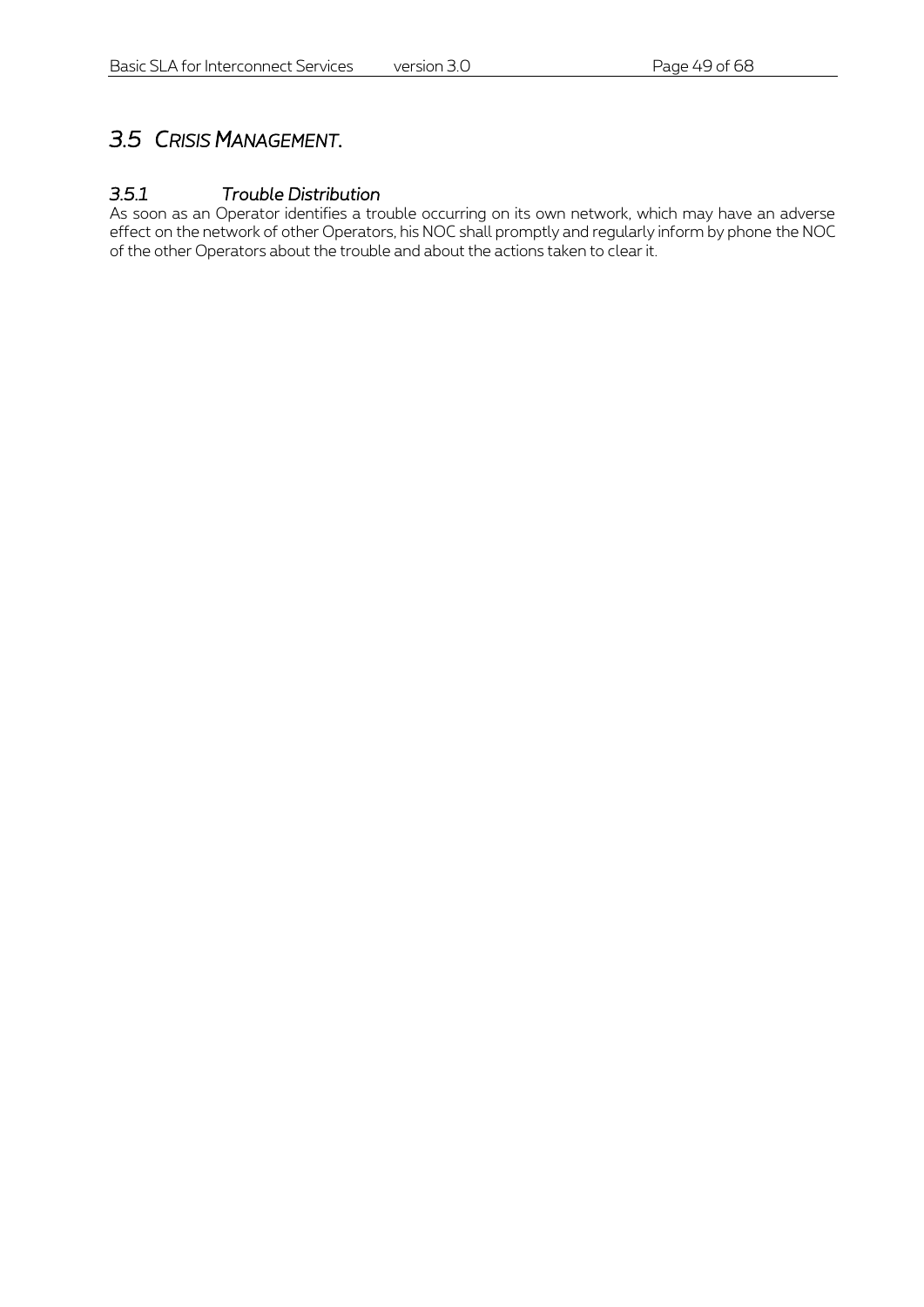### *3.6 QUALITY OF SERVICE FOR RE ACTIVE MAINTENANCE.*

#### *3.6.1 Introduction.*

The repair process is defined in Chapter [3.4.](#page-22-2) It describes the whole process of the trouble management procedure. The SLA parameters defined hereafter measure the performance of the repair management, based on statistical figures.

As a general rule, the Party requesting compensations for ratios that are not respected has to provide the necessary data so that the Party receiving the invoice can validate the requested amount.

#### <span id="page-49-0"></span>*3.6.2 Repair time objectives.*

#### *3.6.2.1 Definitions:*

Target repair time: 80 % of all opened "Intake Requests" must be fixed or solved in the defined timeframe

Committed repair time: 100% of all opened "Intake Requests" must be fixed/solved in the defined timeframe

#### *3.6.2.2 Objectives..*

Depending from the Severity Level has the following Repair Time Objectives been defined:

| Severity Level | <b>Target Repair</b><br>Time | Committed<br><b>Repair Time</b> |
|----------------|------------------------------|---------------------------------|
| Critical       | 4 hours                      | 6 hours                         |
| Major          | 8 hours                      | 12 hours                        |
| Minor          | 1 Working Day                | 2 Working Day                   |
| Check          | 5 Working                    | 10 Working Days                 |
|                | Javs                         |                                 |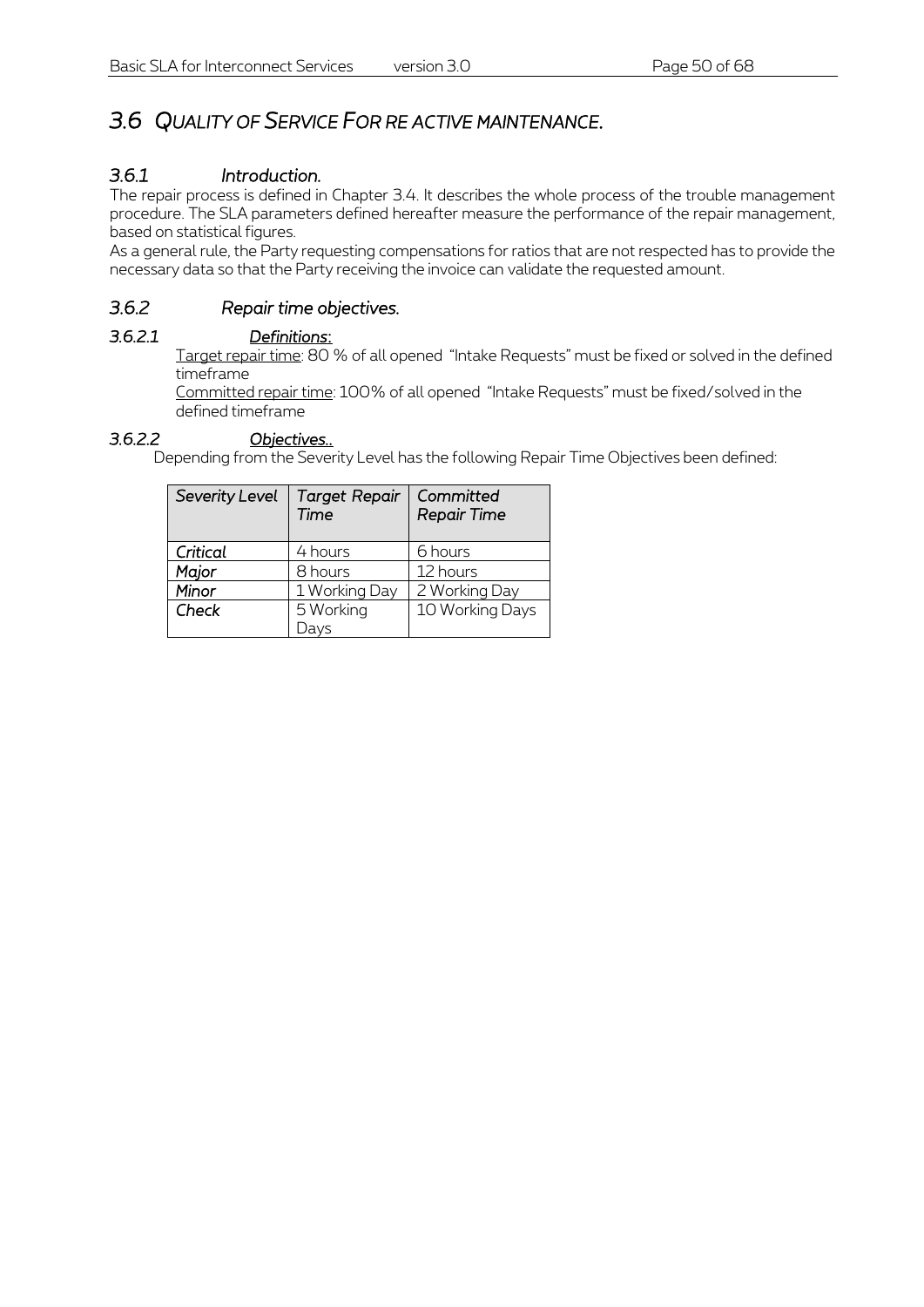#### *3.6.3 Solving Ratio Performance: Calculation.*

#### *3.6.3.1 General rules.*

QoS calculations are done over a three-month period and are based on the Trouble Tickets, received by one Party from the other Party.

The calculations are performed per severity class at the end of every quarter. They relate to all the Trouble Tickets, which have been closed during that quarter.

#### *3.6.3.2 Total Number of Trouble Tickets.*

The Total Number of Trouble Tickets is defined as the count of reported "Intake Requests" between both Parties. This count is presented in a quarterly reporting.

#### *Severity Severity TotalNumberOfTroubleTickets TotalNumberOfTroubleTickets*

Remark: even the "wrongly sent" TT should be handled and will be taken into account as handled in time.

#### *3.6.3.3 Number of Trouble Tickets Solved in Target Time*

The Number of Trouble Tickets Solved in Time is the Total Number of Trouble Tickets which have been solved or fixed within their respective Target repair time.

 $NumberOfTroubleTicketsSolvedInT$  arg etTime =

*Severity Severity*  $\sum$  *NumberOfTroubleTicketsSolvedInT* arget

#### *3.6.3.4 Number of Trouble Tickets Solved in Committed Time*

The Number of Trouble Tickets Solved in Time is the Total Number of Trouble Tickets which have been solved or fixed within their respective Committed repair time.

*NumberOfTroubleTicketsSolvedInCommittedTime*

*Severity Severity NumberOfTroubleTicketsSolvedInCommittedTime*

#### *3.6.3.5 Solving Ratio in Target Time (SRTT)*

%  $SRTT = \frac{NumberOfTroubleTicketsSolvedInT \text{ arg } e tTime}{T} * 100\%$ *TotalNumberOfTroubleTickets*  $SRTT = \frac{NumberOfTroubleTicketsSolvedInT \text{ arg } e tTime}{T} * 100\%$ 

\*100% arg % *Severity Severity Severity TotalNumberOfTroubleTickets*  $NumberOfTroubleTicatesSolvedInT arg etTime$  $SRTT_{Severity} = \frac{SRTT_{Severity}}{T}$ 

3.6.3.6 Solving Ratio in Committee Time(SROT)

\n% SROT = 
$$
\frac{NumberOfTroubleTicketsSolvedInCommittedTime}{TotalNumberOfTroubleTickets*$SolvedInCommittedTime}_{S\text{every}} * 100\%
$$

\n
$$
% SRCT_{S\text{every}} = \frac{NumberOfTroubleTicketsSolvedInCommittedTime}_{S\text{every}} * 100\%
$$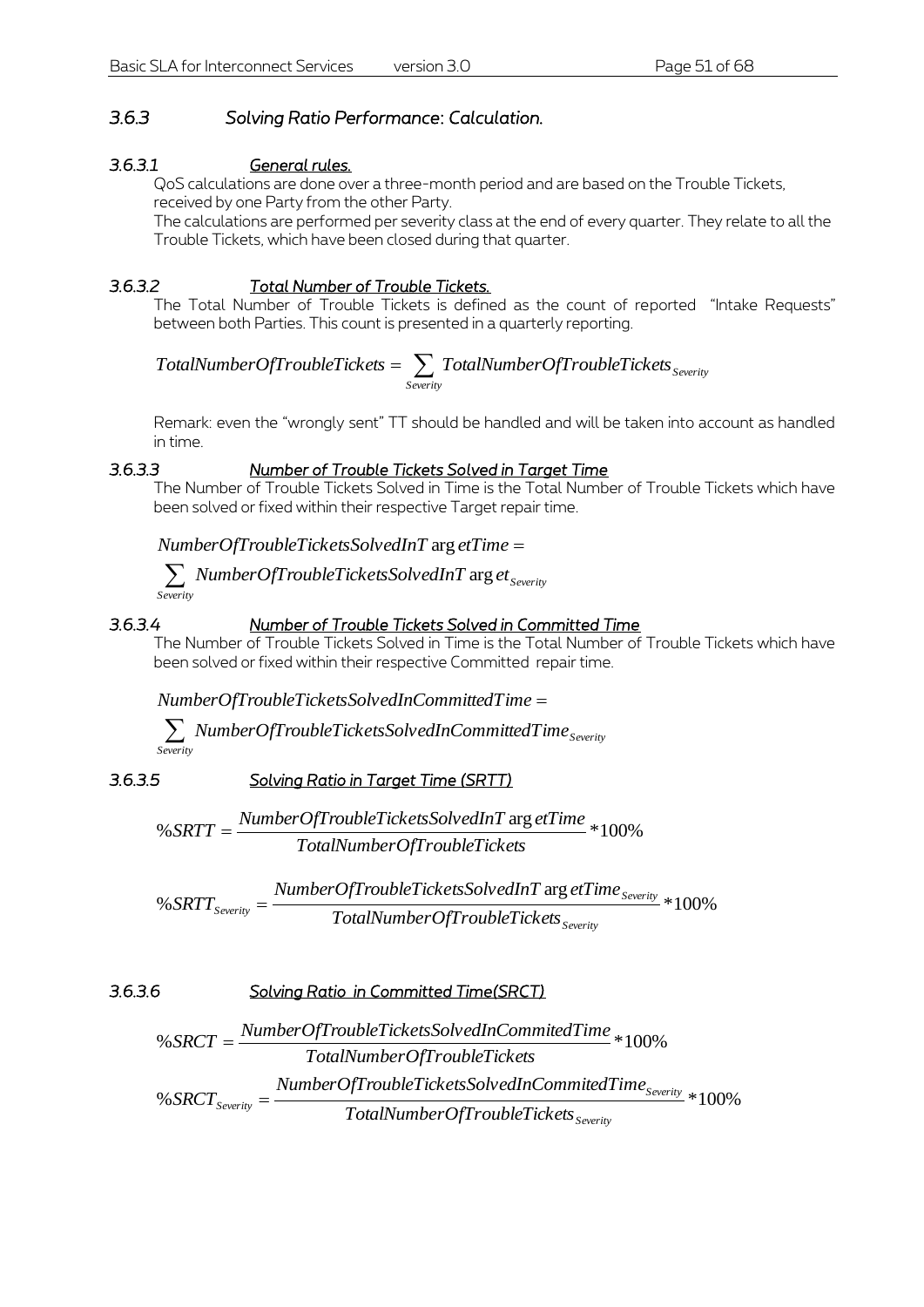#### *3.6.4 Compensations related to SRTT degradation*

The present version of the SLA does not include compensation schemes to be applied among the Parties. During the first year of operation of the present SLA all Parties commit to exchange scorecards on a bilateral basis related to the repair times with respect to the trouble tickets opened at the Parties' respective NOC's. Appropriate and consistent compensation schemes, based upon these scorecards, will be discussed when preparing the next version of the SLA.

### *3.6.5 Mean Time To Repair (MTTR).*

The Mean Time To Repair reflects the average time needed for the fixing or the solving of reported failures, expressed in hours. The calculation is performed at the end of every quarter. It includes all the Trouble Tickets which have been closed during that quarter.

> *Severity Severity Severity TotalNumberofTroubleTickets*  $MTTR$ <sub>Severity</sub> =  $\frac{\sum \text{Re pairTime}}{\sum \sum \text{Re pairTime}}$ Re

#### *3.6.6 MTTR performance indicator.*

The MTTR performance indicator PI<sub>Severity</sub> is defined as follows:

$$
PI_{S\text{everity}} = \frac{MTTR_{S\text{everity}}}{Committed \text{ Re pairTime}_{S\text{everity}}} * 100\%
$$

#### *3.6.7 Compensations related to MTTR degradation.*

The present version of the SLA does not include compensation schemes to be applied among Parties. During the first year of operation of the present SLA all Parties commit to exchange scorecards on a bilateral basis related to the repair times with respect to the trouble tickets opened at the Parties' respective NOC's. Appropriate and consistent compensation schemes, based upon these scorecards, will be discussed when preparing the next version of the SLA.

#### *3.6.8 Scorecard*

The scorecard exchanged between the Parties on a bilateral basis at the end of each quarter will include the following information:

- Total number of closed trouble tickets which were opened at the Party's NOC by the other Party, during the quarter concerned:
	- Number of wrongly sent TT's
	- Number of TT's distributed according to severity level:
		- check:
		- minor:
		- major:
		- critical:
	- Average repair time, per severity level (defer time is deducted from repair time)
		- check: expressed in Working Days
		- minor: expressed in Working Days
		- major: expressed in hours
		- critical: expressed in hours
	- Performance indicator (ratio average repair time versus committed repair time) in %
		- check:
		- minor:
		- major: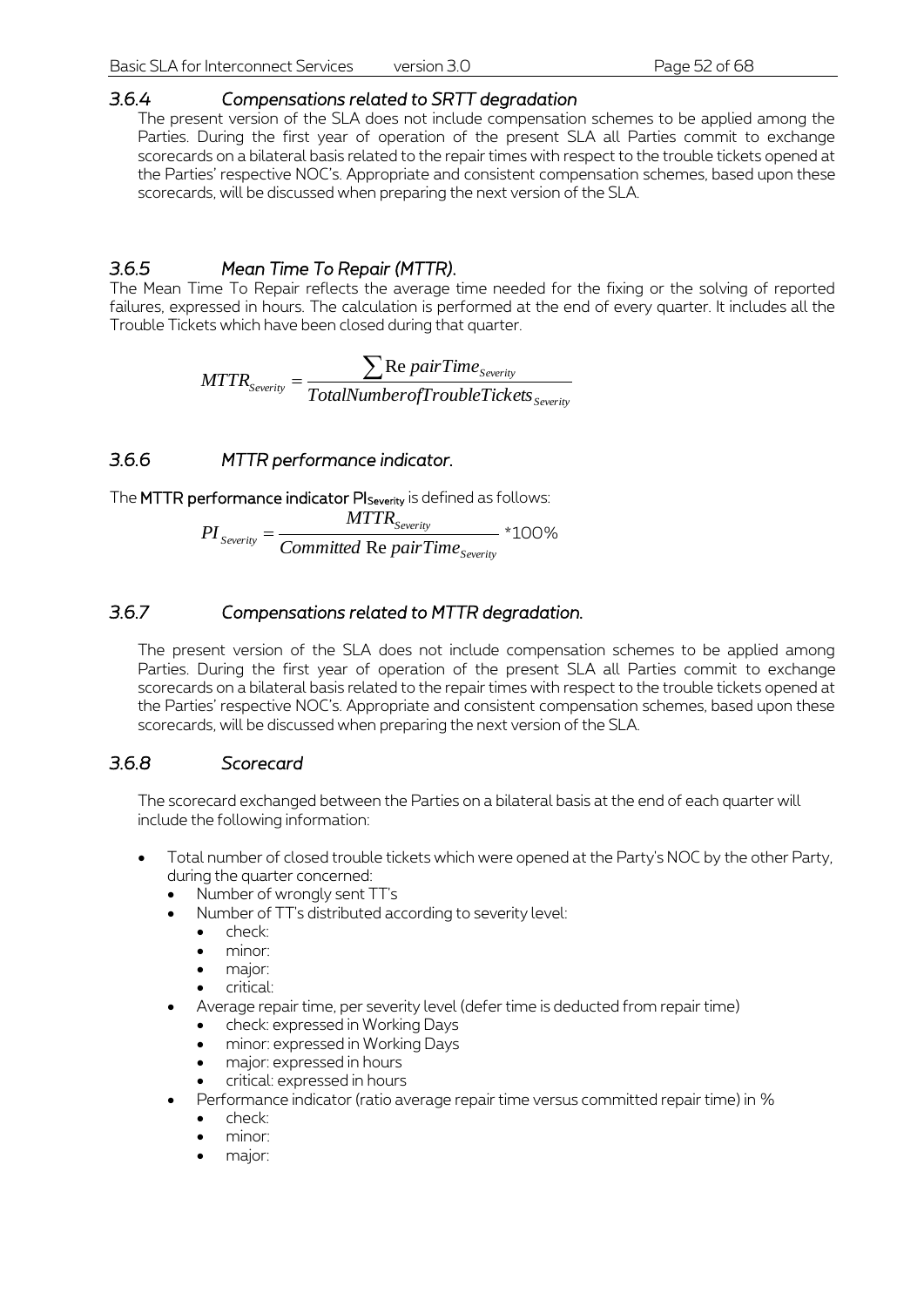• critical: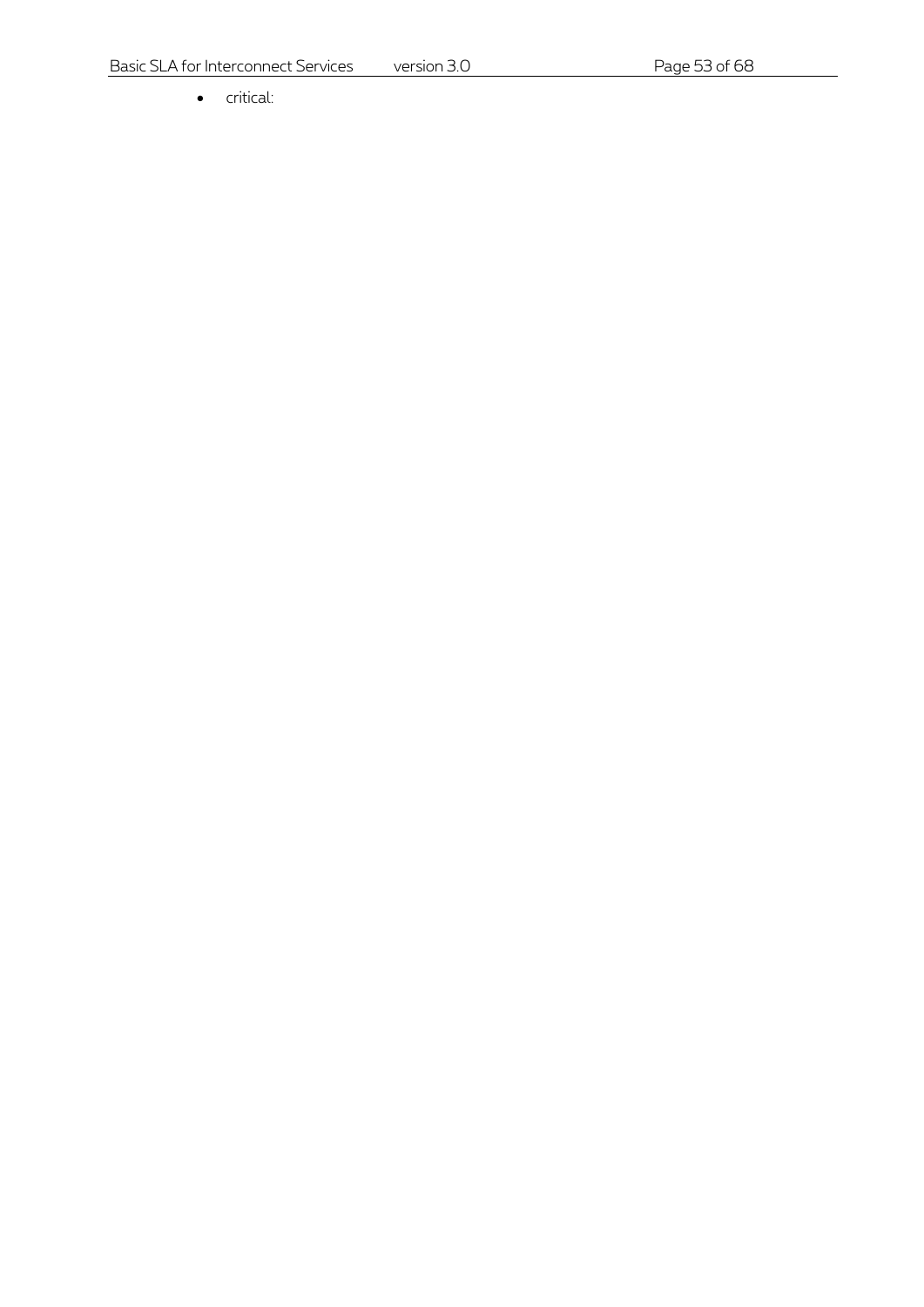

# **PART 4 APPENDIXES**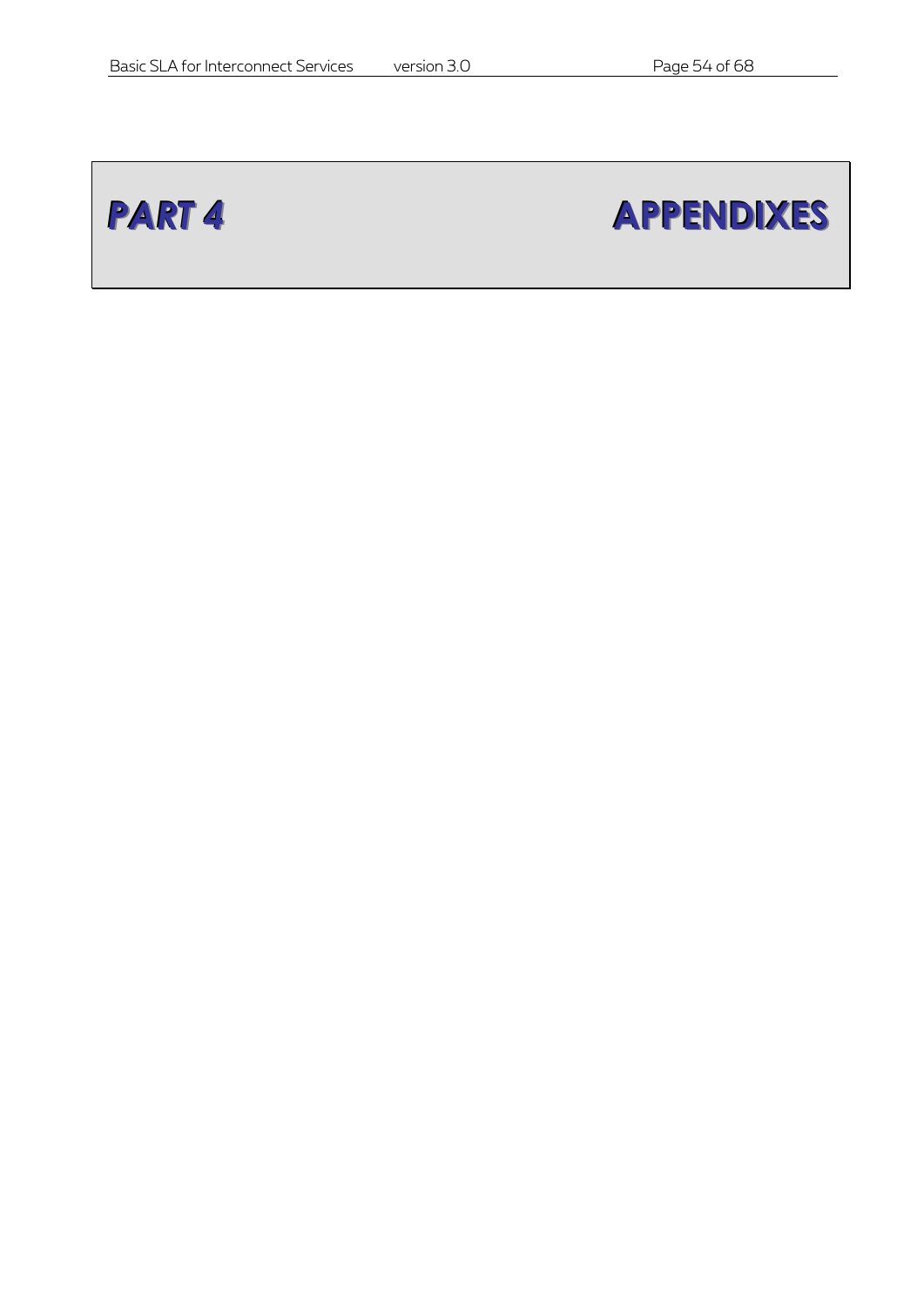# *4.1 APPENDIX 0: GLOSSARY AND ABBREVIATIONS.*

#### *4.1.1 Glossary*

For the sake of clarity, this Glossary explains all the terms used in this document. In case the concepts that are defined elsewhere (Acts, documents approved by the BIPT) undergo changes, those changes will be taken into consideration within this Glossary. The capitalised terms in the present document have the meaning as defined below:

| <b>Base Unit</b>                                   | Switching node that performs the call handling function for its<br>own subscriber interfaces and for the subscriber interfaces of<br>its Remote Units                                                    |  |
|----------------------------------------------------|----------------------------------------------------------------------------------------------------------------------------------------------------------------------------------------------------------|--|
| Bringing into Service (BIS)<br><b>Field Survey</b> | Bringing into service date for Proximus.<br>Survey of private (and public) domain around the POI to<br>determine the ways of cable and connection points outside the<br>building(s).                     |  |
| Trouble<br>Correctly<br>sent<br>Ticket             | Trouble Ticket describing a trouble whose cause is to be<br>located in the Network of the Party receiving the Trouble<br>Ticket                                                                          |  |
| Large group of customers                           | Customers related to more then one number range bloc, or<br>more then 10000 customers.                                                                                                                   |  |
| Loop                                               | HW or SW implementation of a loop-back functionality on a<br>certain OSI-layer that sends back transmitted data to sender.                                                                               |  |
| Party                                              | Depending on the context, Proximus and/or the OLO entering<br>into an Interconnection Agreement to which the present SLA is<br>annexed.                                                                  |  |
| Ready for Proximus (RFB)                           | Date, on which all work, as agreed upon during the field and<br>site survey, should be terminated by the OLO.                                                                                            |  |
| Ready for OLO (RFO)                                | Date, on which all work, as agreed upon during the field and<br>site survey, with exception of splicing the fiber of the OLO en<br>the fiber of Proximus together, should be terminated by<br>Proximus.  |  |
| Ready for Service (RFS)                            | Date on which the activation of the circuit is foreseen (Ready<br>For Service).                                                                                                                          |  |
| Remote Unit                                        | Switching node with subscriber interfaces that has no<br>autonomous call handling function                                                                                                               |  |
| Site Survey                                        | Survey of the telecom room to determine the infrastructure<br>works (cable trays, powering, equipment racks, ) that need to<br>be performed before installation and bringing into service is<br>possible |  |
| <b>Working Day</b>                                 | Each day except Saturday, Sunday and the national legal<br>holidays in Belgium                                                                                                                           |  |
| Wrongly<br>Trouble<br>sent<br>Ticket               | Trouble Ticket describing a trouble whose cause is located in<br>the Network of the Party sending the Trouble Ticket                                                                                     |  |

#### *4.1.2 Abbreviations*

| AGF        |                                                                                                                                                                                                                                                                                                                                                                                                                                                                             | Access Gateway Exchange         |
|------------|-----------------------------------------------------------------------------------------------------------------------------------------------------------------------------------------------------------------------------------------------------------------------------------------------------------------------------------------------------------------------------------------------------------------------------------------------------------------------------|---------------------------------|
|            | $\bullet$ $A-AGF$                                                                                                                                                                                                                                                                                                                                                                                                                                                           | • Area Access Gateway Exchange  |
|            | $\bullet$ $\overline{\phantom{a}}$ $\overline{\phantom{a}}$ $\overline{\phantom{a}}$ $\overline{\phantom{a}}$ $\overline{\phantom{a}}$ $\overline{\phantom{a}}$ $\overline{\phantom{a}}$ $\overline{\phantom{a}}$ $\overline{\phantom{a}}$ $\overline{\phantom{a}}$ $\overline{\phantom{a}}$ $\overline{\phantom{a}}$ $\overline{\phantom{a}}$ $\overline{\phantom{a}}$ $\overline{\phantom{a}}$ $\overline{\phantom{a}}$ $\overline{\phantom{a}}$ $\overline{\phantom{a}}$ | • Local Access Gateway Exchange |
| <b>BIS</b> |                                                                                                                                                                                                                                                                                                                                                                                                                                                                             | <b>Bringing into Service</b>    |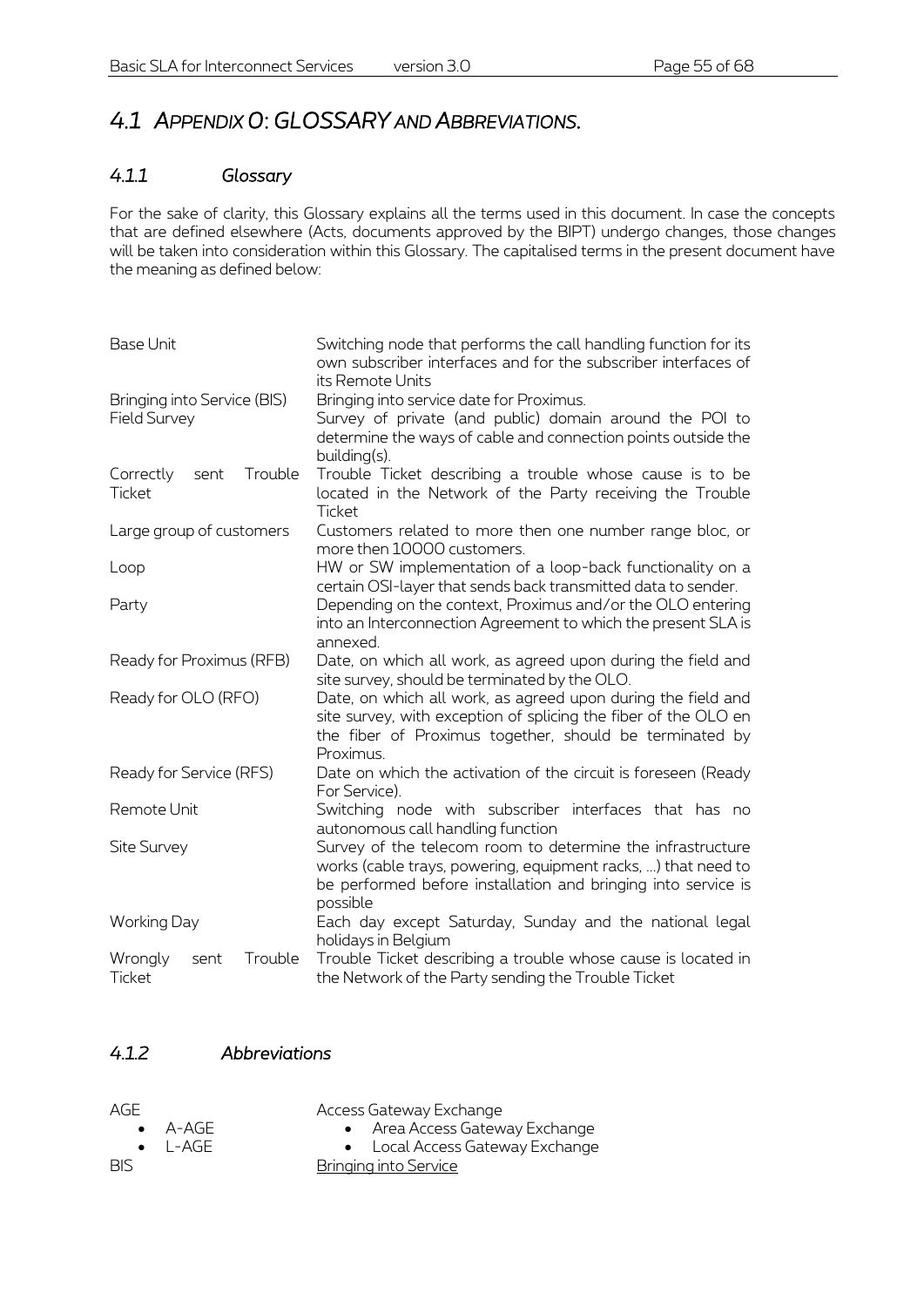| <b>BIPT</b> | Belgian Institute for postal services and telecommunications |
|-------------|--------------------------------------------------------------|
| <b>BRIO</b> | Proximus Reference Interconnect Offer                        |
| <b>CSC</b>  | Carrier select code                                          |
| <b>GTF</b>  | Global Trouble Form                                          |
| <b>HTR</b>  | Hard to Reach                                                |
| ICG         | Interconnection Coordination Group                           |
| <b>IGE</b>  | International Gateway Exchange                               |
| IN          | Intelligent Network                                          |
| <b>MFC</b>  | Multiple Frequency Code                                      |
| <b>MSC</b>  | Mobile Switching Centre                                      |
| <b>NOC</b>  | <b>Network Operation Centre</b>                              |
| <b>OLO</b>  | Other Licensed Operator                                      |
| P&O         | Planning and operation document                              |
| POI         | Point of Interconnect                                        |
| <b>RFB</b>  | Ready for Proximus:                                          |
| <b>RFO</b>  | Ready for OLO:                                               |
| <b>RFS</b>  | <u>Ready for Service:</u>                                    |
| <b>SPOC</b> | Single Point of Contact                                      |
| <b>STP</b>  | Signal Transfer Point                                        |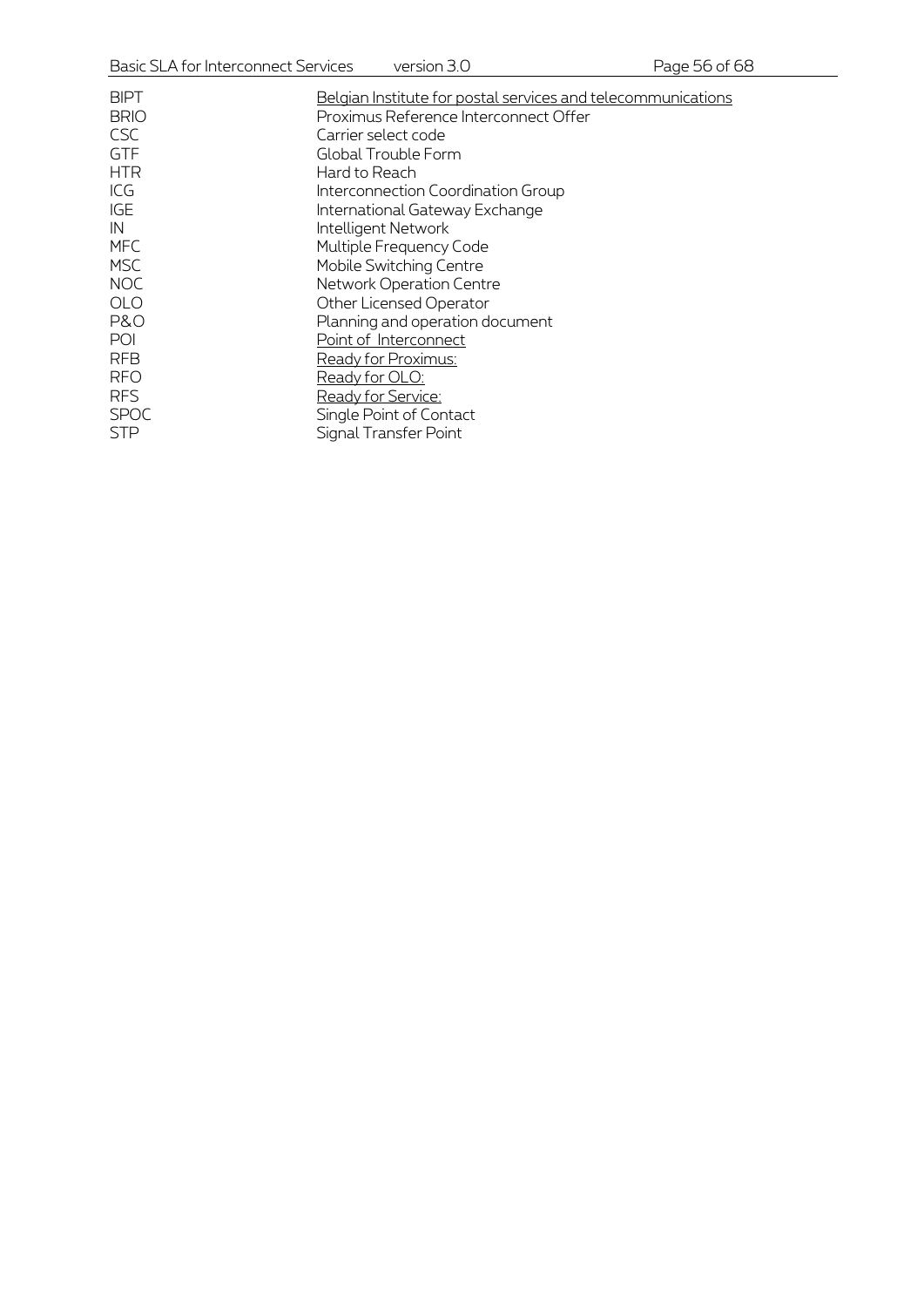# *4.2 APPENDIX 1: OVERALL FLOW FOR PROVISIONING OF IC-LINKS.*

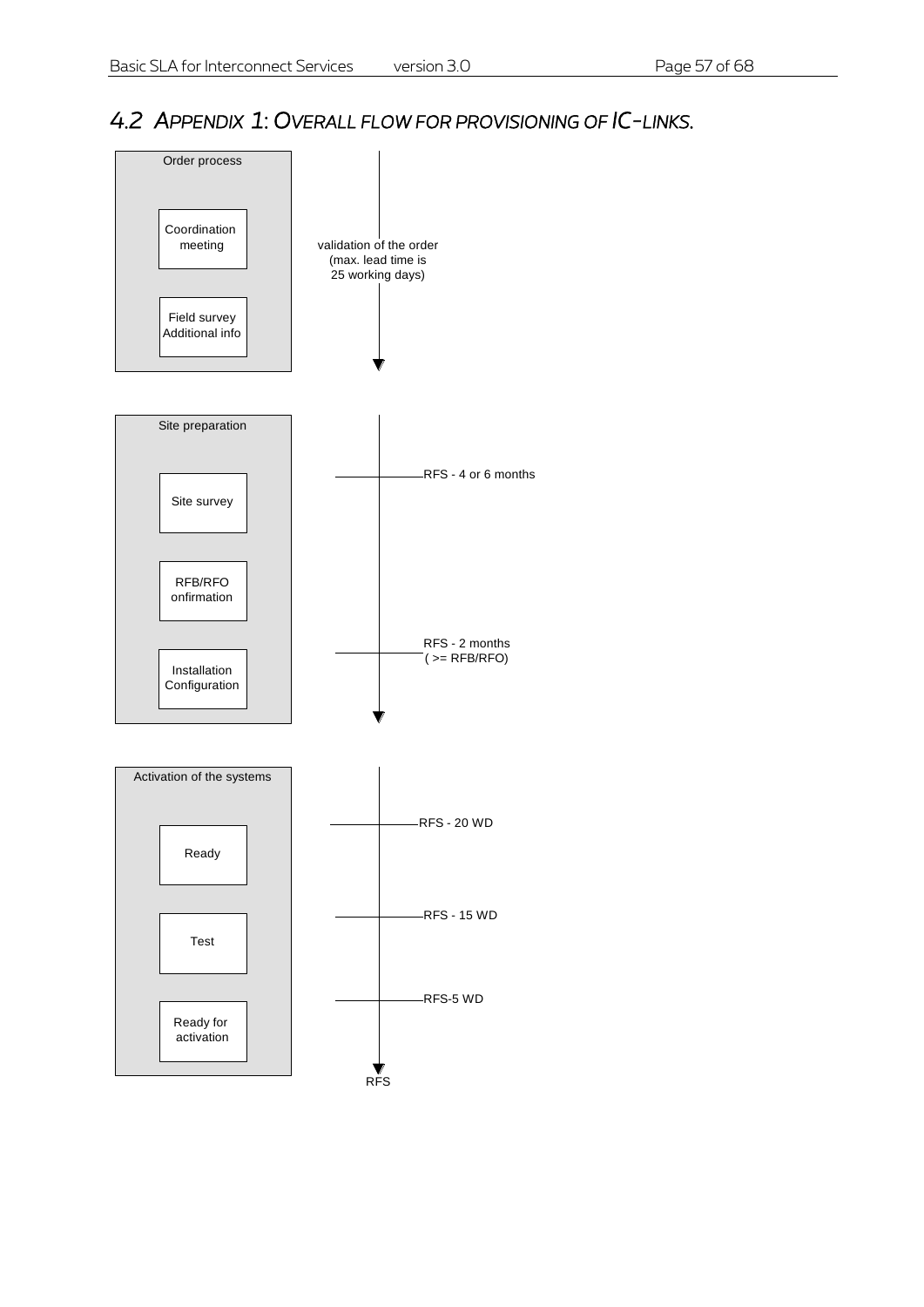

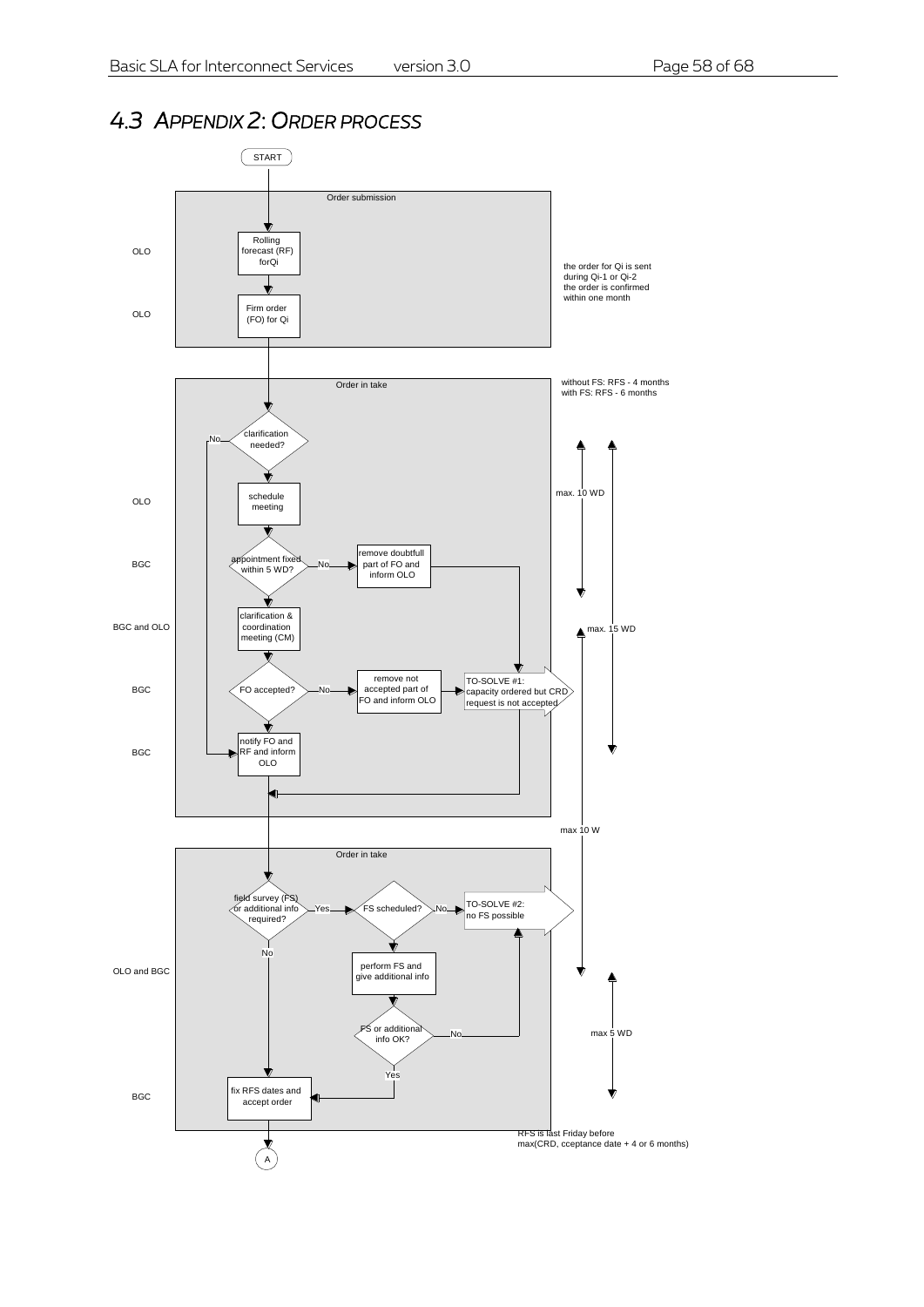# *4.4 APPENDIX 2: SITE PREPARATION*

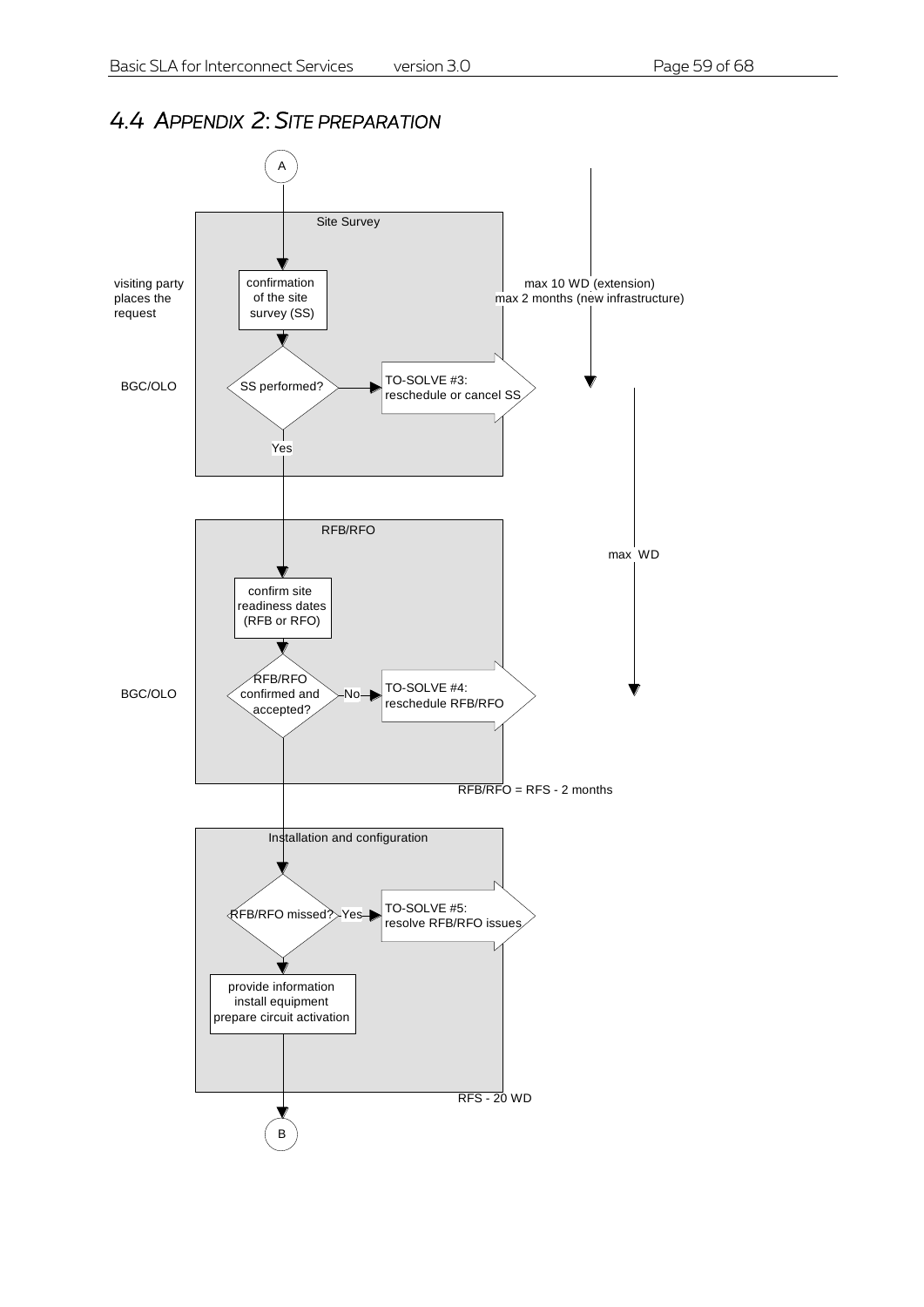# *4.5 APPENDIX 4: INSTALLATION OF THE IC-LINK*

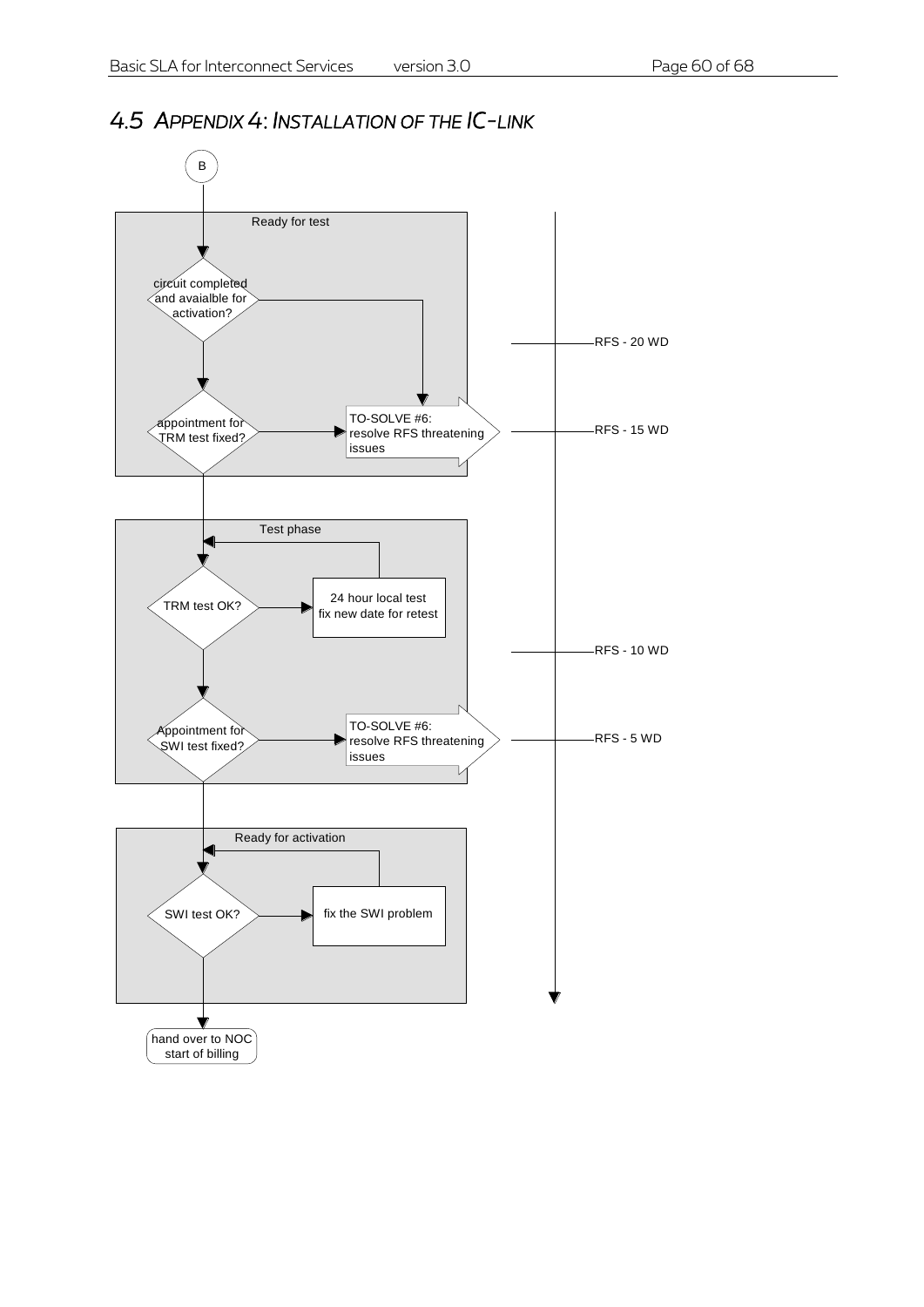# *4.6 APPENDIX 5: FLOW FOR PROVISIONING OF SERVICE PLANS*

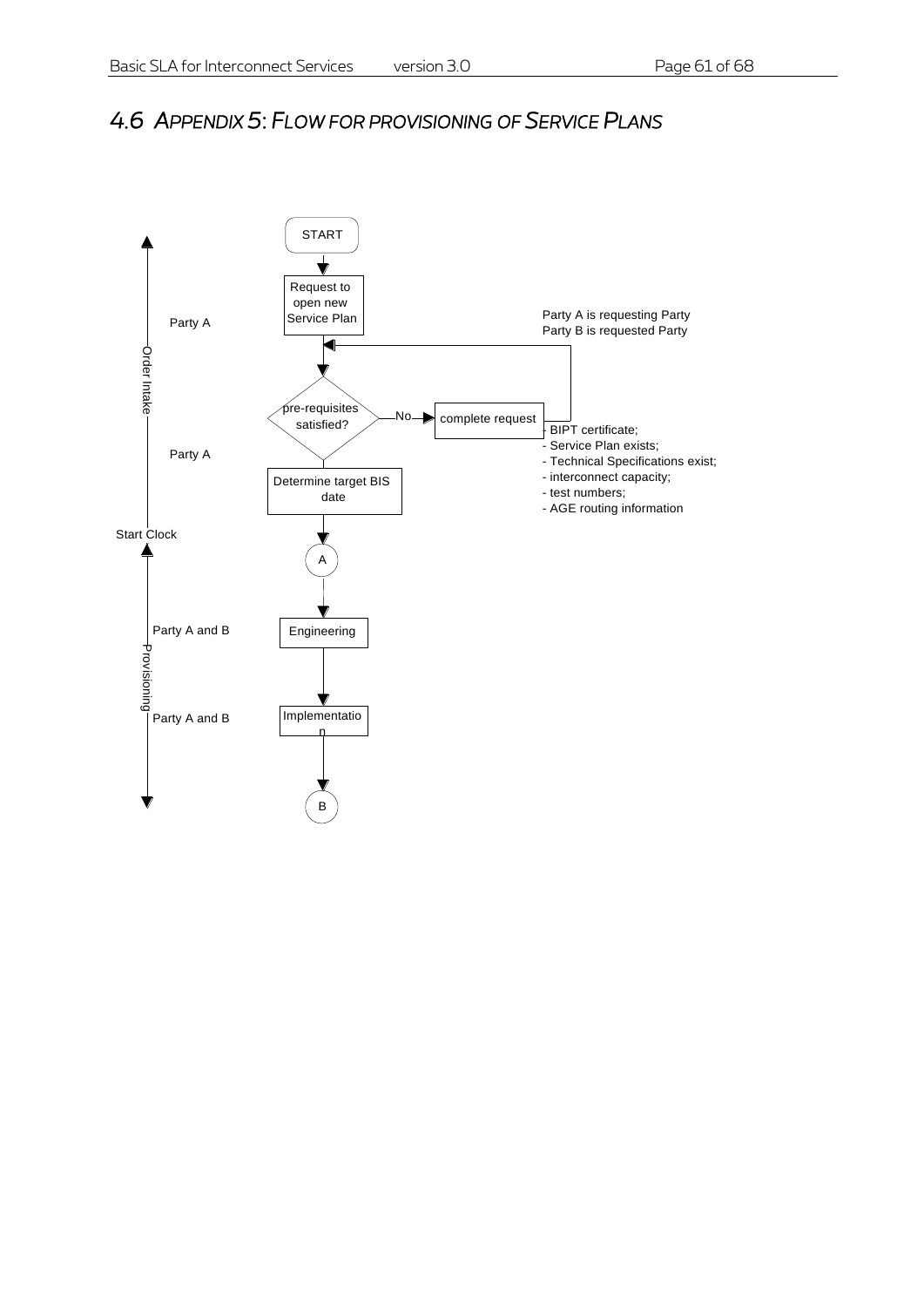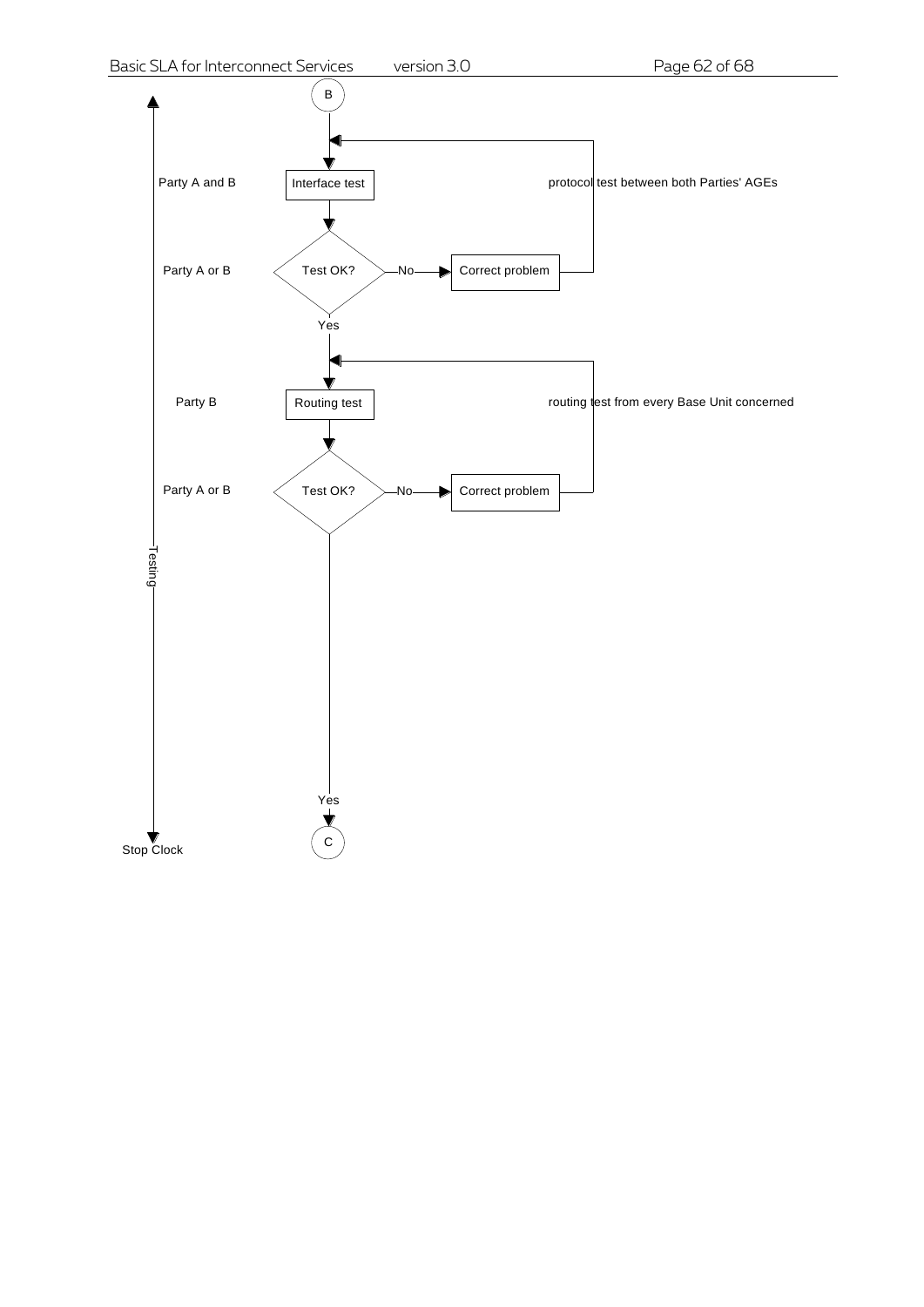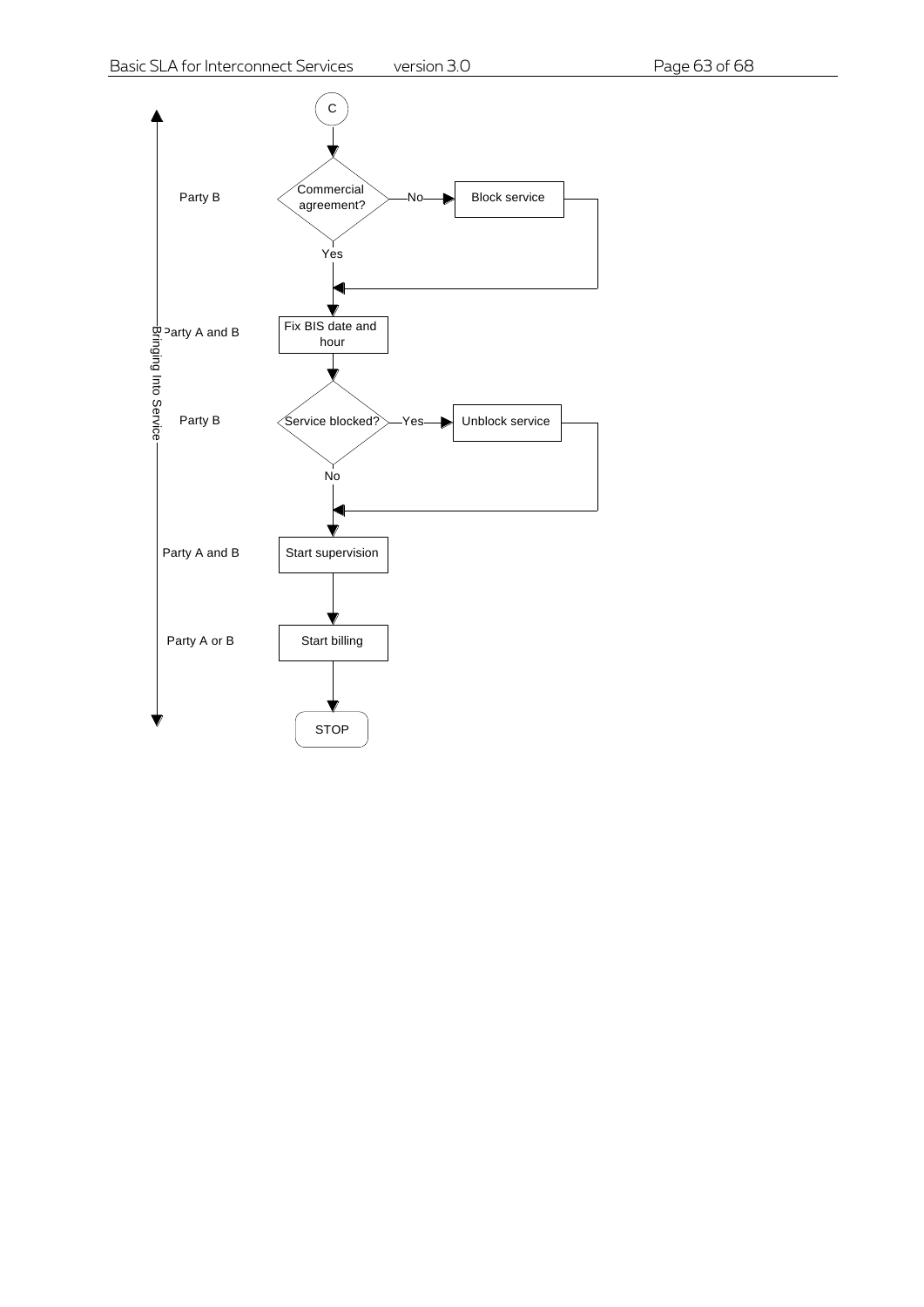# *4.7 APPENDIX 6: ADVISED BASIC CHECKS*

#### *4.7.1 Advised Basic checks in case of traffic problems .*

#### *4.7.1.1 Where possible, a protocol tracing must be included;*

- This protocol tracing must refer to the problem;
- $\triangleright$  This protocol tracing must not only contain hexadecimal information, but also contain a translated result whereby at least the names of the messages must be presented when a signaling flow is transmitted.
- $\triangleright$  This protocol tracing must exactly reflect, up to the bit level, the messages as they are exchanged (no editing)
- $\triangleright$  In case of transmission of more detail for a particular message, the information elements must be decoded by name; decoding of the I.E. contents is desirable for the optimal handling of the complaint;
- $\triangleright$  Proprietary decoding must be avoided as much as possible;

#### *4.7.1.2 For SS7-related tracings, the mandatory fields to include in a tracing are*

- > Message type
- > OPC/DPC information
- $\triangleright$  Timing information
- $\triangleright$  A-number, B-number (or a range of numbers)
- $\triangleright$  Cause value & location

# *4.7.1.3 When a protocol tracing is included, following elements must be mentioned as*

*well:* 

Call scenario

 $\triangleright$  Place where the tracings have been taken

Info in case of use of (proprietary) abbreviations or denominations

#### *4.7.2 Advised Basic checks in case of transmission problems.*

#### *4.7.2.1 On organizational level:*

- $\triangleright$  Check if any planned works are going on
- $\triangleright$  Check if the circuit-in-alarm has already been given in service

#### *4.7.2.2 On transmission level:*

- Check the status of the optical transmitter / receiver
- $\triangleright$  Check which alarms are present (on E1 level and higher):
	- $\checkmark$  AIS
	- $\checkmark$  RFA
	- $\times$  LOS
- $\triangleright$  Check if the problem is linked to one alarm, or if several alarms can be correlated
- $\triangleright$  Check if the problem can be isolated via local loop-back
- $\triangleright$  Check if the problem has a constant or an intermediate presence: An intermediate alarm can indicate a bad connection, a timing trouble or a degrading card
- $\triangleright$  Check, via performance monitoring of the affected circuit(s), what the alarm events are and where they might be located

#### *4.7.2.3 On switch level:*

- $\triangleright$  Check the status of the carrier
- $\triangleright$  Check the datafill of the interconnection circuit
- $\triangleright$  Check if the affected circuit is still in service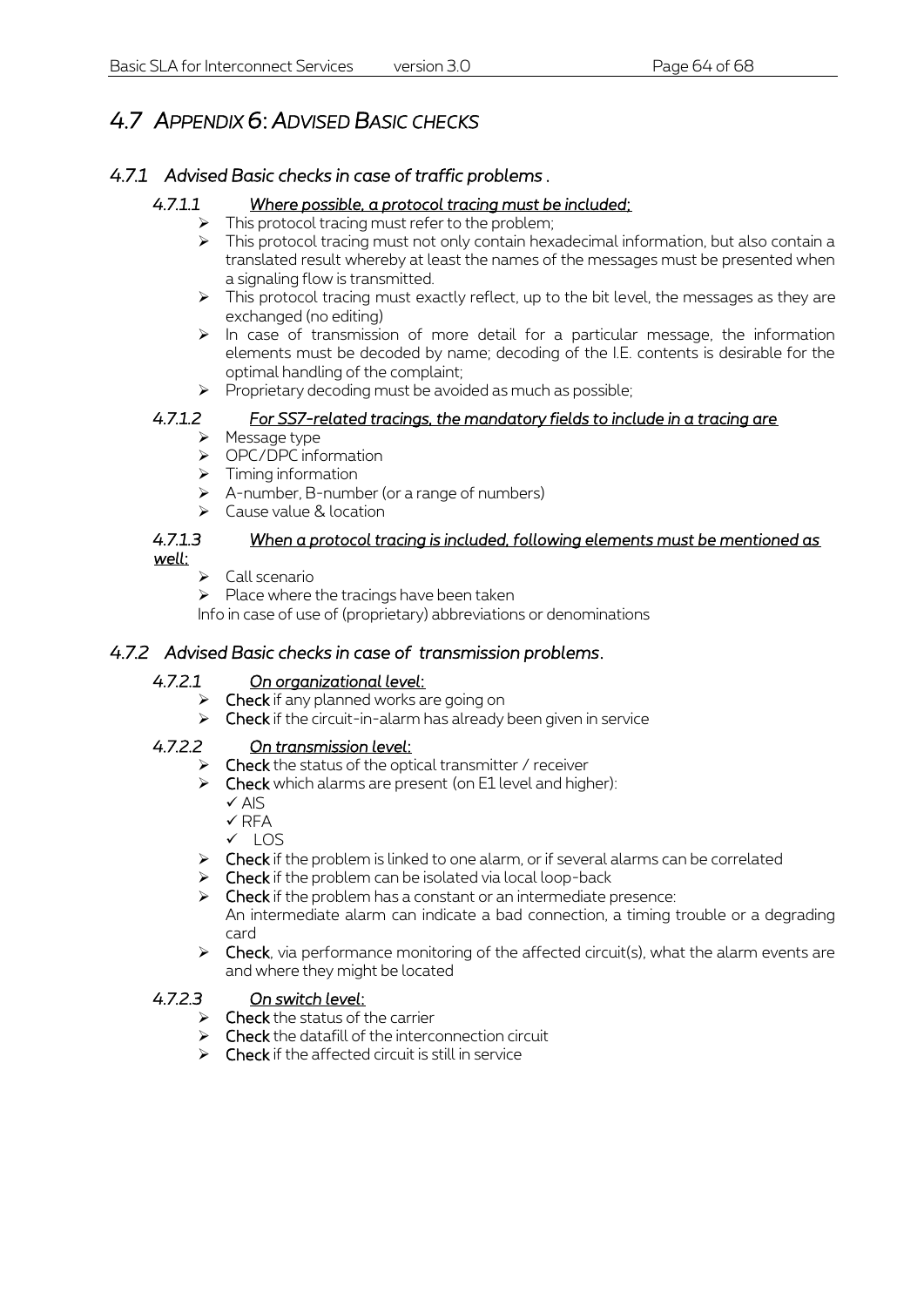#### *4.7.3 Advised Basic Checks in case of Carrier Selection problems .*

#### *4.7.3.1 Does the problem occur before the complete introduction of the dialed nb by the customer, or after this introduction?*

 $\triangleright$  In case of problems during number introduction: problem probably linked to Proximus or to PABX if manual dialing of CS-code from an internal set (PABX is using a 'numbering plan' and does not allow strings starting with 1 to be longer than … digits)

#### *4.7.3.2 Does the problem, in case of complete number introduction, occur immediately or not ?*

- $\triangleright$  In case of immediate occurrence: Proximus might be the reason if very short (less than 0.5 to 1 sec)
- $\triangleright$  In case of delayed occurrence: lower probability of problem on Proximus side

#### *4.7.3.3 Which destinations are affected?*

- $\triangleright$  Check if the nature of the destinations is compatible with the use of the CSC-code, for Proximus as well as for your own network
- $\triangleright$  Check if this problem has a general nature, or is to be linked to just one number (which might be out-of-service)
- $\triangleright$  In view of NP:
	- $\checkmark$  Check the identity of the recipient operator
	- $\checkmark$  Check the identity of the transit network

#### *4.7.3.4 What are the tones or messages heard by the customer?*

- $\triangleright$  Check if the message heard is typical for your own network or not, in case of national destinations
- Attention for PABX customers: especially for ISDN PABXes, the messages (display prompts) or tones might be generated by the PABX, basing upon the network coding, and not by the public network

#### *4.7.3.5 What is the frequency of the problem?*

 $\triangleright$  Take a relevant number of samples (at least 5 attempts)

#### *4.7.3.6 Does the problem occur for every CLI of the customer site?*

- Check also if these CLI belong to the same block of 10.000 numbers
- $\triangleright$  If not, check if CLI is introduced in switch

#### *4.7.3.7 Has the customer already taken contact with other parties (PABX, other operator) and what is their result analysis?*

#### *4.7.3.8 Is incoming traffic affected, and if so, what is the impact ?*

#### *4.7.3.9 Check if the customer has activated or subscribed supplementary features: call forwarding, call barring*

#### *4.7.3.10 On NOC-site (OLO):*

- $\triangleright$  Simulate destination via
	- $\checkmark$  Proximus directly
	- $\checkmark$  Proximus + own CSC
	- OLO directly
- $\triangleright$  Compare results. These can be part of the problem description sent to BINOC.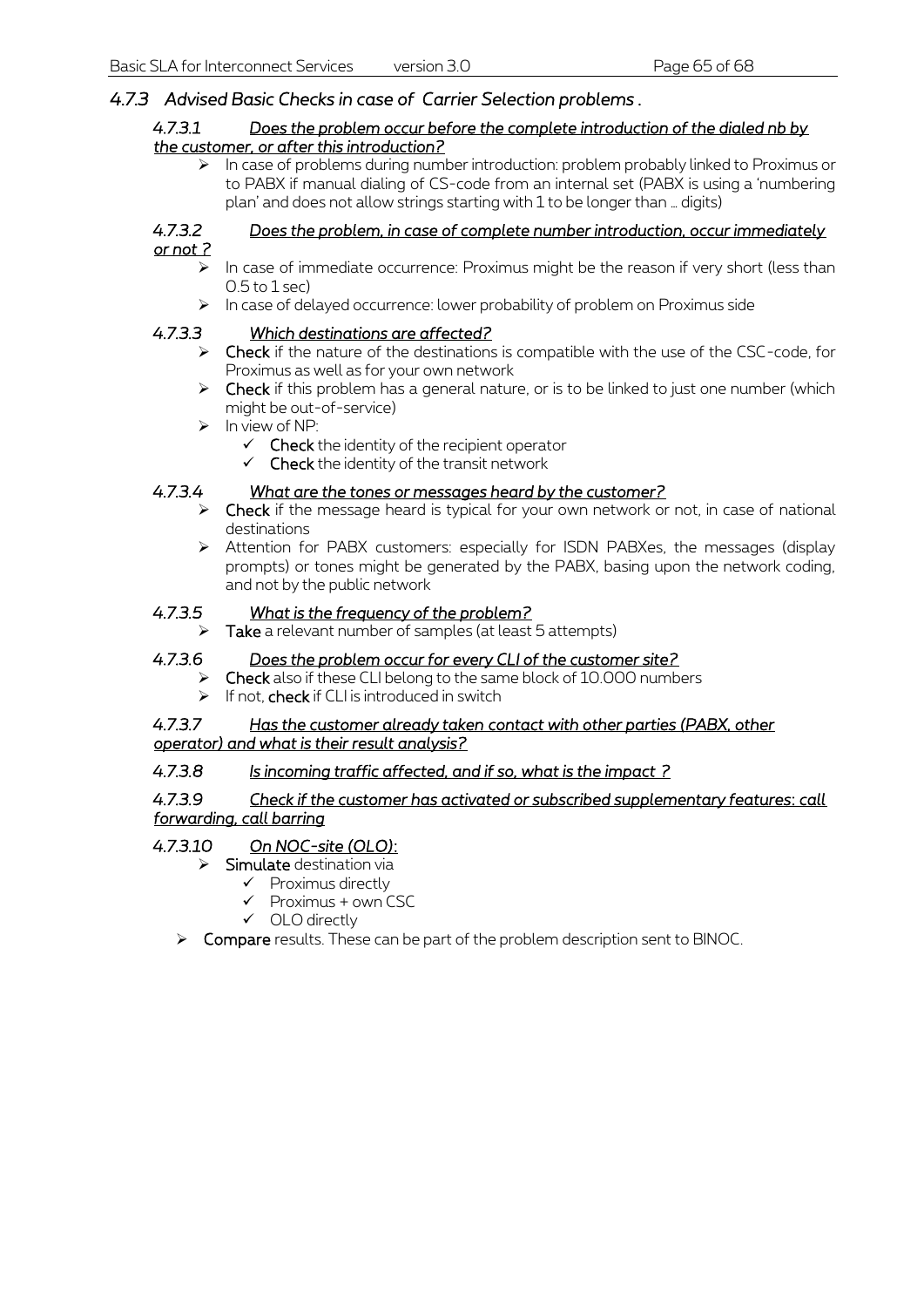# *4.8 APPENDIX 7: TEST NUMBERS.*

#### *4.8.1 Proximus robot*

Proximus has test numbers available which, upon connection, generate a MFC-tone equivalent to the A1-signal (R2-signalling), 1020+1140 Hz. In case of bulk call testing between Proximus and OLO whereby automatic detection equipment on the Proximus side is used, it is necessary to provide this tone on seizure.

#### *4.8.2 The ideal scenario for calls to a test number is:*

- $\checkmark$  ringing phase
- $\checkmark$  connection phase (ANM)
- $\checkmark$  disconnection by originating party

| CALLING    |               | CALLED     |                                  |
|------------|---------------|------------|----------------------------------|
| <b>IAM</b> | $\rightarrow$ |            |                                  |
|            | $\leftarrow$  | <b>ACM</b> |                                  |
|            | $\leftarrow$  | CPG        | (optional, to indicate Alerting) |
|            | $\leftarrow$  | <b>ANM</b> |                                  |
| <b>REL</b> | $\rightarrow$ |            |                                  |
|            | $\leftarrow$  | <b>RLC</b> |                                  |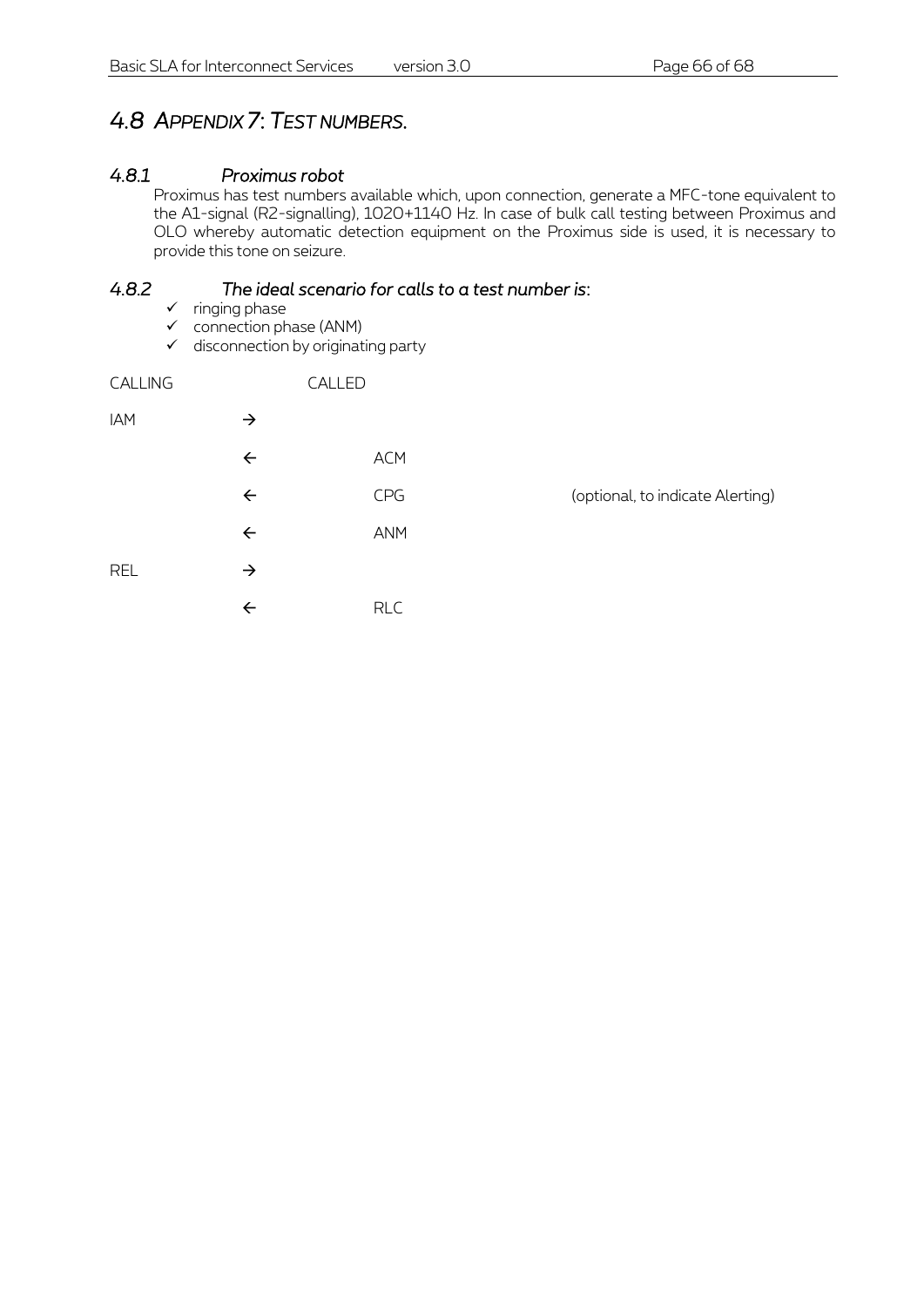# *4.9 APPENDIX 8: USE OF PROTOCOL TRACINGS*

### *4.9.1 SCOPE:*

Protocol tracings are important attachments for the Trouble Intake procedure. These tracings must be relevant to the signaled problem, and are by preference obtained via independent measurement equipment. The transmitting party must also give an indication of the point where the tracing has been taken

#### *4.9.2 Basic rules for the use of protocol tracings*

- $\triangleright$  Spontaneously or on demand, a protocol tracing must be sent to the requesting operator within 30' (if on demand)
	- $\triangleright$  This protocol tracing must refer to the problem
	- > This protocol tracing must not only contain binary or hexadecimal information, but must also contain a decoded result whereby at least the names of the messages must be presented when a signaling flow is transmitted
	- $\triangleright$  This protocol tracing must exactly reflect, up to the bit level, the messages as they are exchanged (no editing)
	- $\triangleright$  In case of transmission of more detail for a particular message, the information elements must be decoded by name; decoding of the I.E. contents is desirable for the optimal handling of the complaint
- For all switching related protocols where a problem is reported (MTP, SCCP, ISUP, MAP, INAP, …), the mandatory fields to include in a N7 tracing are:
	- All messages(e.g. for ISUP, from IAM to RLC) linked to the problem, incl decoding detail, with OPC/DPC
	- $\triangleright$  Flow of the testing or call scenario
	- $\triangleright$  Timing information
	- ▶ Description of call context (facilities, ...)
- DSS1 tracings may be used when relevant (congestion, CSC)
	- $\triangleright$  All messages linked to the problem, incl decoding detail
	- $\triangleright$  Facilities involved (NP!!)
	- CPE-information
	- $\triangleright$  Timing information
	- $\triangleright$  Description of call context
	- Place where the tracing has been taken (ie compared to the NT1 or TWIN or PRA-interface)
	- $\triangleright$  Number of samples used to simulate the problem

Other traces like R2, N5, … may also be used to clarify a problem